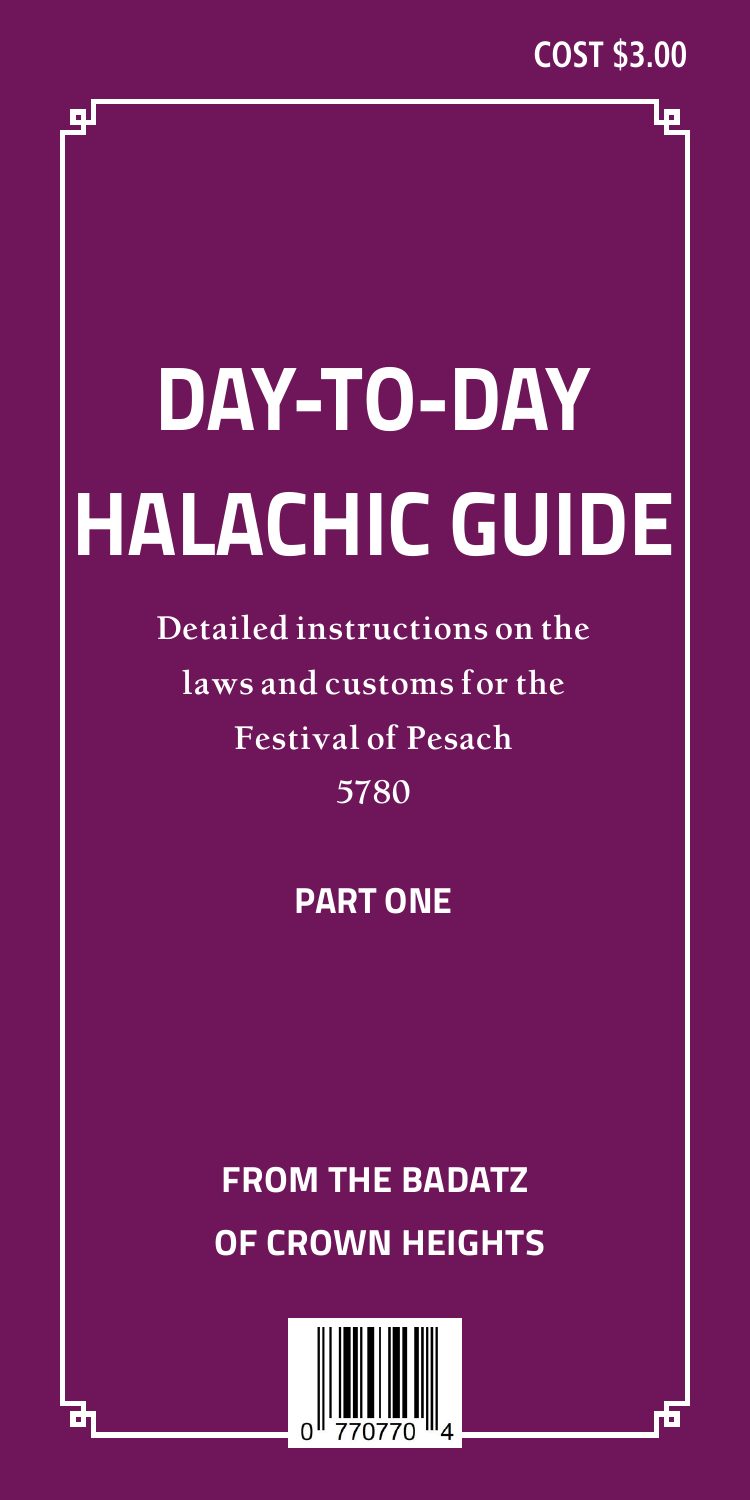לזכות הרב אהרן יעקב שי׳ בן בוניא לרפו״ש וקרובה בתוך שאר חולי ישראל בשכונתנו ובעולם כולו

Wishing all **Toshavei** Haschechuna **A Kosher & Freilechen Pesach!**

DC **DC LIFE & HEALTH** dchesney@gmail.com

As you celebrate Pesach (enlightened by this guide), show your appreciation for the many hours logged by the producers, writers, translators, editors, fact-checkers, designers & distributors of the Day-to-Day Halachic Guide for Pesach 5780.

Please donate today: **www.daytodayguide.com** See website for Day-to-day Guide subscription information for 5780

To support our Rabbonim, visit **www.crownheightsconnect.com** Site created by Friends of Badatz

For off-line contributions, call: (347) 465-7703 Day-to-Day Guide, c/o Badatz of Crown Heights, 390A Kingston Ave., Brooklyn NY, 11213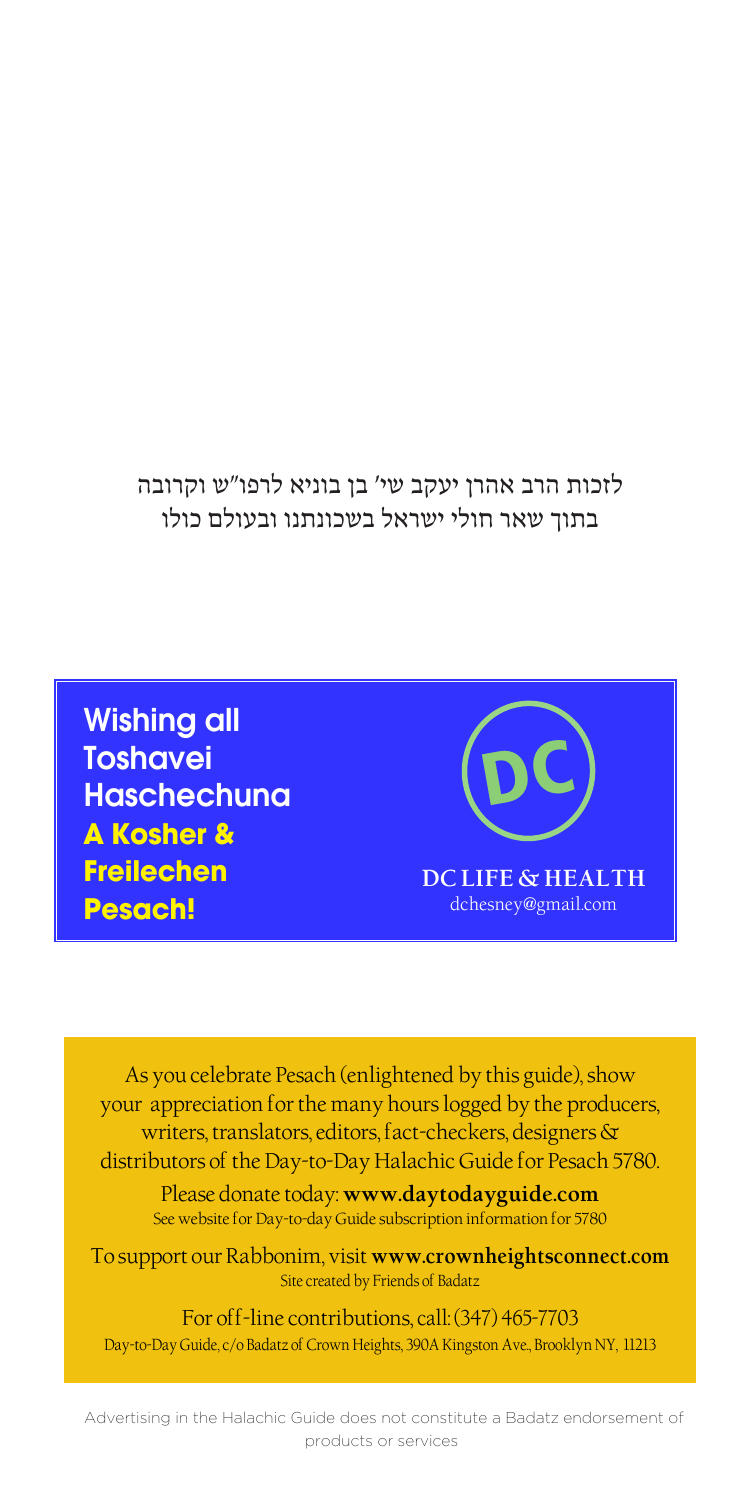# **DAY-TO-DAY HALACHIC GUIDE**

**Detailed instructions on the laws and customs for the Festival ofPesach 5780**

# **PART ONE**

Distilled from a series of public shiurim delivered by **Horav Yosef Yeshaya Braun,** shlita member of the Badatz of Crown Heights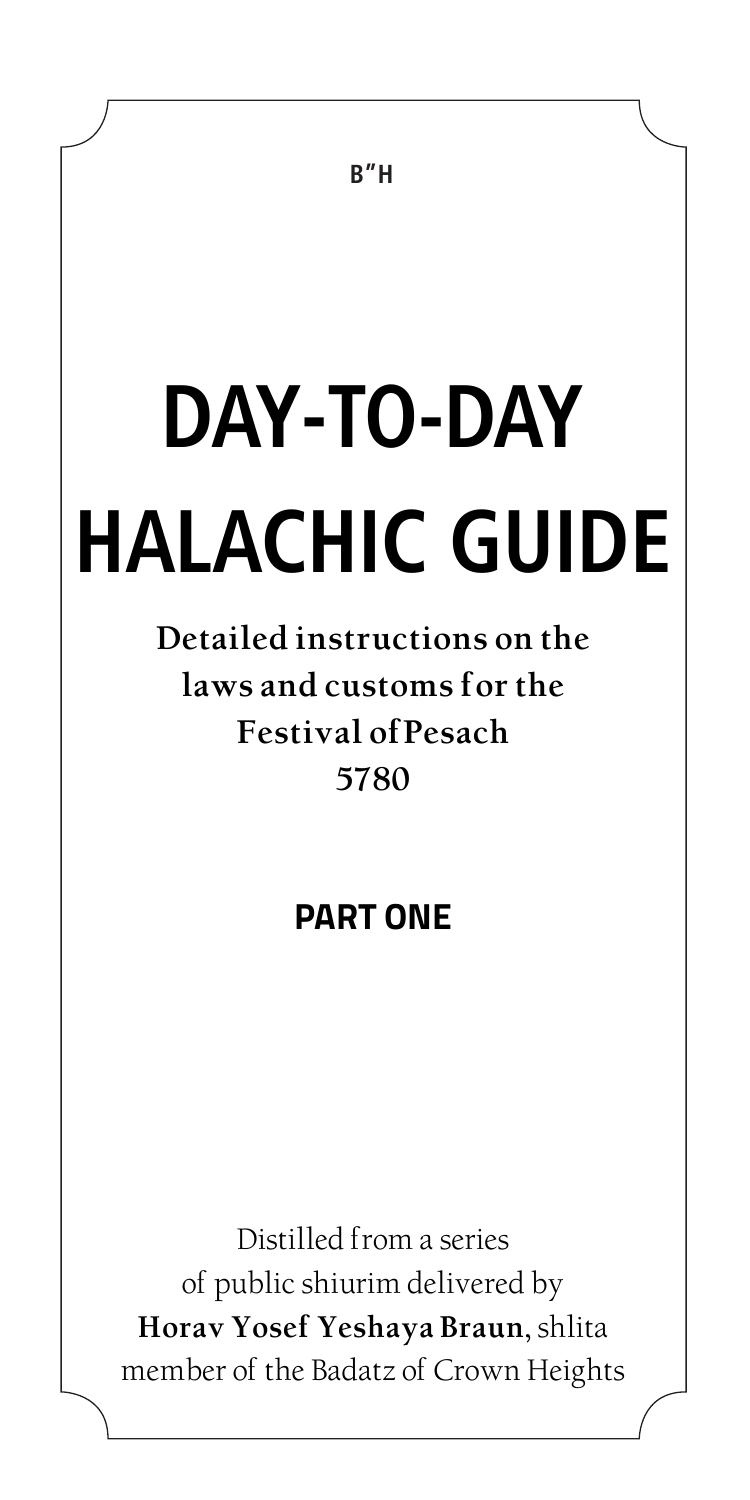#### **FOREWORD**

The basic laws and customs presented below are derived from multiple sources. Due to a dearth of space and time they are presented without their references and halachic notes. Primary sources include: *Shulchan Aruch* and commentaries, *Haggadah Shel Pesach Im Likkutei Taamim U*'*minhagim, Sefer HaMinhagim Chabad, Lu'ach Colel Chabad, Sichos and Igros Kodesh.* Please see the footnotes in the Hebrew section for more halachic discussion of the topics mentioned. The intention of this summary is to inform you of some of the relevant laws, not to replace each person's obligation to review the Halachos comprehensively.

**Please note**: Specific laws are usually mentioned only the first time that they become relevant, although they may apply to subsequent dates as well.

### **\* \* \***

In a sichah on the second day of Rosh Hashanah in the year 5752, the Rebbe stated:

"We need to focus on studying the laws that apply to this time of year, during which many changes are made to the standard prayers and there are numerous customs that apply. We should make certain to study these laws in the Code of Jewish Law.

Recently, yearly calendars have begun to include many of the laws that apply to the relevant time of the year and that are necessary to know. This is particularly useful for those who, for whatever reason, do not have sefarim or do not know how to find what they are looking for in the sefarim that they own. Now, however, they can simply examine such calendars and easily find the relevant laws.

It is therefore extremely appropriate for every single person to peruse the contents of these calendars, such as the Kollel Chabad calendar (available both in wall size and pocket size formats) in such a manner that the laws that apply to this time of year will become fixed in his memory. After all, it sometimes happens that a halachic question arises precisely at a point during which it is forbidden to interrupt and ask for someone's guidance – or when there is nobody around to ask. Furthermore, [not having familiarized himself with the relevant laws beforehand,] it can happen that one does not even realize that there is a problem to begin with."

**\* \* \***

This guide incorporates several reminders about laws that will only be applicable during the Era of Redemption, with the hope that Moshiach will come speedily and allow us to implement these laws in practice. The concept of studying these *halachos* is based on several *sichos*, some of which are quoted below.

"Hashem **begs** the Jewish people," the Rebbe passionately states,<sup>1</sup> "to occupy themselves with the study of the laws of the sacrificial orders … which [as our Sages state] is considered as if we had actually offered the sacrifices. This study will bring about the actual offerings because it brings [to quote the Rambam] 'King Moshiach [who] will

<sup>1.</sup> *Likkutei Sichos*, vol. 18, p. 341—emphasis in original.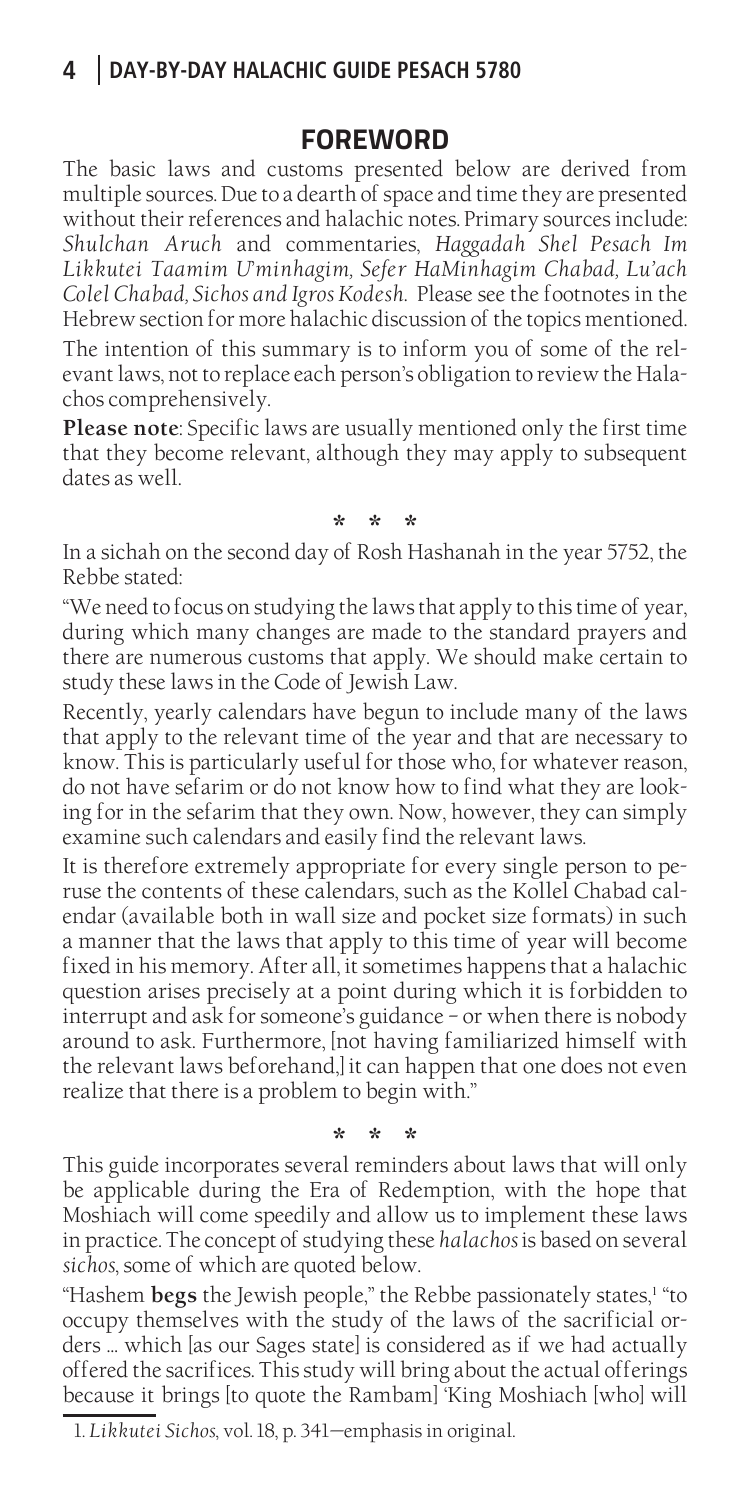build the *Beis Hamikdash* … and restore the laws of the Torah … so that the Jewish people will again offer the sacrifices … in accordance with all the mitzvos that are stated in the Torah,' speedily, in our time—literally! [Then, to quote the festival liturgy] 'We will offer before You there the offerings of our obligations … in accordance with the commandments of Your will.'"

"We must experience greater longing and yearning for the Redemption," the Rebbe demanded.<sup>2</sup> "One of the ways this is accomplished is through studying more Torah on the subjects of the Redemption and the *Beis Hamikdash*. Studying these topics greatly hastens their actual realization, to the extent that we will go directly from studying these subjects to greet our righteous Moshiach. We will inform him, 'We have just completed studying the laws associated with your coming!' An additional motivation to study these laws is that we must expect Moshiach's arrival each and every day. In that case, these laws [concerning the Redemption and the *Beis Hamikdash*] are matters that every Jew—man and woman alike—must know in order to put them into practical use on a daily basis, such as many of the laws of the offerings."

**\* \* \***

**Note:** The times listed below are for Crown Heights only. Many factors influence the calculation of *zmanim* (halachic times) and it is not possible to achieve complete precision. It is therefore recommended to begin earlier than the time listed and not wait until the last minute (e.g., for the start of Shabbos), or to wait extra time when that is the appropriate precaution (e.g., the close of Shabbos).

**\* \* \***

Supplementary material on the topic of **"Toiveling New Dishes,"** and an article addressing the hashkafic aspects of Pesach observance authored by Rabbi Braun are available online at

www.crownheightsconnect.com

<sup>2.</sup>from a *sichah* addressed to Nshei uBnos Chabad, *Sefer Hasichos* 5750, vol. 2, p. 485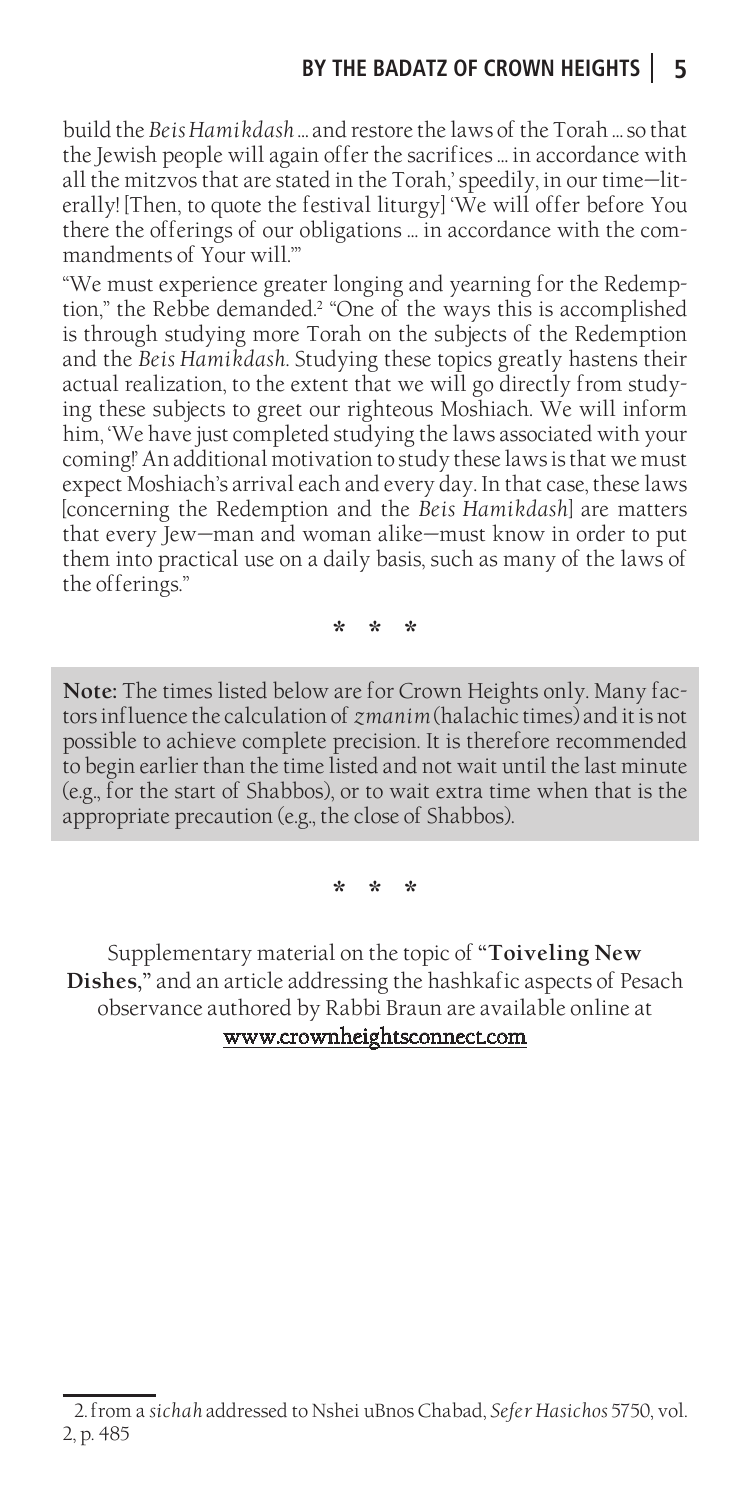# **KASHERING FOR PESACH\***

By Rabbi **Yosef Yeshaya Braun** member of the Badatz of Crown Heights

**The methods and the situations that they apply to**

#### **Kashering Methods Overview1**

*These six methods are represented by their number on the left in the tables below.*

**#1: הגעלה2) Boiling)** Immersing an item in a pot of bubbling hot water while it is on a source of heat. The item cannot have been used for 24 hours in advance and must be clean from substantial dirt and rust3 . For more detail, see below: Additional Details on הגעלה.

**#2 קל ליבון) Light Burning)** Heat the item to the point that straw on the other side of the heat contact would burn. In some cases, it's sufficient if the other side is hot to the extent that one's hand would naturally recoil.

**#3: גמור ליבון) Burning)** Heat the item to the point that it is red hot, most commonly done with a blow torch.

**#4: מלובן ואבן עירוי) Pouring and Heated Stone)** Pour hot water from a kli rishon (water still within the original source of heat)<sup>4</sup> over the surface of the<sup>5</sup> item<sup>6</sup> whilst passing a whitehot stone<sup>7</sup> or a hot iron<sup>8</sup> over the surface.<sup>9</sup>

**#5: עירוי) Pouring)** Pour boiling water from a pot or kettle over the surface of the item.

#### **#6 : Cannot be Kashered**

1. All items should be clean from visible dirt before kashering. With

גמור ליבון pre cleaning is not necessary but basic cleaning is advisable.

2. Where הגעלה is sufficient, one can also substitute with ליבון קל heat the item to the point that the item is hot to the extent that one's hand would naturally recoil.

3. Any non cleanable parts require ליבון קל.

4. Practically, it's most convenient to do this with an electric cordless kettle.

5. Make sure it pours in a direct flow without interruption before touching the surface of the item being kashered.

6. The surface must be dry.

7. Use tongs, long sleeves, non-loose clothing and closed shoes.

8. Be mindful of the dangers of using a plugged in iron for such a thing.

9. It is customary not to use the pot that was used for the kashering on Pesach without kashering it itself afterwards.

<sup>\*)</sup> For more information, see www.asktherav.com

The following only applies to kashering for pesach, not when kashering from other issurim.

It is best for a halachically versed person to kasher items because of the nuances.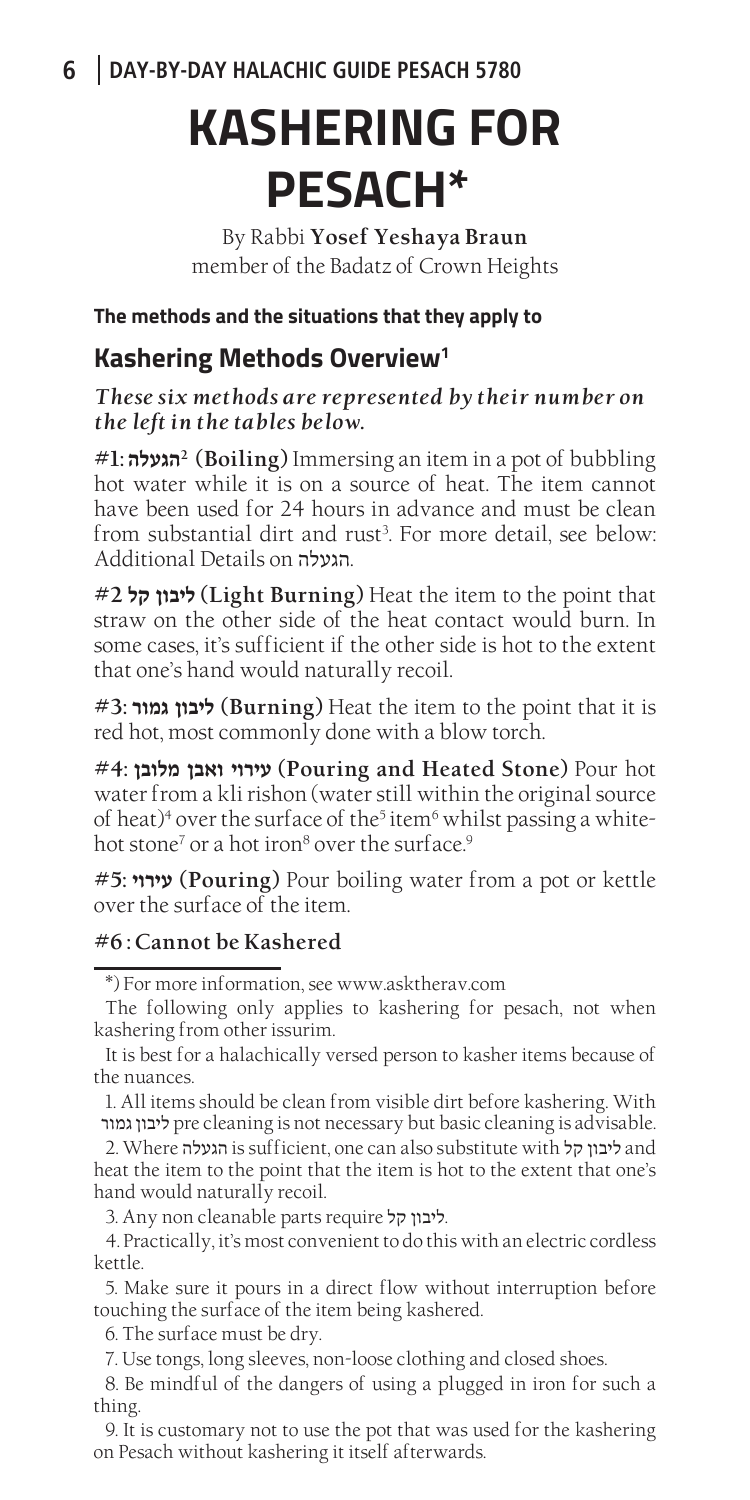### **BY THE BADATZ OF CROWN HEIGHTS 7**

| Kitchen<br>Utensils | Item<br>Alcohol Vessels - long term<br>containers                                         | Kashering Method.<br>Refer to the table<br>above for the<br>indication of the<br>kashering method each<br>number represents.<br>1 only if washed<br>and scoured to<br>remove taste and |
|---------------------|-------------------------------------------------------------------------------------------|----------------------------------------------------------------------------------------------------------------------------------------------------------------------------------------|
|                     | Cooking pots, frying pans, lids<br>and cooking utensils (for moist/<br>oily/greasy foods) | smell<br>1                                                                                                                                                                             |
|                     | Cutlery                                                                                   | 1                                                                                                                                                                                      |
|                     | Earthenware such as ceramic,<br>porcelain, china and glass                                | 6                                                                                                                                                                                      |
|                     | Enamelware                                                                                | 6                                                                                                                                                                                      |
|                     | Hard to clean items and items<br>with crevices                                            | 6                                                                                                                                                                                      |
|                     | Items damaged easily by heat<br>(glued handles. boneware, etc)                            | 6                                                                                                                                                                                      |
|                     | Knives from one solid piece                                                               | $1^{10}$                                                                                                                                                                               |
|                     | Knives with screws or glue                                                                | 6                                                                                                                                                                                      |
|                     | Metal ware                                                                                | 1                                                                                                                                                                                      |
|                     | Plasticware, rubberware, and other<br>synthetic materials                                 | $6^{11}$                                                                                                                                                                               |
|                     | Roasting pans and lids (for foods<br>with little moisture)                                | 3                                                                                                                                                                                      |
|                     | Stoneware                                                                                 | 6                                                                                                                                                                                      |
|                     | Stone Slabs (such as marble and<br>granite countertops)                                   | 2                                                                                                                                                                                      |
|                     | Teflon                                                                                    | 6                                                                                                                                                                                      |
|                     | Wood - Undyed/uncolored                                                                   | 1                                                                                                                                                                                      |
|                     | Wood - Dyed/colored                                                                       | $6^{12}$                                                                                                                                                                               |

<sup>10.</sup> One who is machmir will buy new knives

<sup>11.</sup> In cases of need, there are grounds for leniency.

<sup>12.</sup> Wooden dishes with cracks or holes should be smoothed first with sandpaper.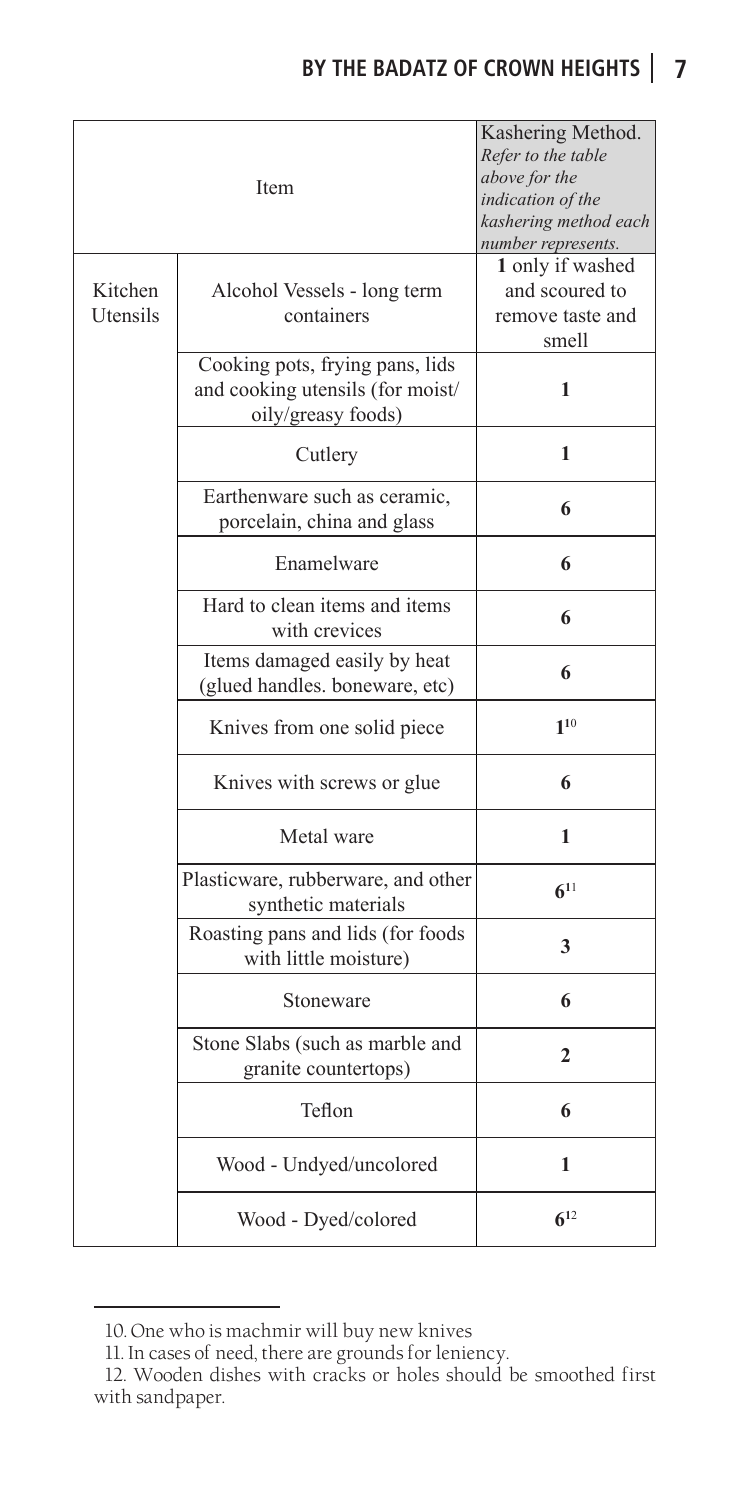| Sink                         | Enamel sink                                   | 4 three times and<br>must put in a sink<br>insert |
|------------------------------|-----------------------------------------------|---------------------------------------------------|
|                              | Faucet                                        | 1 if removable, if<br>not possible 5              |
|                              | <b>Faucet</b> handles                         | 5                                                 |
|                              | Porcelain and clay sinks                      | $6^{13}$                                          |
|                              | Metal Sink                                    | $2$ or $5$                                        |
|                              | Spout strainer                                | 6                                                 |
| Gas and<br>Electric<br>Stove | Burner plates                                 | $\mathbf{2}$                                      |
|                              | <b>Burners</b>                                | $2^{14}$                                          |
|                              | Electric stove                                | $3^{15}$                                          |
|                              | Enamel stove top                              | 6                                                 |
|                              | Glass stove top                               | 6                                                 |
|                              | Grates                                        | 3 with a blech on<br>top                          |
|                              | Knobs                                         | $6^{16}$                                          |
|                              | Metal stove top                               | $2$ or $4$                                        |
| Oven                         | Oven (including continuous<br>cleaning ovens) | $6$ see footnote <sup>17</sup> for<br>options     |
|                              | Self-Cleaning oven                            | See footnote <sup>18</sup>                        |

13. Requires sink insert

14. Clean them well, especially the holes the fire comes out from. Replace and leave burning for an hour.

15. Leave on the highest heat level until the element becomes red.

16. Remove them and clean them well, and then cover with silver foil or such.

17. Best not to use a Chametz oven on Pesach. If that isn't an option, clean it well with an oven cleaner to disqualify the Chametz that can be seen by the naked eye, leave it on the highest heat level for two hours, and insert a tin crate that is closed from all sides to place the food within or double wrap all the food.

18. If the temperature of the self cleaning cycle reaches 900 fahrenheit, run the oven on self clean on the highest heat for as long as the cycle runs. The door should be covered with thick silver foil. (A continuous cleaning oven is treated Halachically as a normal oven. Some new self cleaning ovens use Aqualift technology that cleans at low heat; they should be considered like non-self-cleaning ovens.)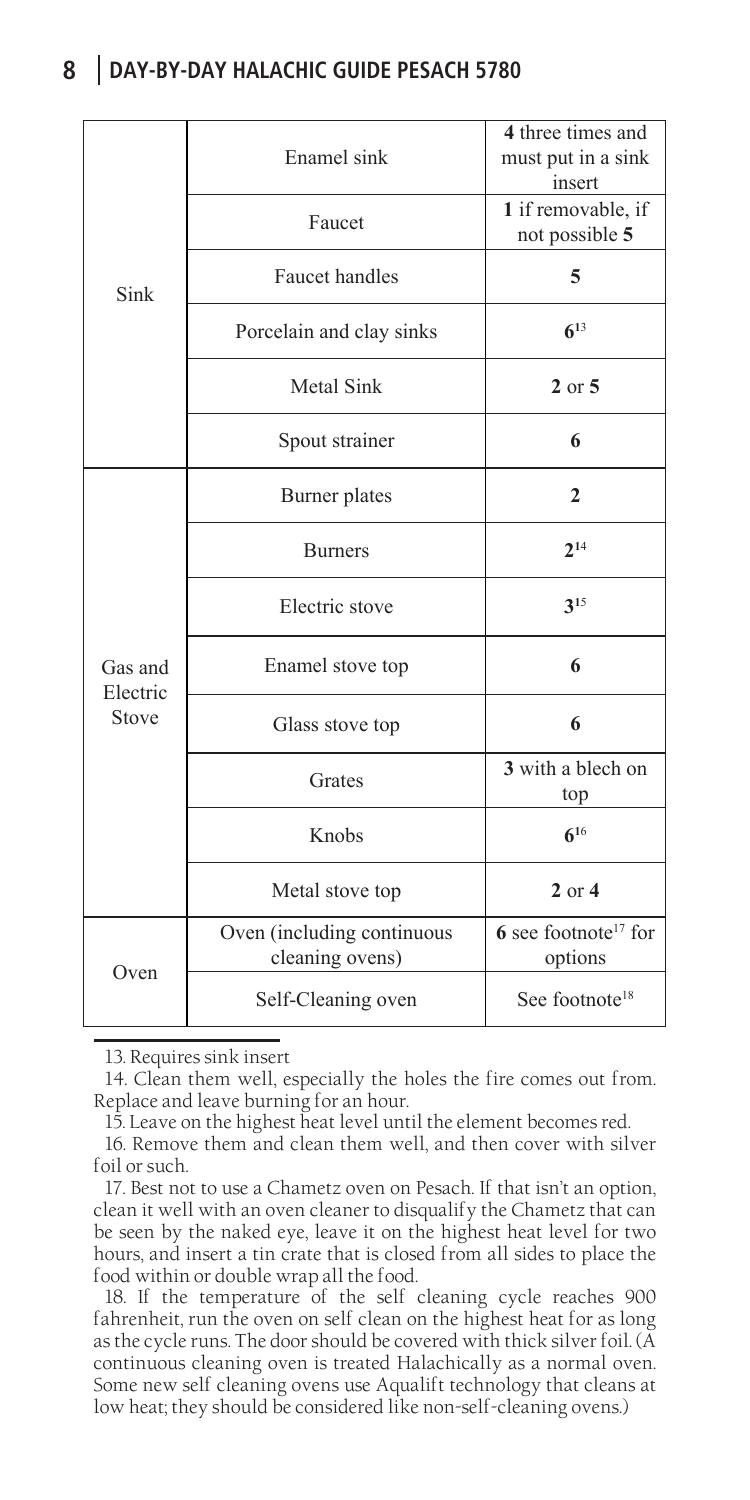| Appliances | Dishwasher       |                            |
|------------|------------------|----------------------------|
|            | Keurig           |                            |
|            | Microwave        |                            |
|            | Shabbos hotplate | See footnote <sup>19</sup> |
|            | Shabbos blech    | 320                        |
|            | Urn              | See footnote <sup>21</sup> |

20. This can be done but putting it over the fire for about 20 minutes.

- if it is small enough to be brought to the table,
- if it is used to heat other beverages, if one ever warmed challah or other food on top of it for Shabbos,
- if one cleaned it with vinegar (to remove calcium buildup),
- if it's washed with chametz dishes,
- if it was placed down while hot onto chametz,
- if one has poured hot water from the urn onto chametz (e.g. instant noodles or a Chametz soup mix), or
- if one has poured the leftover hot water into a chametzdik sink.

If one is certain that none of the above took place with the urn, it is not required to be kashered. Practically, however, it is difficult to ascertain this.

If the urn is plastic, it should not be used, as plastic is customarily not kashered. If it's stainless steel, or even if it's plastic but this a case of need, do as follows:

- Remove the hardened calcium from the urn before Kashering.
- The lid should be kashered with הגעלה.
- Fill the urn itself with water and turn it on. When the water reaches the highest temperature, the cover should be removed. Then throw into the boiling water an אבן מלובן [red hot stone or slab of metal] such that the water overflows the top. Run a blowtorch over the edge on top.

<sup>19.</sup> If possible, one is to purchase a new electric hot plate for Pesach. If needed, clean the entire hot plate, cord, sides, and bottom with bleach etc. After 24 hours, turn the hot plate onto its hottest setting for an hour, and then pour boiling water over it. One is to then cover the hot plate with a thick piece of tinfoil. For extra care, one can place a second sheet of tin foil or aluminum pan on the hot plate. Turn on and leave on for an hour. Pour boiling water and then cover well with thick foil. best to cover with an extra sheet.

<sup>21.</sup> An urn used all year round may not be used for Pesach without kashering, in each of the following cases: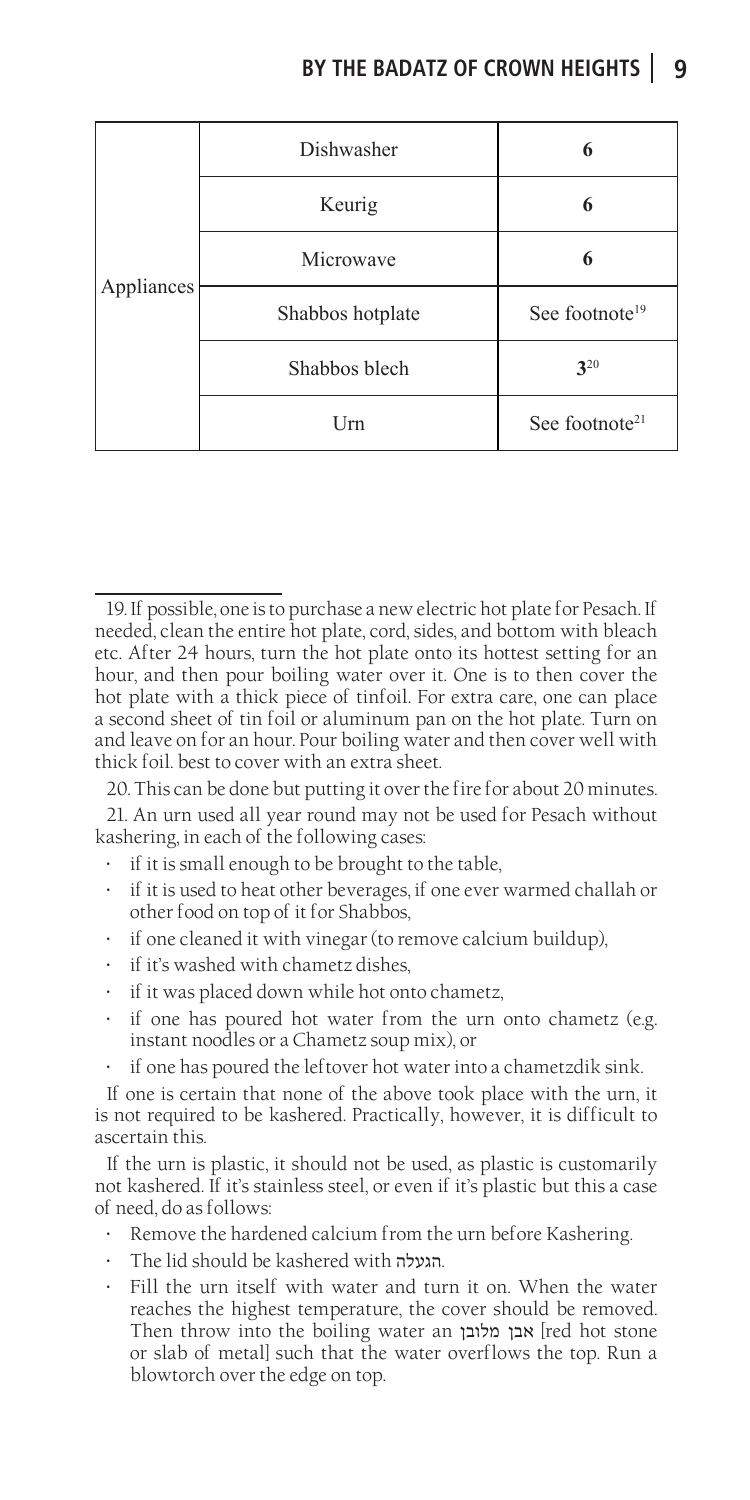| How to Prepare Common Kitchen Items for Pesach              |                                                                                                    |                                                                                                                                                                                                                                    |  |  |
|-------------------------------------------------------------|----------------------------------------------------------------------------------------------------|------------------------------------------------------------------------------------------------------------------------------------------------------------------------------------------------------------------------------------|--|--|
| Bread bin that contains hot<br>Chametz                      |                                                                                                    | 4. If you aren't sure all<br>the crumbs are removed,<br>sell it.                                                                                                                                                                   |  |  |
| Cabinets that contain dishes or<br>food at room temperature |                                                                                                    | Clean well from all visible<br>Chametz, reaching all<br>corners, and line it.                                                                                                                                                      |  |  |
| Chairs and Benches                                          |                                                                                                    | Scrub and clean the chairs.                                                                                                                                                                                                        |  |  |
| Fridge and Freezer                                          |                                                                                                    | Clean well, including the<br>shelves, drawers, and the<br>rubber that lines the door.<br>Wipe them with a wet<br>cloth. Remove the ice from<br>the freezer before cleaning.<br>It is customary to line the<br>shelves and drawers. |  |  |
| High Chair                                                  |                                                                                                    | Clean and wipe down well.<br>Line the tray with plastic<br>wrap/saran wrap/cling<br>film to stay for the entire<br>Pesach.                                                                                                         |  |  |
| Table<br>and coun-<br>tertops <sup>22</sup>                 | Formica that's used<br>for hot dishes                                                              | Must be covered.<br>As an added stringency, 5.                                                                                                                                                                                     |  |  |
|                                                             | Wood, stainless<br>steel, stone (granite,<br>quartz)                                               | $4^{23}$<br>Some are stringent not<br>to rely on kashering for<br>quartz, especially for<br>pesach. Therefore, it's<br>necessary to cover it.                                                                                      |  |  |
|                                                             | A table with no pots<br>placed on it and<br>always covered with<br>a tablecloth when<br>eaten upon | Clean well and cover.                                                                                                                                                                                                              |  |  |

<sup>22.</sup> Since pouring water might ruin the cabinets beneath the counters, it is recommended to place a towel over the cabinet doors to protect them.

<sup>23.</sup> It's sufficient to pass a blow torch over the counter to the extent that the other side gets hot enough that one's hand would naturally recoil. The common custom is to also cover the counters and tables after kashering. One should also cover the wall above the counter to the height where the pots reach when placed on the counter.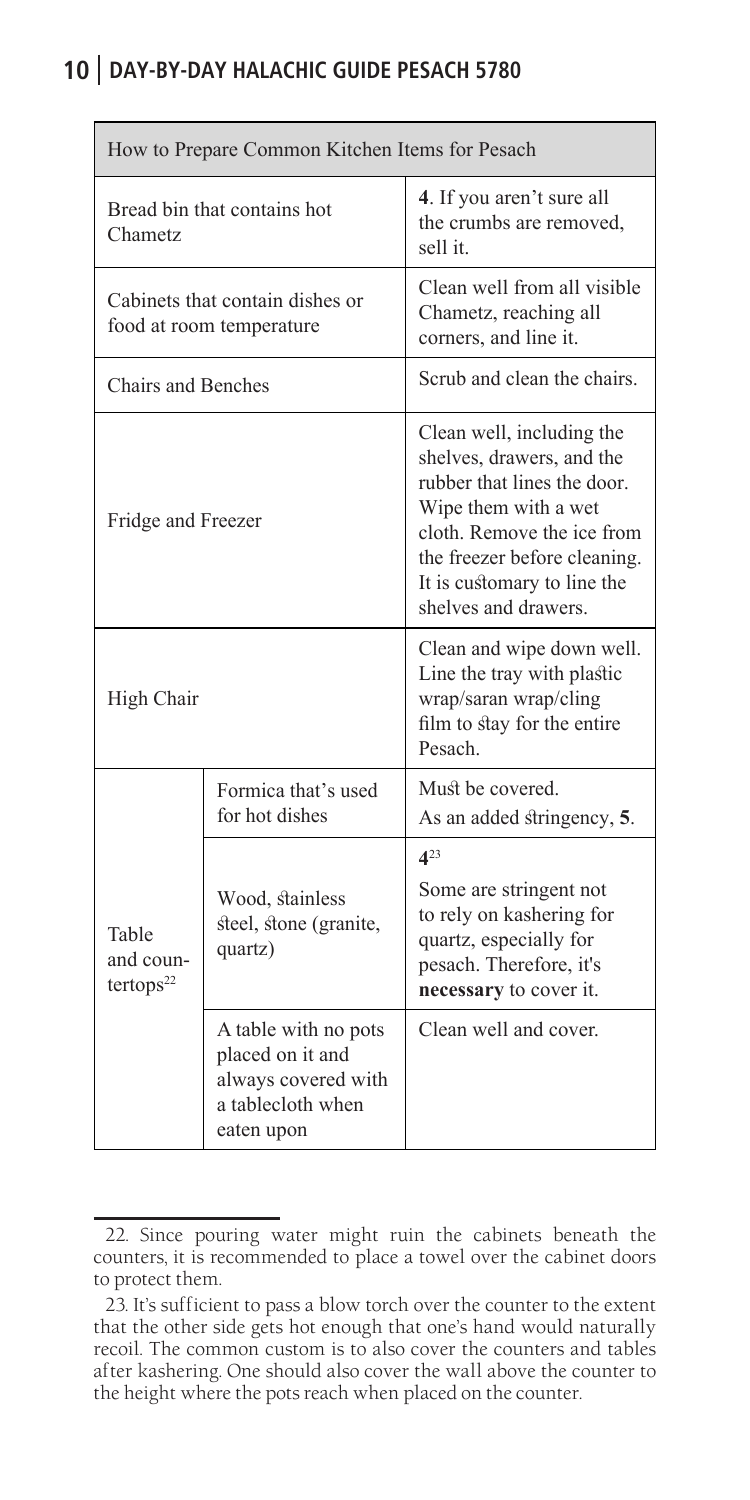# **ADDITIONAL DETAILS ON** הגעלה

#### **Preparing an item for הגעלה**

Clean all cracks and crevices well from dirt or  $rust^{24}$  and dry well. Discoloration or burn stains are okay.

Any non-cleanable parts require ליבון קל as well. If one didn't do so in advance, it can be done post הגעלה.

Screws, company imprints and the area around handles need extra attention. Clean well or do ליבון קל.

Do not use items to be kashered or the kashering pot for 24 hours in advance.

#### **Preparing a Chametzdik pot to be used for kashering**

Bring a full pot of water to boil. Submerge a white-hot stone so that the pot overflows and becomes kashered.

Empty and rinse with cold water.

Fill with boiling water again and use this water to kasher the items.

#### **Process**

When submerging an item in the boiling water, it must be bubbling. Wait in between each item so that the bubbles return. Item should be submerged entirely but doesn't need to reach the depth of the pot.

Leave it in for a moment so the water can draw out the Chametz but not for too long. Remove when water is still bubbling.

Wash with cold water immediately.

Items too large to be kashered in one immersion

One can do it in two parts and try as much as possible that the same section shouldn't be submerged twice.

If any parts don't manage to enter the hot water, one can do קל ליבון on those parts.

#### **Pointers:**

- It is best not to kasher items that absorb chametz on different levels together, such as an item used only for cold chametz and an item used on the fire for chametz.
- The entire item needs to be in contact with the hot water. If using tongs, make sure to release them and grasp the item at a different part at some point during the immersion. Best to place the item in a basket or such rather than kashering the item part by part with tongs.
- Don't pack the basket with many items. They shouldn't be touching so that they all come in full contact with the water.
- If the item holds liquid, submerge it on its side so that no air

<sup>24.</sup> One can use the following to remove rust: lemon juice, vinegar, baking soda, steel wool or rust remover.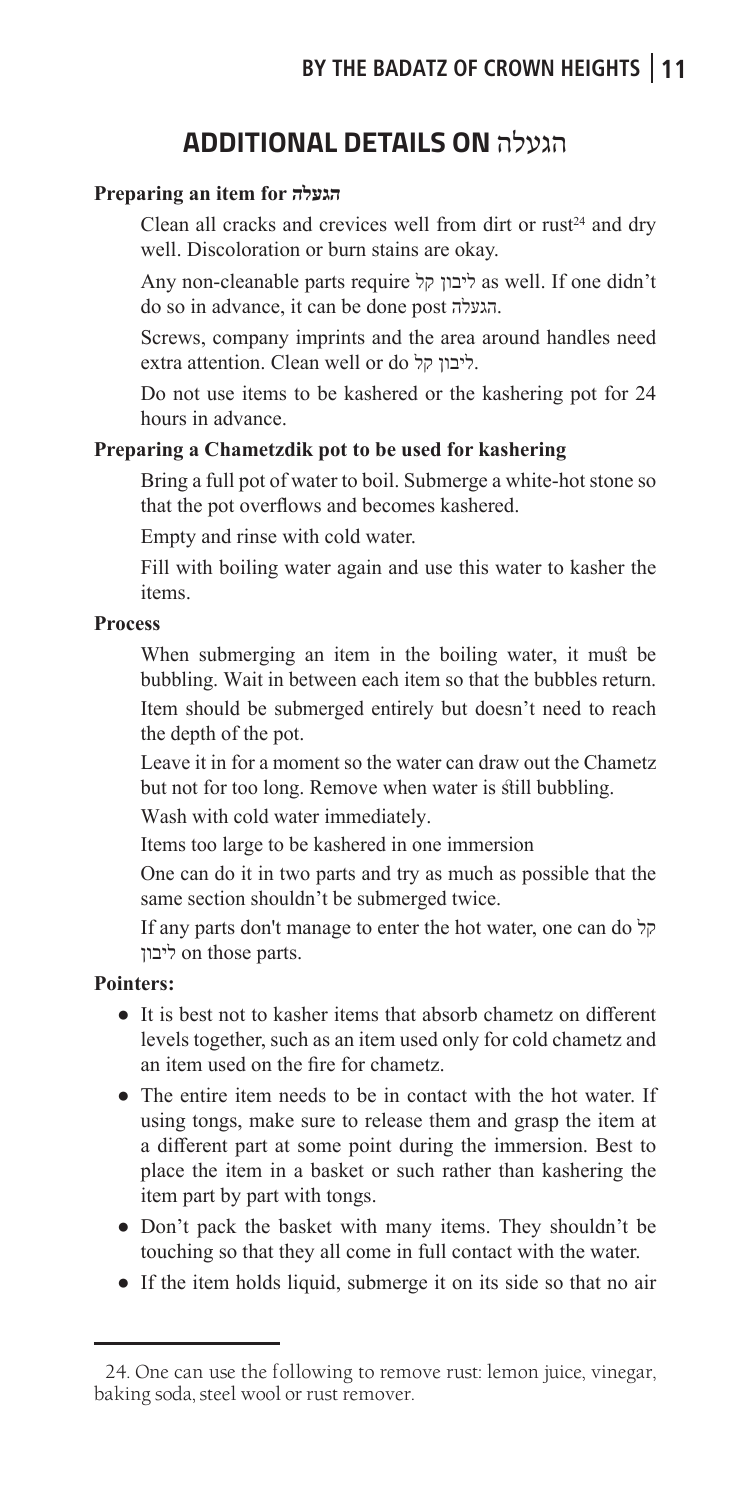pockets are formed.

- The water must be pure water.
- If the water has been reused many times, replace.
- If one wants to use the items used for kashering for Pesach and the water it held wasn't sixty times more than the item it kashered, it needs הגעלה. There is no need to empty the water it is already holding. Add more water and when it reaches boiling point, submerge a white-hot stone or iron within it so that the water overflows the brim. Rinse with cold water.
- If doing הגעלה on erev Pesach, be sure to finish before זמן סוף חמץ אכילת. Some have the custom to kasher three days before Pesach.<sup>25</sup>

<sup>25.</sup> גמור ליבון may be done on Chol hamoed if it wasn't done before, but it's not recommended to leave it till then, as one may forget and use it without ליבון.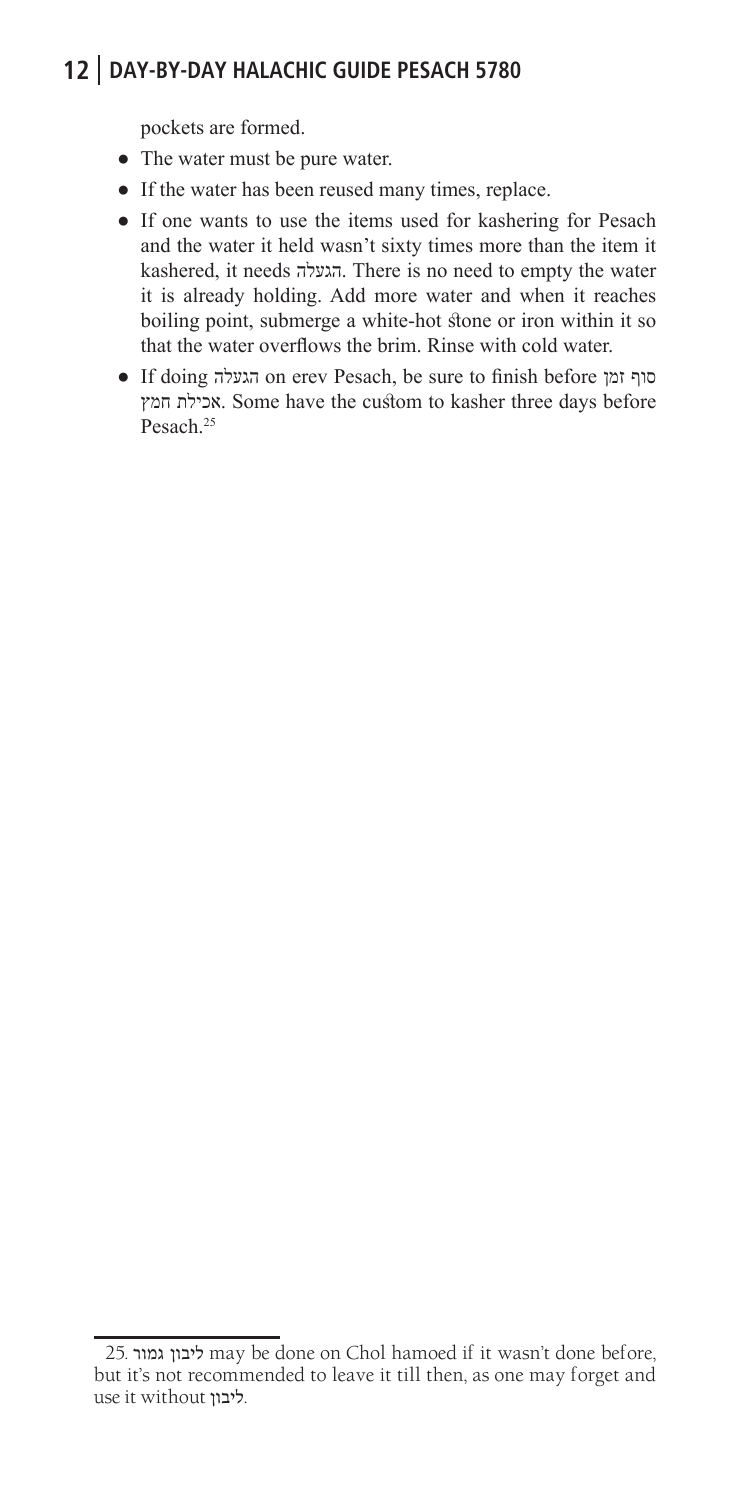# **HOW IS PESACH THIS YEAR DIFFERENT THAN ALL OTHER YEARS?**

#### By Rabbi **Yosef Yeshaya Braun Member of the Badatz of Crown Heights\***

#### **PREPARING WITH JOY**

The current situation brings a lot of questions regarding preparing for Pesach. It is important to remember that *simchas* Yom Tov, to be happy on Yom Tov, is a mitzvah in the Torah—a *mitzvas aseh deoraisah*. This mitzvah applies to all—men, women, and children, each in their own way. We must ensure that Pesach is a happy occasion for us, our spouses, and our children.

In all the commotion of preparation, we should be conscious of the halachah that a person should never say, "*Kama torach Pesach ze*" "How difficult is this Pesach." While there are justifications for people who do occasionally say, "*Kama torach Pesach ze*," saying so defeats the purpose of Pesach preparation. Some *poskim* say this is similar to the *ben rasha*, who wonders, "*Ma haavodah hazos lachem*?" We should instead frame Pesach as a memorable, pleasurable experience. At this time, our children are constantly with us at home, and they will remember this Pesach for years to come. The long-lasting effects of this Pesach will continue far beyond when we *bez"H* overcome this challenge. What happens now, what happens during our preparations for this Pesach, will have a long-lasting effect, and the most important thing for our children is that their parents are a rock they can rely on at all times. Let us keep that bond strong and remember that it will keep them in good stead always.

#### **WORSE THAN** *CHAMETZ*

Once, at the Frierdiker Rebbe's Pesach *seuda*, there was a guest who was unfamiliar with the customs regarding *gebrokts*, wet matzah, and he dipped his matzah into borscht. A furor broke out, and when the Frierdiker Rebbe inquired what it was about, he was told it was because someone dipped their matzah into the borscht. The Frierdiker Rebbe responded, "It is much better to have red matzah than a red Jew." To humiliate another Jew is much worse. *Chametz* is *assur b'mashehu*—even a minute amount of *chametz* is forbidden. But there are other things that are equally *assur*, like anger. Even a small amount of anger is forbidden. Let us not allow our *chametz* to lead to *kaas*, to anger in our homes. In these trying times, people need all the extra support they can get.

#### *Chumros*

Regarding *chumros* on Pesach, *poskim,* including the Rosh and others,

<sup>\*)</sup> Transcribed from Rabbi Braun's shiurim on Timely Messages podcasts and other Pesach shiurim.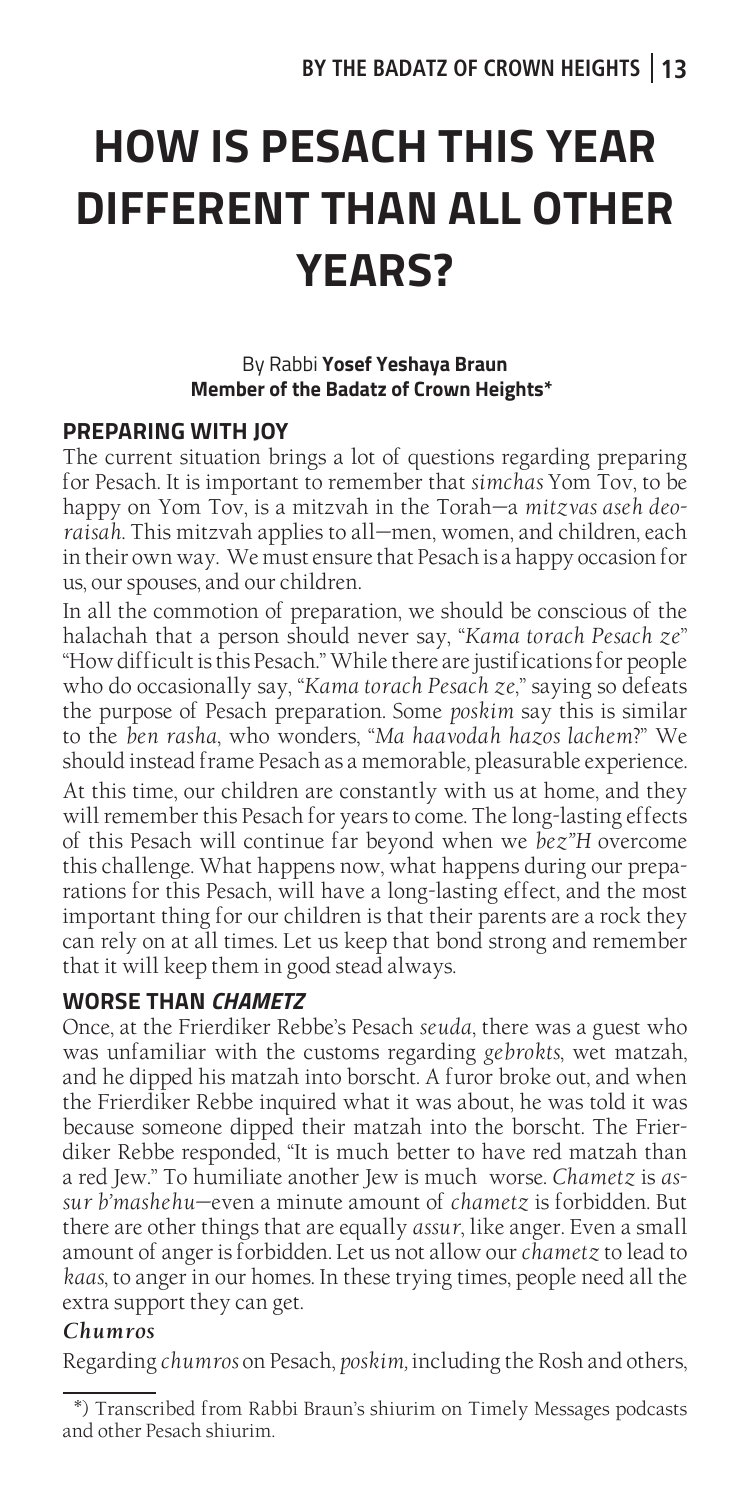use the expression "*Yisrael kedoshim hem*"—Yidden are holy and go beyond the letter of the law. Some things fall under the rubric of *Yisrael kedoshim,* and some are merely extra and unnecessary. Certain *chumros* and behaviors have developed that are not only not required by halachah, they are not even considered *chumros*. Even when it comes to actual *chumros*, in desperate times many *poskim* say we can avoid the *chumrah*—not only do we not need to do them, they don't even require *hataras nedarim*. And certainly, a *milsa yeserta*—something that is totally unnecessary that a person decided on their own, which has no source in halachah—never requires *hataras nedarim*.

The Rashab remarked that he is afraid of the idea of *chumros* on Pesach. Indeed, there is a lot to fear regarding *chumros* on Pesach. *Chumros* are a balance, containing both positive and negative aspects. One must focus on the *hiddur,* on beautifying the mitzvah, rather than on the *chumrah*, the severity of the mitzvah.

Reb Michal Zlotchever's son was once sitting with his Chasidim and saw an individual eating matzah *shemurah mishaas techina*, which is supervised from the time of grinding, in contrast to *shemurah mishaas ketzira*, which is supervised from its harvest. Many Chasidim were careful to eat matzah *shemurah mishaas ketzira*, as is our custom today. He told his Chasidim, "Don't humiliate him, *chas veshalom*. If a Yid is eating this matzah, then by the Aibirshter it is special." He then requested to be provided with matzah *shemurah mishaas techina* to show that it too is acceptable.

#### **CLEANING FOR PESACH**

When it comes to cleaning for Pesach, it is important to distinguish it from spring cleaning. Some use Pesach as an opportunity to clean the whole house, but that is not what we're supposed to do now. There is a famous saying, "*Kinder zeinen nisht a korban Pesach un shmutz iz nisht chametz*" "Children should not be treated like the *korban Pesach*, and dirt is not chametz." We must ensure our priorities are straight.

#### **HALACHIC GUIDELINES FOR PESACH CLEANING:**

Generally, all the *chumros* are focused on preventing the possibility of eating *chametz*. Accordingly, although we cannot have *chametz* in our possession at all, the bigger focus is on the areas in which we eat: the kitchen, the dining room.

Halachah tells us that a place where *chametz* doesn't normally go doesn't require *bedikas chametz*. A place where someone might go during a meal is considered *makom shemachnisim chametz* and requires *bedikas chametz*. Places one would never enter with *chametz* don't require *bedikas chametz*. Even in a house with children, who often bring *chametz* to places where there normally wouldn't be *chametz*, high places they can't reach don't require *bedikas chametz*. There is certainly no halachic obligation to wash the wall, scrape the ceiling, or the like. Likewise, there is no need to move the fridge and oven; the areas underneath appliances don't require *bedikas chametz*.

The Tzemach Tzedek rules that areas sold to the non-Jew don't require *bedikas chametz* or cleaning. One can lock up closets and entire rooms and areas that won't be accessed on Pesach and sell it to the non-Jew. Ensure that any place or thing that will be sold instead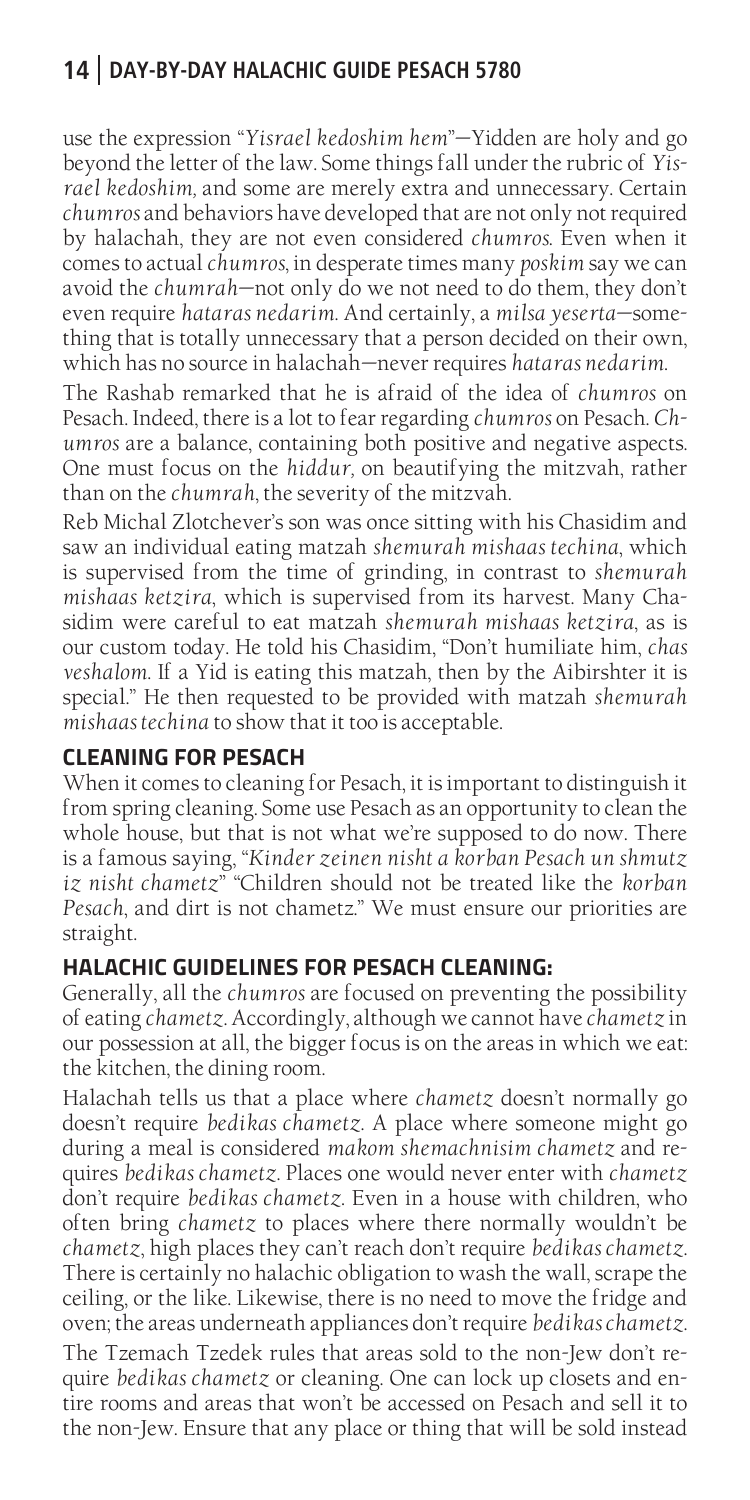# **BY THE BADATZ OF CROWN HEIGHTS 15**

of cleaned is locked, sealed, or taped and clearly marked as sold. It is our custom to *davka* sell *chametz gamur* to show it's a real sale. Even someone who has the minhag to not sell real *chametz*, in the current situation, he could be *mevatel* his *hanhahga*, change his behavior, and doesn't require *hataras nedarim*.

Any amount of *chametz* smaller than a *kezayis*, even bigger than a crumb, that is soiled (meaning, it is usually inedible) may stay in the house over Pesach. Even if it's larger than a *kezayis*, if it is totally *pogum* and inedible, more than just soiled, it is not a problem on Pesach. Therefore, one of the solutions to cleaning hard-to-reach places is to pour a cleaning agent on it and make it *pogum* before *zman biur chametz*. That alone is sufficient.

One can also rely on the help of their children and non-Jewish cleaning help in Pesach cleaning. Just check over and ensure that everything was cleaned properly.

There's an expression that in Galicia the *minhag* to prepare for Pesach was to sweep on the day before *erev Pesach* and "*gemacht Pesachdik*." In the current situation, this might be the only way to prepare. There's no *chiyuv* to mop, no obligation to vacuum; sweeping is sufficient as long as we sweep the entire area and see no visible *chametz*. And if we have clothing, toys, *seforim*, *bentchers,* etc., that aren't used on Pesach, just lock them away and include them in the sale.

#### **SELLING** *CHAMETZ*

The sale of *chametz* this year might present some difficulties. The Badatz set up a system where people can sell *chametz* online at www. chcentral.org/mechira

It is perfectly legitimate in terms of *mechiras chametz* and the sale is binding in all respects. There might be extra room to make a *kinyan*, but it is not necessary. Normally before Pesach we try to go above and beyond, but it is not a requirement, and it's an equally valid sale when done over the internet.

Transactions today are regularly done over the internet. Most certainly when appointing an agent to do a transaction for us—where no *kiyan* is halachically required—doing this over the internet is unquestionably valid.

If one wishes to make a *kinyan*, they can give an object (e.g. pen, watch, cellphone etc.) to an individual over bar or bas mitzvah and tell them to "lift it up for the *rav*, Rabbi Yosef Yeshaya Braun". The item belongs now to the *rav*. Through this you are giving authorization for the *rav* to be your agent to sell your *chametz*. (After the *kinyan* the rav allows you to take the item back.)

#### *TEVILAS KEILIM*

When there is no access to a *mikveh*, one may take new cookware and give them as a gift to a non-Jew and then ask the non-Jew to borrow the items. It is then considered the non-Jew's item and doesn't require immersion. The *keli* should be given physically, with the non-Jew picking it up. However, this is not a long-term solution. One should make sure not to discard any of the dishes as they belong to the non-Jew. When *toiveling* is once again possible, the items must be *toiveled*, but without a *berachah*. Alternatively, and this is preferable, they can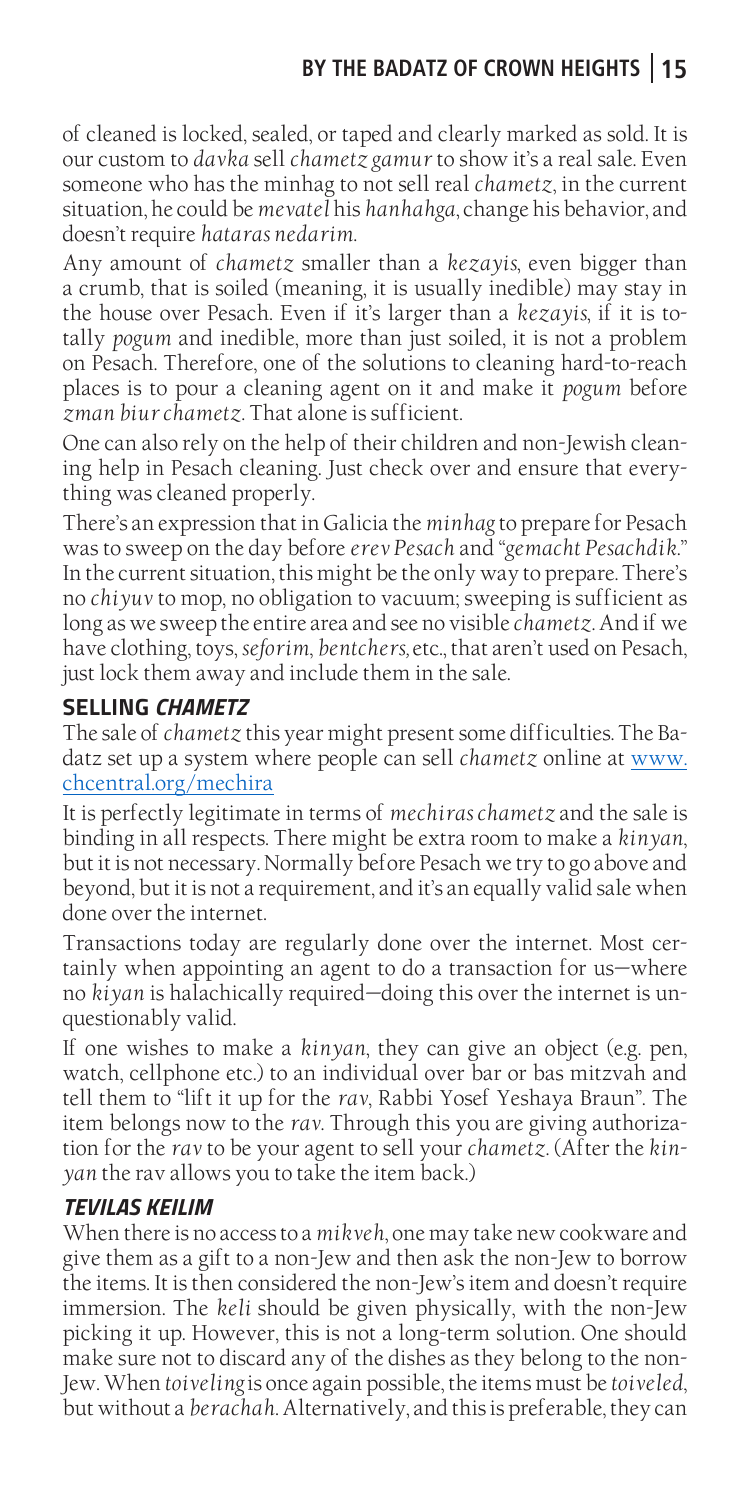be *toiveled* with another dish that requires a *berachah*.

Another option: many *rabbanim* have set up a *shtar* for *mechiras keilim*, and one could get a hold of the *shtaros* and have the rav sell it on their behalf.

#### **SOCIAL DISTANCING**

People should not visit others on Pesach or host guests, unless they have received medical clearance.

In general, we should respect the official guidelines and not travel to other communities for the Pesach break. During such a time we can apply the statement of R' Eliezer in the Gemara, "I praise the lazy ones who don't leave their houses over Yom Tov and fulfill the mitzvah of rejoicing with their family".

#### **KIDDUSH LEVANA**

One should not seek others to recite Kiddush Levana with them, but say it themselves. There is an advantage to reciting it with three people, and if there are three people in the household it is ideal, but one should not seek others due to the current situation.

If one can't go outside, they can say it indoors. Preferably they should open a window or open the door, and if possible, stick out their head. But the window can stay closed if one can see the moon from the window. If there is no one to say *shalom aleichem* to, omit it.

#### *BIUR CHAMETZ*

Since there are no public fires and it is difficult to arrange a private fire, one can burn a little bit (a kezayis) of *chometz* in a *chometzdike* toaster or (gas or charcoal) grill. The custom of burning *chometz* possesses the power of breaking the Divine aspect of *din*, (severity and judgement) and silences the *mekatrgim* (prosecutors). If this is difficult, it is sufficient to flush the *chametz* down the toilet. It is also sufficient to put the *chametz* in the garbage and make sure the garbage is removed before Pesach. Another option is to pour bleach or another cleaning agent over the *chametz*, rendering it *pogum*, as outlined earlier.

#### *SIYUM*

It is a good idea to start learning now to be able to make a *siyum*. One can learn a short *mesechta*; a short *mesechta Mishnayos* like Avos is fine. This is the preferred option, but if that is not possible, one may rely on hearing a *siyum* over the phone and partake of the "*seudah*" for the siyum in their own home.

#### **A MESSAGE TO THOSE IN NEED OF ASSISTANCE**

If you need it, do not hesitate to ask for help. By you asking for help, you are doing a mitzvah and giving an opportunity to increase in *ahavas Yisrael*. *Kol Yisrael areivim ze la-ze*—Yidden are guarantors for one another: we are *areivim*, sweet to one to another, and *areivim*, mixed with one another. Although now we are having difficulty with *areivim*, mixing, and we are practicing social distancing, that doesn't take away from the *arvus*, the feeling of responsibility toward another Yid. Let's exercise our *ahavas Yisrael,* and proactively reach out to help other people, and reach out to ask for help.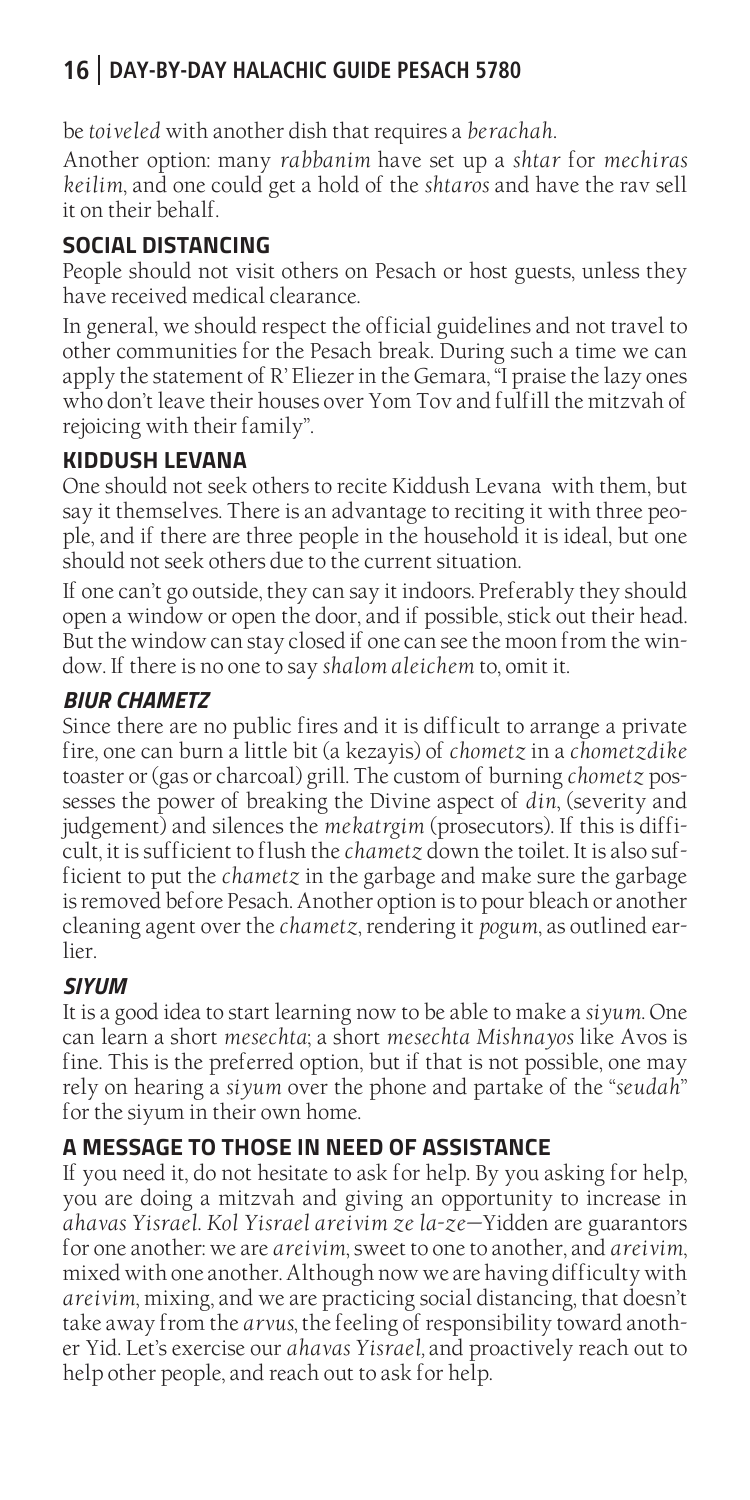#### *BENTCHING* **GOMEL**

People who experienced symptoms of coronavirus do not need to *bentch* Gomel when they recover. However, if someone was in bed for three days straight, and certainly if admitted to the hospital due to breathing difficulties, they should *bentch* Gomel when they recover completely. Obviously, this can only happen when minyanim are back in session.

#### **PUBLIC EVENTS**

Since public *sedarim* are cancelled, people should make sure others have their own matzah and make their own *sedarim*.

Yud Alef Nisan *farbrengens*, Shabbos Hagadol *derashos*, and the like will take place via phone conferencing, etc.

#### *SIMCHAS YOM TOV*

*Simchas yom tov* is achieved by wine, new clothes, and sweets for children. If stores are closed and one can't buy new clothes, one should use other ways to show their appreciation and help their spouse fulfill *simchas yom tov*. It is recommended, if possible, to order new toys for kids for Yom Tov to help in their *simchas yom tov*, particularly during this difficult time where we need fo use every opportunity to increase in *simcha*.

#### **HAIRCUTS**

If it's not possible to receive a haircut before Yom Tov, it will have to wait until Lag Ba'Omer.

#### *MAOS CHITIM*

Extra *maos chitim* should be given this year, as many people are experiencing financial difficulties during this trying time. One should go out of their way to help people with their Pesach needs this year. Additionally, there is a mitzvah to include others in our *simcha* over Yom Tov (such as inviting guests etc.). Due to the difficulty in arranging this now, we should make sure to set up arrangements for them before Yom Tov.

#### *MAARIV* **EREV YOM TOV**

*Maariv* is said before *bedikas chametz* even when davening *biyechidus*.

#### *CHAMETZ* **SANITIZER**

One must ensure soaps or hand sanitizers don't contain alcohol. All sanitizers not containing alcohol may be used on Pesach. Even if it does contain alcohol if its not denatured ethyl alcohol or if its made in North America it may be used on Pesach. However, if nothing else is available, one may be lenient regardless due to the current circumstances and be careful to rinse their hands with cold water before touching food.

#### *ERUV TAVSHILIN*

If a person forgets to make an *eruv tavshilin*, they may rely on the *eruv tavshilin* made by the *rav*. This applies only if they forgot because they were very busy. However, if one forgets to make an *eruv tavshilin* due to laziness, it is considered negligence and he may not rely on the *eruv tavshilin* made by the *rav*. Nonetheless, he can still make it with a *tnai* on the first day of Pesach as follows: They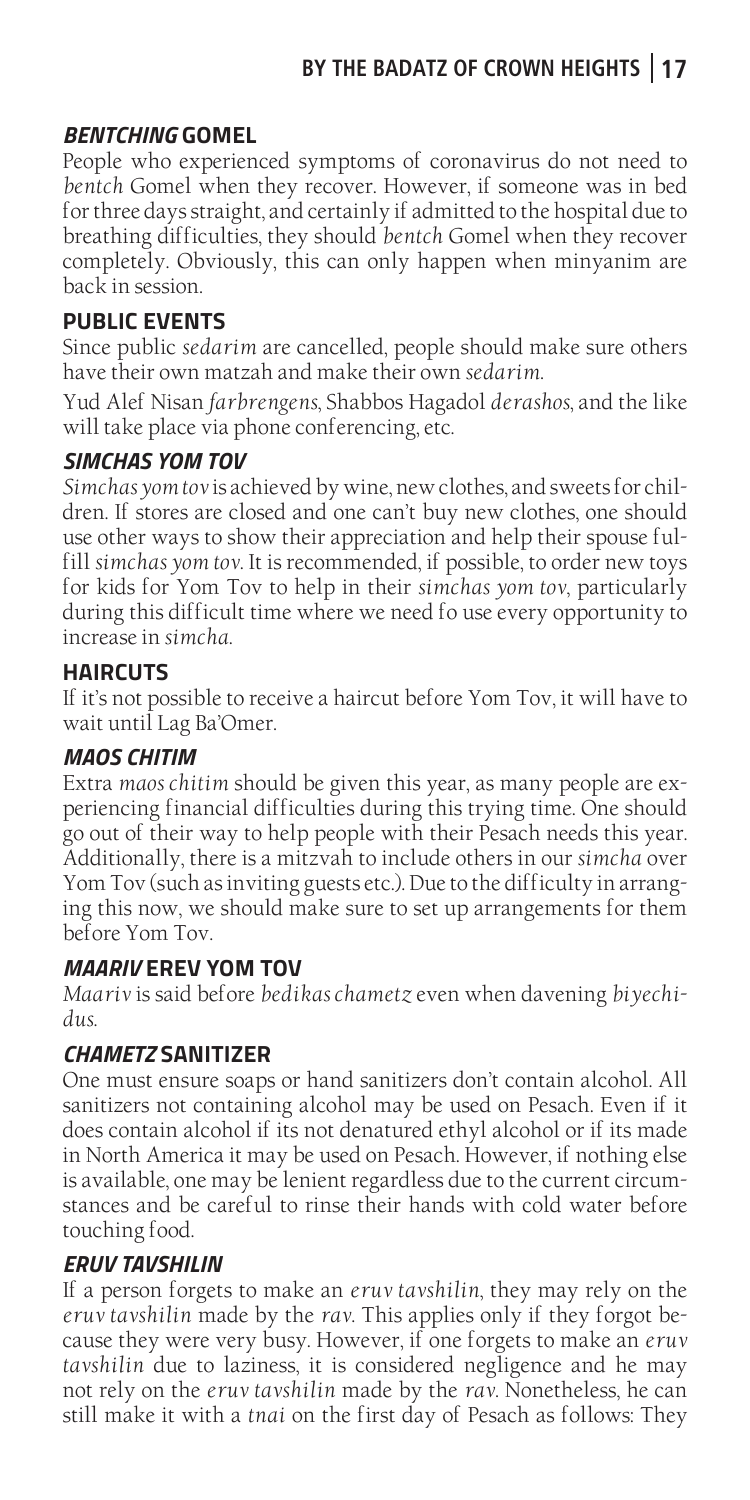take matzah and food, recite the *berachah* and then say as follows: "If today is *yom tov*, tomorrow is considered a weekday, and no *eruv tavshilin* is required and if today is weekday and tomorrow is *yom tov*, this *eruv* allows us to bake and cook…" (the rest of the text is printed in the siddur 'וכו'), and that becomes the *eruv tavshilin*.

If one forgot to make an *eruv tavshilin* on the first day of *yom tov,* then on the second day they can only cook whatever they need for *yom tov. In such a case, all* the cooking must be complete before the *yom tov* morning meal. They can make extra of what they are making for that day, as long as it doesn't require extra work, and use the leftovers for Shabbos.

Regarding lighting Shabbos candles without an *eruv tavshilin*, one can light one candle in a dark room without making a *berachah*.

#### *ERUV TAVSHILIN* **AND** *CHATZEROS*

*Eruv tavshilin* and *chatzeros* require another person, but one should not bring someone in from outside if it's not safe. If there is no other choice, one may rely on his wife or children over bar/bas mitzvah and make the *eruv* with them.

#### *MIVKEH*

Regarding *mikveh* on *erev Shabbos, erev yom tov* and on Shabbos and *yom tov*, one can take a shower (on Shabbos and *yom tov*, the shower must be cold) for a few minutes or recite Mishnayos Mikvaos instead.

#### **HALLEL**

The Hallel said the night of Pesach after *maariv* and throughout the entire *yom tov* can be said without a *minyan*. However, regarding the *pesukim* of *Hodu* and *ana Hashem hoshiah na*, ideally two people should be present to respond, even women or children the age of *chinuch*. Half-Hallel can also be said without a *minyan*.

#### **FOUR CUPS**

People who are not feeling well and cannot drink wine or even plain grape juice may use coffee or tea for the four cups.

#### *MORID HATAL*

Regarding Morid Hatal on the first day of Pesach, we start saying it by *musaf,* and every family can make an announcement that we are switching to "*morid hatal*" and could start saying it by *musaf*.

#### *KRIAS HATORAH*

*Krias HaTorah* should be recited every day of Pesach and *chol hamoed* individually from a Chumash or siddur.

#### **TEHILLIM**

In the current situation Tehillim may be recited Shabbos, Yom Tov, day and night. However we must ensure this does not distract from our *simchas Yom Tov*.

#### *BERACHAH* **ON TREES IN NISAN**

One should not leave the house to look for a tree to say the *berachah*. The halachah is that only if a person sees a tree in Nisan should they make a *berachah* on it.

#### **COUNTING THE OMER**

Since there is no *minyan*, it is harder to remember to count the Omer,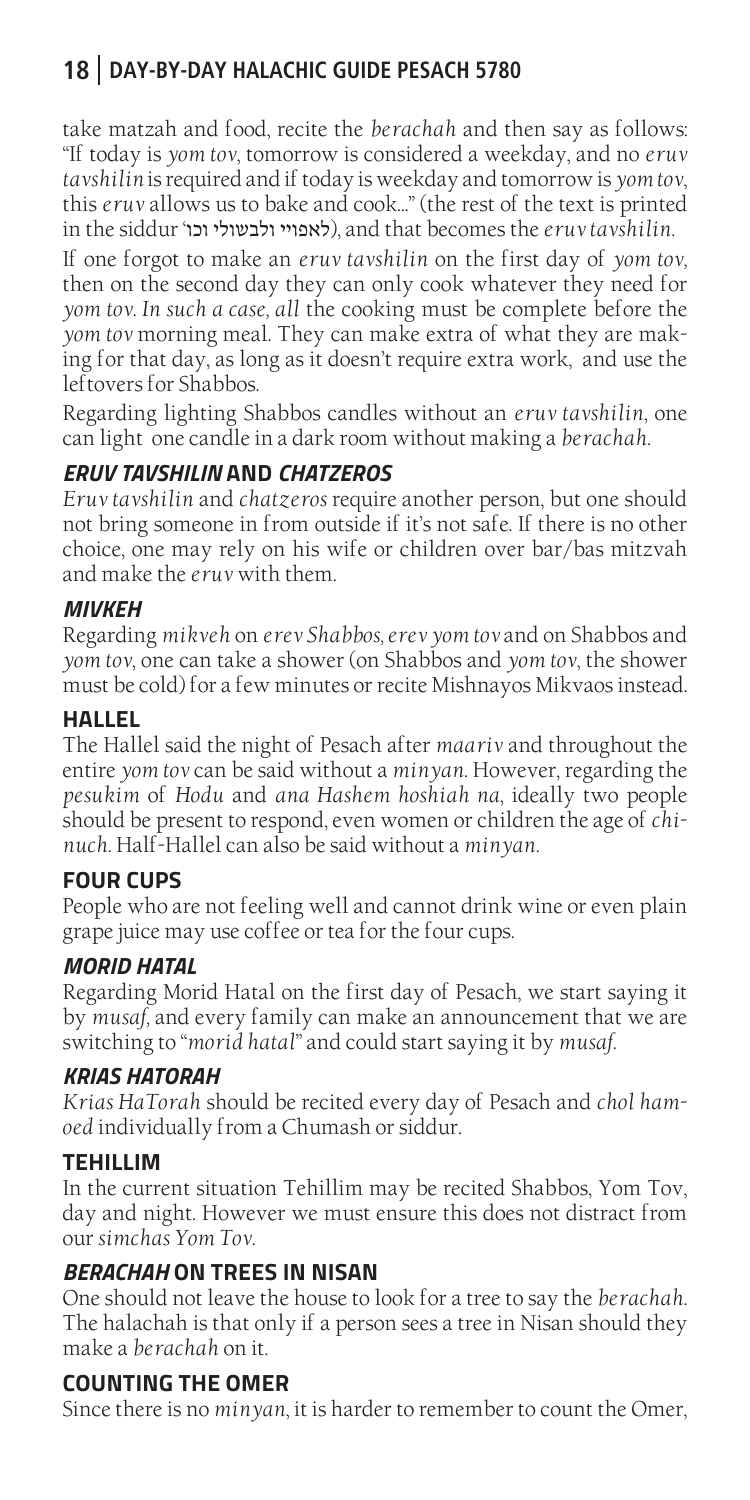and one should be careful to make reminders for themselves to count every day.

#### **WASHING CONTAMINATED CLOTHING ON** *CHOL HAMOED*

Clothing that needs to be washed due to contamination concerns may be washed on *chol hamoed*.

#### *TAHALUCHAH*

When *Tahaluchah* is not possible, one should get the Rebbe's message out to as many people as possible over the phone before *yom tov*.

#### **YIZKOR**

Yizkor can be recited at home.

#### **SEUDAS MASHIACH**

If it cannot be done with a minyan, Seudas Mashiach can be done at home.

#### **SIMCHA**

It is extremely important during this time to stress the importance of being in a state of *simcha*. Many poskim mention that during the month of Nisan the obligation of "*marbin b'simcha*" still applies. Certainly, discussion of the extent of the tragedy is not appropriate during this time. The *halacha* is that one may not share information on Shabbos and Yom Tov about the passing of a relative or a colleague. Specifically in the time of a plague, *sefarim* tell us we are not meant to publicize such information which creates a sense of panic and is at times counterproductive. The antidote to the plague is an increase in simcha.

May Hashem provide us with the ultimate true simcha, the eradication of all sickness from the face of the earth and the coming of Moshiach now.

#### ונאכל שם מן הזבחים ומן הפסחים.

**•**

# **TUESDAY, NISSAN 6**

*Kiddush levanah* may be recited from tonight after Maariv<sup>4</sup> .

# **WEDNESDAY, NISSAN 7**

The *Nasi* is recited after Shacharis. Today's *Nasi* is for the tribe of Efrayim and marks the seventh day of inaugural offerings. After the *Nasi*, *yehi ratzon* prayer is recited.

It is a mitzvah for each individual to learn the halachos of Yom Tov prior to Yom Tov, so that he will become proficient in the halachos and know what to do.

**Law of Redemption:** Describing the inauguration of the

<sup>4.</sup> According to the *Kabbalah*, *Kiddush Levanah* is not recited until seven days have passed since the *molad* (the appearance of the new moon). See *Sefer HaSichos* 5752, vol. 1, p. 68.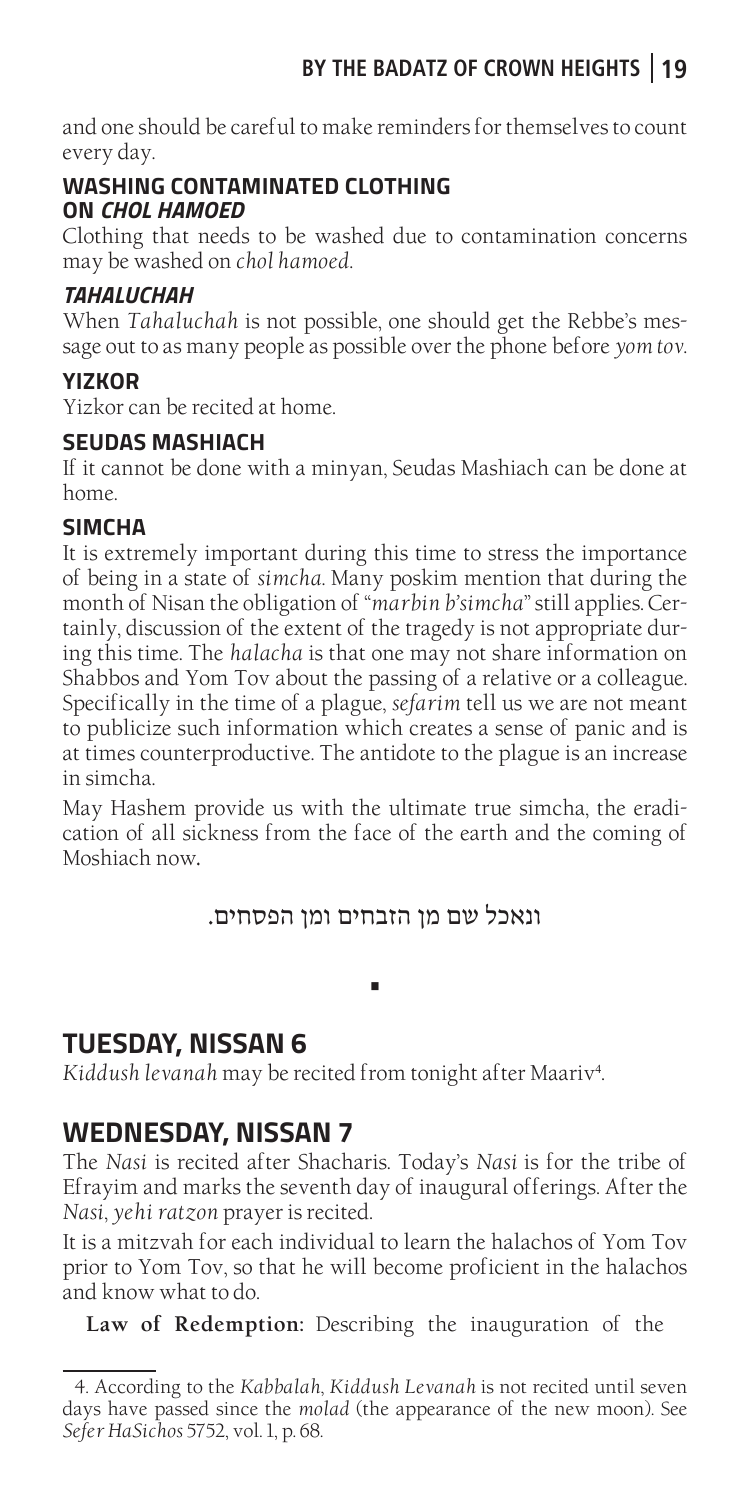third *Beis Hamikdash,* the prophet Yechezkel states,<sup>5</sup> "And so *shall you do on seven [days] in the month, because of mistaken and simple-minded men, and expiate the House.*" According to Rashi's commentary, this verse informs us that in the Era of Redemption, the Jewish people will begin their seven-day inauguration of the *Beis Hamikdash* on Rosh Chodesh Nissan, completing the process on the **seventh** of Nissan.<sup>6</sup>

(Radak's commentary on the verse notes that repeating the inauguration process for the altar and the *Beis Hamikdash* on the seventh of Nissan is exclusive to the Era of Redemption. According to the Gemara*,* 7 the prophet Eliyahu will clarify the details found in Yechezkel's description of the future inauguration. For additional discussion, see further in that Gemara.)

**Law of Redemption:** The seven days of ritual cleanliness for the sake of the *korban Pesach* begins on this day.

Rambam states that "all Jews are warned by the Torah to maintain a state of ritual purity during each festival [Pesach, Shavuos, and Sukkos], so that they are ready to enter the *Beis Hamikdash* and partake of the sacred offerings."8 This is especially critical before Pesach, because each Jew is required to offer and partake of the *korban* Pesach in the required state of ritual purity.9

In order to accomplish this, all those who are ritually impure from a form of impurity that involves a bodily discharge (a *zav, zavah*, and possibly a *niddah* according to the stringency of Rabbi Zeira) and who must count seven days of cleanliness from the source of impurity, immerse, and bring a *korban* on the eighth day, must begin counting seven clean days from the seventh of Nissan (after determining that they are fit on the previous day prior to sunset) in order to be ritually clean in time for the *korban Pesach*10.

#### **THURSDAY, NISSAN 8**

The *Nasi* is recited after Shacharis. Today's *Nasi* is for the tribe of Menasheh and marks the eighth day of inaugural offerings. After the *Nasi*, *yehi ratzon* prayer is recited.

**Law of Redemption:** Nowadays, all people are considered ritually impure from having had contact with a corpse. Anyone who contracted this form of impurity must begin the purification process today<sup>11</sup>, in order to count seven days free of impurity and to enable offering the *korban Pesach* in the

11. See previous footnote.

<sup>5. 45:20;</sup> *Haftorah* for *Parashas HaChodesh*

<sup>6.</sup> See *Likkutei Sichos*, vol. 22, p. 198

<sup>7.</sup> Menachos 45b

<sup>8.</sup> See *Likkutei Sichos*, vol. 32, *Parashas Shemini*, at length.

<sup>9.</sup> See *Likkutei Sichos*, vol. 36, p. 208

<sup>10.</sup> Regarding people who are ritually impure due to having had contact with a corpse, see tomorrow. This year (5780), they too should ideally begin the purification process today. See explanation in the Hebrew section. Anyone who contracted this form of impurity must begin the purificaton process today.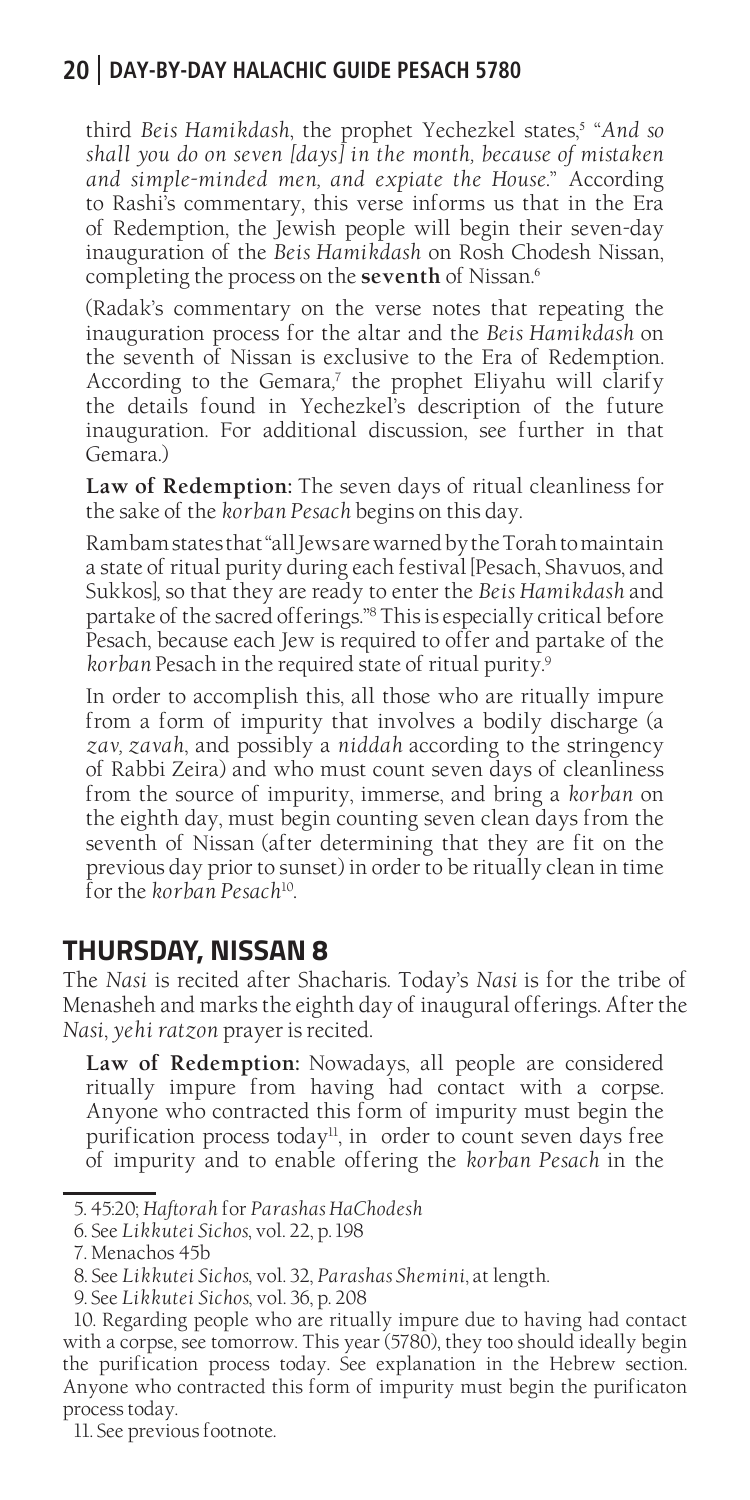required state of purity.12

Some authorities permit the nation to offer their sacrifices in a state of impurity when all or the majority of the nation is impure. In the case of the *korban Pesach*, however, even these authorities concur that ideally, every possible effort must be made to ensure that the offering is brought in a state of ritual purity.

**Reminder:** Anyone who has not recited the blessing over blossoming fruit trees at the start of the month should do so as soon as possible. The basic laws of this blessing are summarized below.

Someone who goes outdoors during the month of Nissan<sup>13</sup> and observes trees in bloom should recite the blessing:

בָרּוְך אַתָה ה' אֱֹלקינּו מֶלְֶך הָעֹולָם שֶֹלא חִסַר בְעֹולָמֹו כְלּום ּובָָרא בֹו בְִריֹות טֹובֹות וְאִילָנֹות טֹובֹות לֵיהָנֹות בָהֶם בְנֵי אָדָם.

"Blessed are You, L-rd our G-d, King of the universe, who has made nothing lacking in His world, and created in it goodly creatures and goodly trees to give mankind pleasure."

This blessing is recited only once a year, the first time a person observes blossoming trees during Nissan. Someone who observed such trees but failed to recite the blessing should recite it the next time they see such trees, but should omit the words, *atah Hashem Elokeinu Melech ho'olom* ("L-rd our G-d, King of the universe") from the brachah. Rather, simply state, "*Baruch Shelo* etc." ("Blessed is the One Who has made….")

This blessing is not recited for a tree that does not produce fruit. The tree should be in the blossoming stage, prior to the production of fruit. Some are extra scrupulous to recite the blessing over two such trees simultaneously. This blessing is recited by men and women alike. Some authorities maintain that the blessing should not be recited for a tree that is *orlah* (within the first three years of its planting) or a tree that has been grafted. The majority of authorities permit reciting this blessing during Shabbos and Yom Tov. If the brachah was delayed until the blossoms have fallen and given way to fruit, it should be recited without mentioning Hashem's name, in the method described above.

If you have not yet purchased shmurah matzah for Pesach, do so now. If you have not yet purchased wine for Pesach, do so now too. It is a mitzvah to specifically search for red wine for the Seder, unless the available white wine is of superior quality than the available red wine.

*Mechiras chametz* should be done as early as possible and not pushed off until the last day. The laws of selling the *chametz* are detailed separately.

Gladness and a joyful frame of mind are mandated for the entire eight days of the festival. A man must see to it that his wife, children, and all who are dependent upon or accompany him are similarly joyful. This joy is a Biblical obligation. How is this accomplished? A husband purchases clothing and jewelry for his wife, according to his means.

<sup>12.</sup> See Rambam and Ra'avad*, Hilchos Korban Pesach*, 6:2, as to the date for beginning the seven day count for those who contracted impurity from contact with a corpse.

<sup>13.</sup> This law is applicable only during the month of Nissan.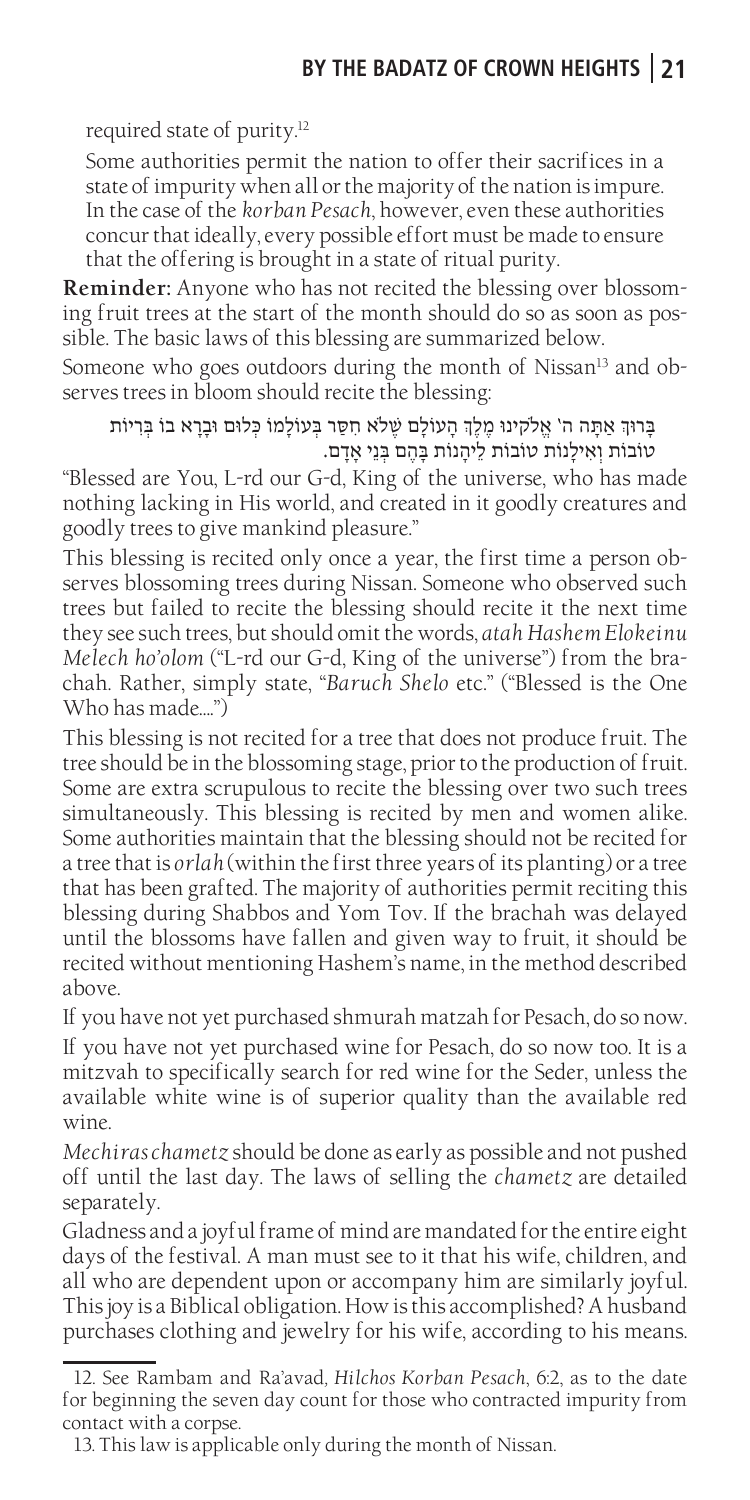(For men and children, see below, "First Day of Pesach.")

**Reminder:** It is forbidden to say in reference to the meat of any kosher animal (domestic or otherwise) or fowl, "This meat is for Pesach." This would appear as though he is designating it for the *korban Pesach*. Be careful to say instead, "This meat is for Yom Tov," or something similar. Nor should one person tell another, "Please take this money and buy meat for Pesach." Instead, they should take care to say, "Please buy me meat for Yom Tov."

Regarding fish or other foods that are not considered meat, it is permissible to say, "This is for Pesach." Some, however, are stringent to avoid saying, "This is for Pesach," regarding any item except for the wheat that will be used for the *matzos* and require guarding from contact with water from the moment of its harvest. In this particular case, someone who overhears someone declaring that this wheat is "for Pesach" will correctly assume that he intends to guard it from becoming leavened, so as to use it for the Pesach *matzos*. It is best to be cautious and to try following this stringent opinion.

It should be noted that it is only forbidden to declare specific meat *l'Pesach* – "**for** Pesach," but there is nothing wrong with employing a different phrase with the same meaning, such as "*al Pesach*" – "over Pesach," as per the literal translation of the common Yiddish phrase, "*oif Pesach*." (Many explain that the common custom to be lenient is on account of the English translation that doesn't represent the same connotation as the Hebrew.)

Someone who must take medication regularly should not simply decide on their own to be stringent and avoid taking it throughout Pesach. Rather, consult a Rav regarding the status of these particular medicines.

An individual who has personal questions regarding Pesach (such as the above, concerning medicines) that require the deliberation of a Rav at the Badatz should not delay approaching the Badatz until the last minute. It is essential to contact a Rav as early as possible.

It is permissible to begin—although not complete—the mitzvah of *bedikas chametz* earlier than the night of the fourteenth of Nissan. Regardless of the date of the search, it must be conducted during night hours and a candle must be used. In such a case, a blessing is not recited, and care must be taken to avoid introducing any *chametz* into the searched area following the conclusion of the search until after Pesach. One room must be left unsearched, so that a search can be conducted in that room on the night of the fourteenth, with a blessing.

Here is a practical example of such a scenario: A businessman intends to enter his office during Pesach. In that case, the office cannot be included in the sale of *chametz*. It must be cleaned and searched instead, but he does not need to wait until the night of the fourteenth; he may search it earlier, as explained above. He must be extremely careful not to introduce *chametz* to the office following his search.

If a room is cleaned from *chametz* with the intention of storing Pesach items there, it is wise to wait to introduce the Pesach items until the night after it has been cleaned and conduct a search for *chametz* by either candlelight or the use of an electric flashlight, and not rely on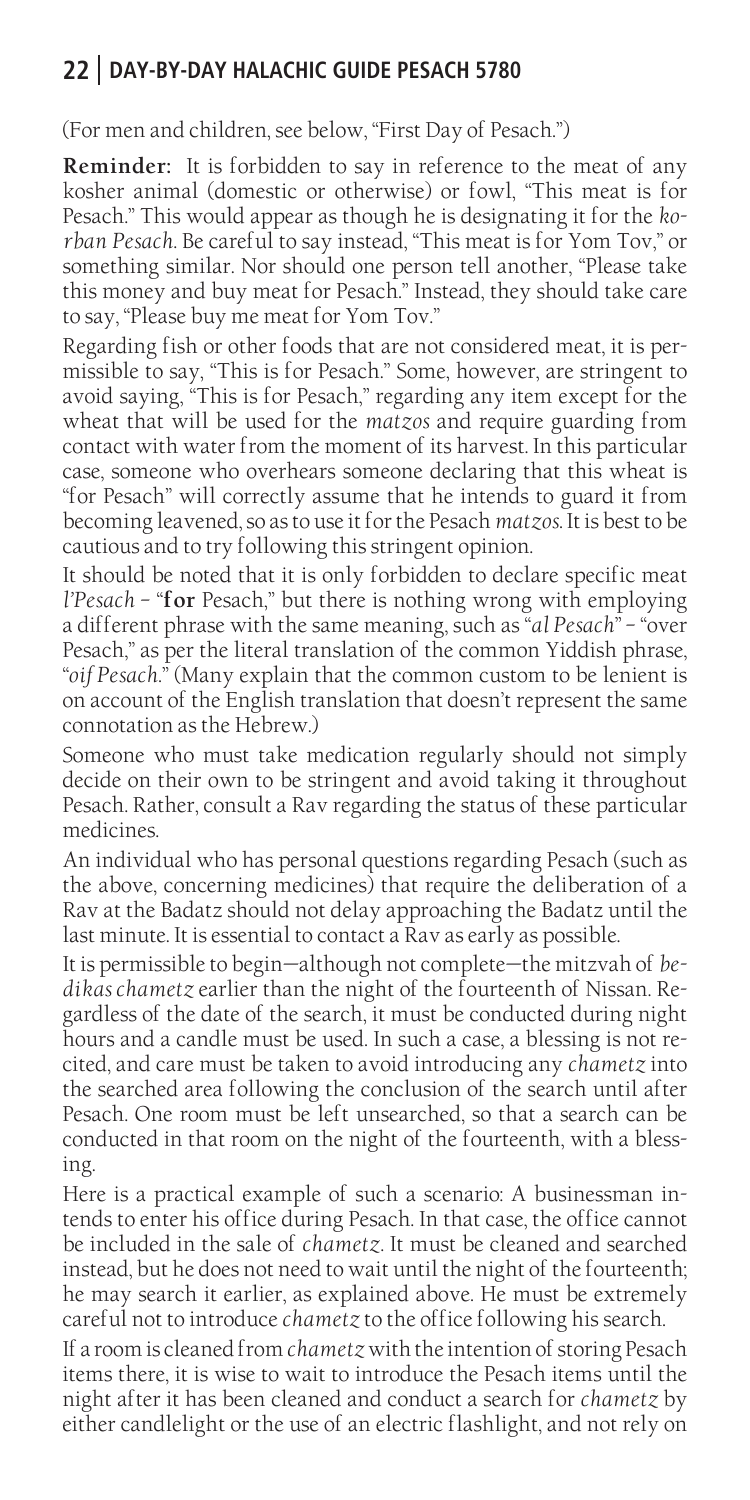the search that will be conducted later on the night of the fourteenth.

# **FRIDAY, EREV SHABBOS HAGADOL, NISSAN 9**

The *Nasi* is recited after Shacharis. Today's *Nasi* is for the tribe of Binyamin and marks the ninth day of inaugural offerings. After the *Nasi*, the *yehi ratzon* prayer is recited.

**Law of Redemption:** It is a *mitzvah* to examine the animal designated for the *korban Pesach* today<sup>14</sup>, four days prior to its slaughter, to ensure that it contains no disqualifying blemishes or wounds. (If someone neglected to examine the animal today, the *korban* is still valid.)

Candle lighting is at **7:05 pm.**

# **SHABBOS KODESH PARASHAS TZAV, NISSAN 10, SHABBOS HAGADOL**

This Shabbos is known as *HaGadol* ("Great") to commemorate the great miracle that occurred on this Shabbos immediately prior to the Exodus from Egypt.15 This year, *Shabbos HaGadol* falls on the 10th of Nissan, on the same date it occurred originally.

Parshas Tzav is always read before Pesach, during a non-leap year. (The halachic mnemonic for this sequence is *pikdu u'pischu*, meaning, "Command and make Pesach," i.e., Tzav, "command," precedes the festival of Pesach.)

The *haftorah* for *Parshas Tzav* is read. It is taken from Yirmiyah and includes the following verses only: Yirmiyah 7:21-28 (*Ko amar Hashem* until *Mi-pihem*), followed by 9:22-23 (*Ko amar Hashem al yis'hallel* until *Ne'um Hashem*), skipping the intermediary passages.

The Haftorah for *Shabbos HaGadol* is **not** read. It is read only when *erev Pesach* coincides with Shabbos, which is not the case this year.16 *Av harachamim* is not recited today, nor on any Shabbos during the month of Nissan.

The *Nasi* is recited after Musaf and *Tehillim*. Today's *Nasi* is for the tribe of Dan and marks the tenth day of inaugural offerings. After the *Nasi*, the *yehi ratzon* prayer is recited.

**Law of Redemption:** As mentioned earlier, someone who is ritually impure with the degree of impurity that is associated with contact with a corpse (this status applies to everyone, everywhere, nowadays) must undergo a seven-day purification process to regain ritual purity. Part of this process involves being sprinkled with the ashes of the *parah adumah* (red heifer) on the third and seventh day. Ritual purity is required to offer the

<sup>14.</sup> Usually, this takes place four days before erev Pesach. This year (5780) it should be done today instead, as tomorrow is Shabbos. See explanation in Hebrew section.

<sup>15.</sup> The details of the miracle are recorded in *Tur* and in *Shulchan Aruch Admur HaZaken*, beginning of 430 and are explained in many places in *Likkutei Sichos*.

<sup>16.</sup> The Rebbe notes in *Hanhagos* for Nissan 2*,* 5698 (Paris) that when *erev*  Pesach coincided with *erev* Shabbos, like this year, that "individually, one reads both *haftoros*." This refers to the readings associated with *shnayim mikra*.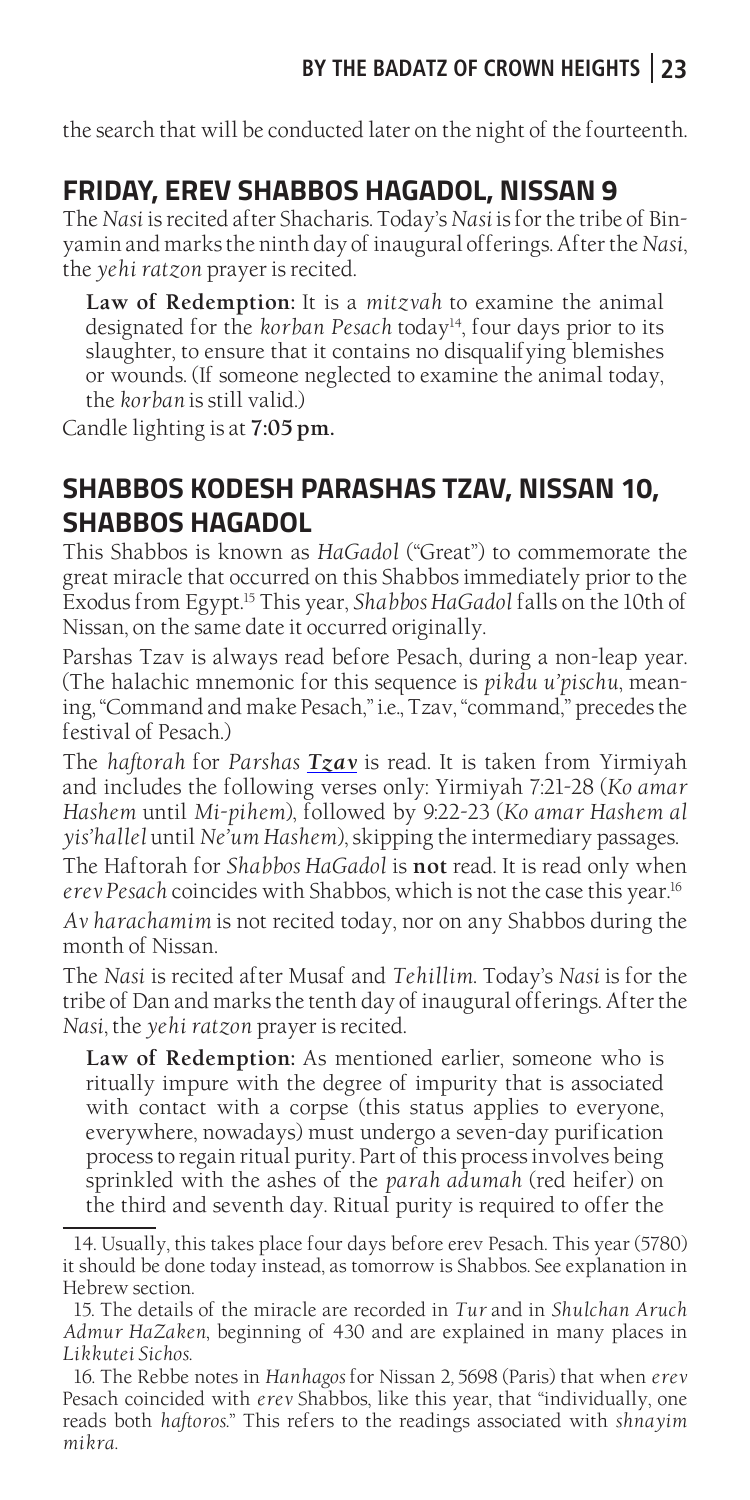*korban Pesach* on *erev Pesach*. Thus the last opportunity to begin the seven-day count was on Thursday. Those who began the count on Thursday will be sprinkled with the ashes for the first time today—the third day of their count<sup>17</sup>.

**Law of Redemption:** "In the Future Era, Yom Kippur will be observed on the tenth of *Nissan* [instead of the tenth of *Tishrei*]."18

Miriam the Prophetess, sister of *Moshe Rabbeinu,* passed away on the tenth of Nissan. This date was therefore established as a fast day when it occurs during the week.<sup>19</sup> Common custom, however, is not to fast on this day.20

The Torah reading for Minchah is from Parashas *Shemini*.

*Tzidkas'cha* is not recited today, nor on any Shabbos during the month of Nissan.

Minchah is followed by the individual reading of the Haggadah, from *Avadim hayinu* until *lechapeir al kol avonoseinu* (the end of the paragraph that follows *Dayeinu*). This reflects the fact that it was on the Shabbos prior to the Exodus that the redemption and the miracles began.

In recent generations, it has become customary for the Rov of a community to lecture on the laws of Pesach on *Shabbos HaGadol*. The main goal of this address is "to teach the people the ways of Hashem and to advise them in the practical laws of Pesach."21

# **MOTZOEI SHABBOS, EVE OF NISSAN 11**

**Shabbos ends at 8:06 pm**.

*Vihi no'am* and v*e-Atah kadosh* are not recited at the conclusion of Ma'ariv.

**Reminder:** *Kiddush Levanah* is recited after Maariv (for those who haven't recited it yet).

*Havdalah* is recited. *V'yiten Lecha.* 

Since we do not use cloves during Pesach, it is important to remember to place the cloves, after using them for *Havdalah*, in an area designated to be sold to a non-Jew during Pesach.

"One should always set his table and arrange it fully on *motzoei Shabbos* [for *Melave Malkah*], as if he were setting it for a complete *seudah*. Even if he will only eat a *kezayis*, either because that is all he has [or for other reasons] … he should nevertheless prepare and set his table as if he were sitting down to a full meal, in order to escort the departing Shabbos with honor, similar to the honor with which he welcomes it."22

# **SUNDAY, NISSAN 11 — THE REBBE'S BIRTHDAY**

The *Nasi* is recited after Shacharis. Today's *Nasi* is for the tribe of

21. as explained in *Likkutei Sichos*, vol. 3, p. 953 *ff*

<sup>17.</sup>However, see entry for Nissan 8 about this year specifically.

<sup>18.</sup> *Ahavas Yonason* (*Parashas HaChodesh*); see the reasoning in the original source.

<sup>19.</sup> as stated in the Alter Rebbe's *Shulchan Aruch, Orach Chayim* 580.

<sup>20.</sup> see, however, *Magen Avraham* 492:106

<sup>22.</sup> Alter Rebbe Shulchan Aruch.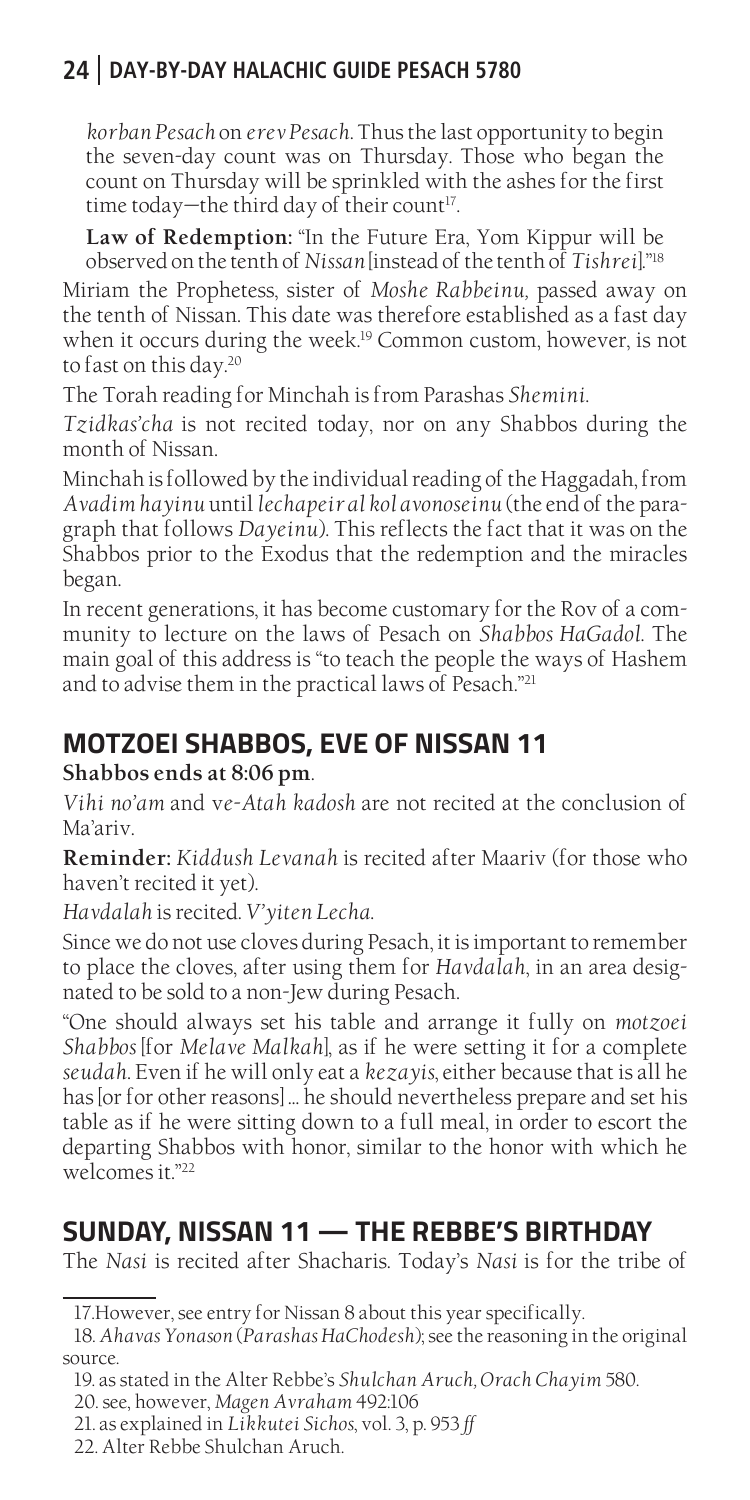Asher and marks the eleventh day of inaugural offerings. After the *Nasi*, the *yehi ratzon* prayer is recited.

This week, the Chumash/Rashi studied daily as part of *Chitas* is Parashas Shemini (for the first time).

The Rebbe was born on Nissan 11, 5662 [1902], during the day of *erev Shabbos HaGadol*. The publication *Hatomim* records that the Rebbe Rashab delivered a *maamar* on that day, *erev Shabbos* after Minchah.

In honor of the Rebbe's 118th birthday, Chapter 119 of *Tehillim* is recited daily after Shacharis, together with the daily portion of *Tehillim*.

The Rebbe encourages the study of the year's chapter of *Tehillim*, not only with its classic commentaries, but also with the explanations of Chassidus. For example, the Rebbe pointedly stated,<sup>23</sup> "No doubt, many have already studied the explanations of this chapter's verses as they are expounded in *penimius haTorah*. These teachings have even been published, creating publicity for generations to come." The teachings for this year's chapter have been published in a *sefer* entitled *Kovetz Yud Alef Nissan — Shnas HaKuf Yud Tes*.

The recitation of this year's kapitel is unique in that it is a well-known practice to say Chapter 119 daily.24

Yud Alef Nissan farbrengen:

"We should utilize this day to increase in all matters of Torah and mitzvos," the Rebbe instructed, $25$  "and with joy! This should be accomplished by means of a joyful *farbrengen* that is attended by many Jews—men, women, and children (separated by a *mechitzah* that meets the requirements of the *Shulchan Aruch*). The *farbrengen* should be conducted in a spirit of the joy of a *mitzvah*, the joy of Torah, and even joy associated with the physical body, through food and drink, '*Bread that satiates the heart of man*'—especially the kinds of food and drink that bring gladness. Needless to say, this must be done within the well-known limitations—one should not exceed four cups of spirit using small shot glasses, and even then, only if his nature permits him to drink this quantity without undesirable effects. There is no need to elaborate on something that is understood and obvious even to the small-minded, meaning those who, when left to their own devices, would assume that conducting themselves contrary to the above restrictions would emphasize their association with *simchah shel mitzvah…* [They would assume that by imbibing greater quantities of alcohol] they are achieving far more than what they were instructed to by the elder *mashpi'im* and by the leader of this generation who issued the above restrictions in plain and clear words."

"It is also an appropriate occasion," the Rebbe continued, "to mention the birthday of the Rambam. He was a guide to

<sup>23.</sup> *Sichas Yud Gimmel Nissan* 5751,

<sup>24.</sup> *Sefer Chovas HaLevavos Sahaar Havas Hashem 6.* Also in *Leket Yosher*  (Rev. ed. p. 63 and references cited there) it is brought that this was the practice of the author of *Terumas Hadeshen.* 

See more about the *segulos* associated with saying this chapter, in the Hebrew section.

<sup>25.</sup> *Sichas Yud Alef Nissan* 5748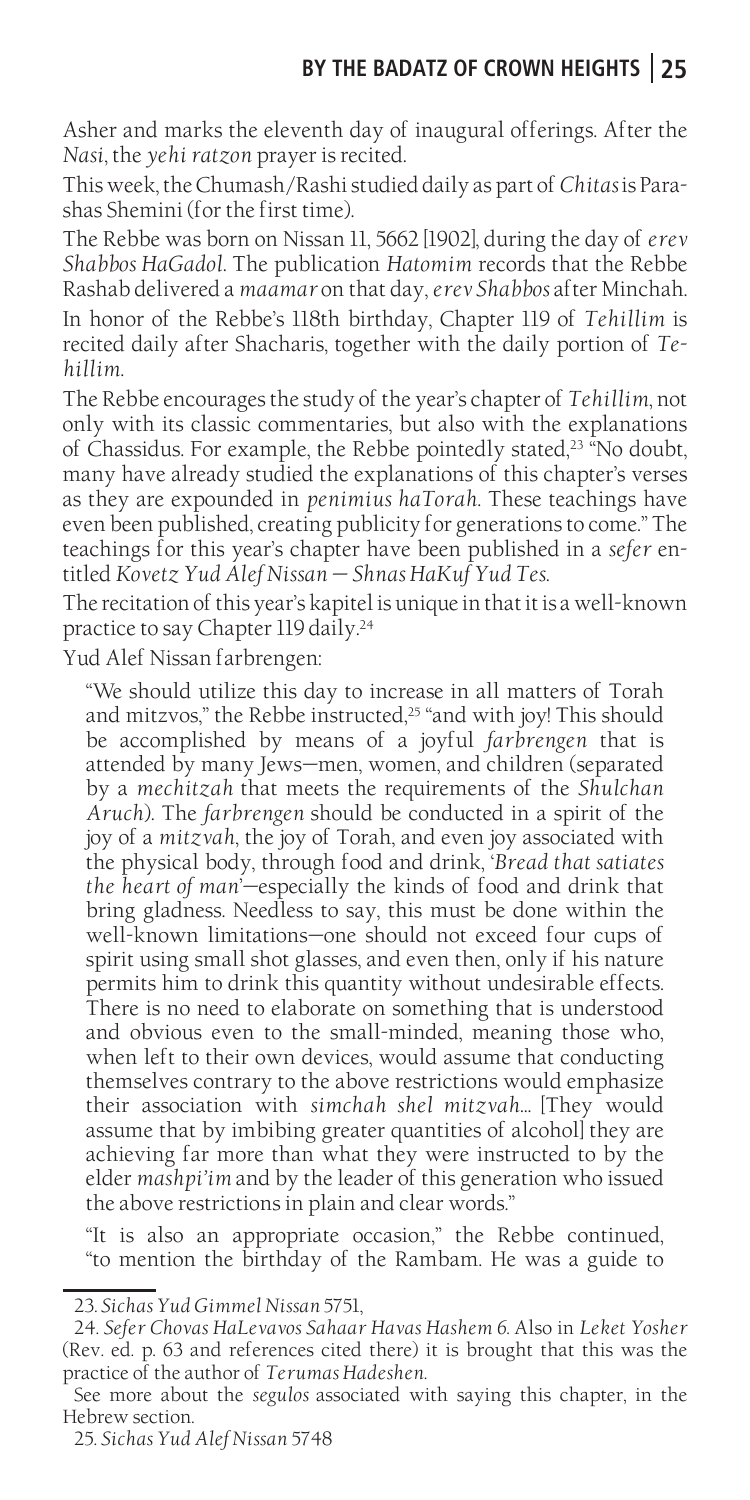the confused of his own generation and remains a guide to those in all subsequent generations until the end of time. His birthday coincides with *erev Pesach*. We should arrange a joyful *farbrengen* that addresses matters of Torah and mitzvos on that date. It should be attended by many Jews—men, women, and children; to quote the Rambam's introduction to *Mishneh Torah*: "It is for the small and the great alike." However, since *erev Pesach* is not an appropriate time to hold widely attended gatherings, the event should be held in proximity to *erev Pesach*. Since it will not be held on the actual anniversary of his birth, it is necessary to put even greater effort into publicizing the event."

The entry for the year 5714 in *Shalsheles HaYachas* (in the introduction to *HaYom Yom*) reads: "[The Rebbe] encouraged [that the *chassidim*] bring merit to the public by providing *shmurah matzah* for Pesach."

The Rebbe established<sup>26</sup> the practice whereby everyone, but especially those in positions of authority such as a Rav, communal leader, or activist, should send round hand-baked *matzos* (they must be *shmurah matzah*) for Pesach—or at a minimum, enough for the *sedarim* to their acquaintances who would not otherwise obtain such on their own initiative, and that organizers of large public *sedarim* in hotels and the like should make similar arrangements.

In 5751, the Rebbe announced,<sup>27</sup> "Public *sedarim* will be held in many locations. Out of these, many locations will be holding just one *seder* due to lack of funds and other concerns. It is urgent and extremely appropriate to put every effort into holding two *sedarim*. At least, the existing budget should be spread over both nights. No doubt, that remedy will prove unnecessary because Hashem will certainly bless and supply the organizers with all that is necessary and even more than that."

This year has a special significance, as the day on which Pesach falls mirrors the original setting of the redemption from Egypt on a Thursday. The Rebbe speaks about the significance of this in many sichos and public Pesach letters.<sup>28</sup>

**Reminder:** Those who need to perform *hagalas keilim* (koshering their kitchen utensils for Pesach use via immersion in scalding water) and have not yet done so, should remember to do so. Some are extra scrupulous to perform the procedure at least three days prior to Pesach.

The laws of *hagalas keilim* are complex and not everyone is fluent in them. It is therefore appropriate and correct—despite common practice to the contrary—for a *baal Torah* who is expert in the laws of *hagalah* to perform the procedure."

**Law of Redemption:** Someone who was unable to examine the animal he designated for the *korban Pesach* until now must do so today to ensure that it carries no disqualifying blemishes. This is acceptable in accordance with the view that the four day period for examination includes the actual day of offering.

<sup>26.</sup> *Sefer HaMinhagim Chabad*

<sup>27.</sup> *Sefer HaSichos* 5751, vol. 1, p. 411

<sup>28.</sup> See Hebrew for list of sources.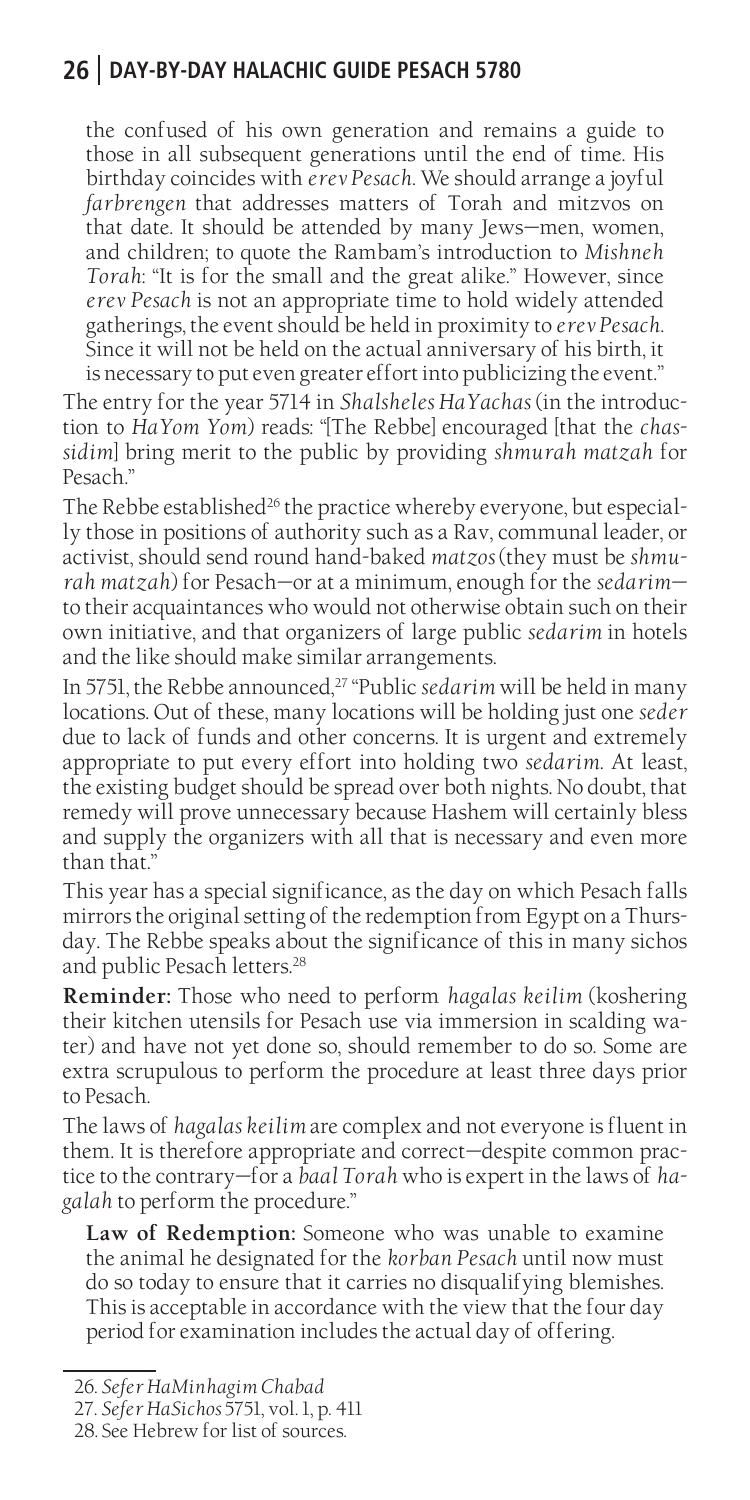# **MONDAY, NISSAN 12**

The *Nasi* is recited after Shacharis. Today's *Nasi* is for the tribe of Naftali and marks the twelfth day of inaugural offerings. After the *Nasi*, the *yehi ratzon* prayer is recited.

Reminder: Make sure that even the less obvious places need to be *chametz*-free. The computer keyboard must be cleaned thoroughly from *chametz*.

Reminder: We are obligated to take haircuts before Pesach to avoid entering the festival disheveled.

# **TUESDAY, NISSAN 13**

Today is the *yahrtzeit* of the Tzemach Tzedek. He passed away in 5626 [1866] and was interred in the town of Lubavitch.

After Shacharis, the section of *Zos chanukas hamizbe'ach* is read as a culmination to the recitation of the daily *Nasi*. It concludes with *kein asa es hamenorah*. No *yehi ratzon* is recited.

Denture wearers and youth wearing braces to straighten their teeth should not eat or drink any warm or sharp *chametz* substance for a twenty-four hour period prior to the deadline for eating *chametz* on *erev Pesach*, an interval that begins today at **10:46 am**. Some refrain from eating or drinking all *chametz* for a full twenty-four hours before they perform *hagalah* on the dentures.

*Tekufas Nissan*, the spring season in the Jewish calendar (marked by the vernal equinox) begins today, at 12:00 pm<sup>29</sup>.

**Reminder:** In 5747, the Rebbe issued<sup>30</sup> the following directive: "It is extremely worthwhile and highly appropriate for each Jewish child to receive their own *Haggadah shel Pesach* before the start of the festival. It would be best to give them an illustrated *Haggadah* that depicts the various mitzvos and events that are discussed in the *Haggadah*, making the *Haggadah*'s contents far more accessible to children. On the inside cover, one should inscribe the words *laHashem ha'aretz u'melo'ah* ("*To Hashem is the Earth and its contents*," often abbreviated as ו"לה, acknowledging that everything belongs to Hashem), followed by the child's name."

In 5748, the Rebbe added:31 "It would be best to purchase a new *Siddur*  or the like for a child before Yom Tov. The importance of such gifts can be derived from the law that one should purchase edible treats for a child in honor of Yom Tov, which are merely non-obligatory items."

**Reminder:** If you have not yet contributed to funds that provide *matzos* and other Pesach needs to those who cannot afford them, do so now. Women are also accustomed to personally be *mehader* in this

<sup>29.</sup> The *tefukos*—seasons—are mentioned in the introduction to the calendar in HaYom Yom and in Luach Colel Chabad. For detailed laws, see Beis Yosef, Orach Chayim, 455 (end); Rema, ibid., par. 1; (Shulchan Aruch Admur HaZaken, ibid., par. 15-16, and in 206:14); Yoreh De'ah, 116:5; and many other places. See Likkutei Sichos, vol. 16, p. 98, fn. 33; vol. 21, p. 233, fn. 33; vol. 16, p. 577.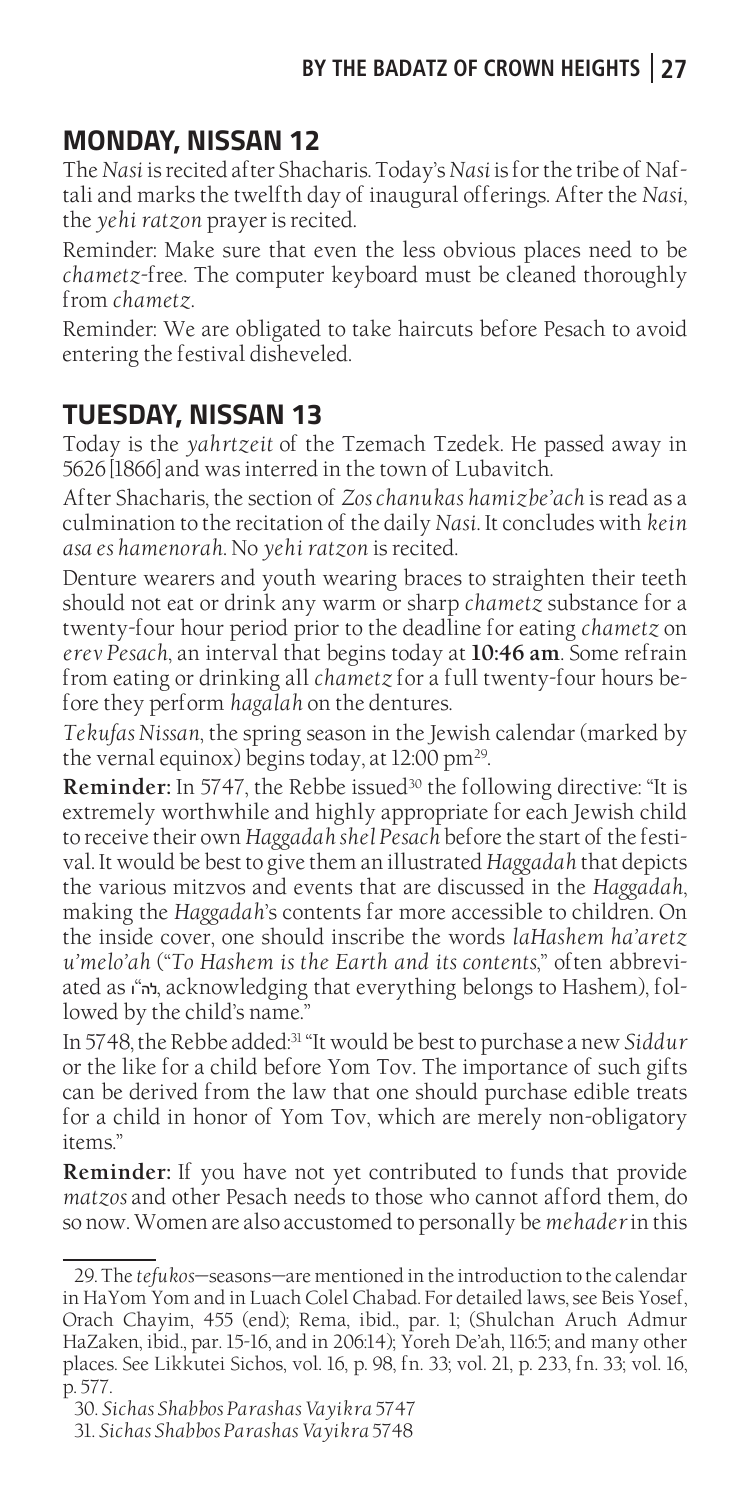important mitzvah.

In *Sichos Kodesh*, the Rebbe explains, "Women have a special connection with the mitzvah of *tzedakah*. In our society, husbands are accustomed to entrust considerable sums to their wives' discretion and therefore even significant funds are considered within the halachic definition of a minor sum, which a *tzedakah* collector was permitted to accept from a woman in former times [when society placed the majority of a family's funds under the husband's sole jurisdiction]. In the USA, it is prevalent for the distribution of funds for *tzedakah* and for many other matters to be the woman's prerogative to a far greater extent than that of their husbands."

Every room that requires searching for *chametz* must first be thoroughly swept and cleaned. The head of a household should remind all members of his family to clean under their beds.

# **TUESDAY NIGHT, EVE OF NISSAN 14 — BEDIKAS CHAMETZ**

Someone who intends to travel on *erev Pesach* in order to spend Pesach in a different location should not sell their entire property to a non-Jew as *chametz*. Rather, at least one room must not be included in the sale in order to be able to perform *bedikas chametz* tonight (the fourteenth of Nissan) in at least part of his home.

A person who travels before tonight (the fourteenth of Nissan) need not leave a room unsold. Instead, they are obligated to perform *bedikas chametz* tonight wherever they may be.

A guest in another's home should place some of their own *chametz* in the room where they are staying and conduct a search for *chametz* tonight. (Technically, a guest can fulfill their obligation to search for *chametz* tonight via the search conducted by his host. In that case, the host acts as his guest's *shliach* for *bedikas chametz*.) A guest who owns no *chametz* is not obligated to search at all. Someone who wishes to be *machmir*, however, will make a point of bringing some *chametz* of their own in order to conduct a search, but should nevertheless listen to, and rely upon, the host's recital of the blessing over the search. Some suggest that a guest should purchase the room in which they are staying from their host (using a purchase method that is halachically valid) in order to conduct the search.

From approximately half an hour prior to *tzeis hakochavim* (nightfall), it is prohibited to sit down to a meal or to study, to perform work, or to enter a bathhouse (activities that may easily go overtime, and cause neglect in conducting the search).

*Bedikas chametz* is conducted after Maariv. Various options are presented in *Shulchan Aruch*, but the accepted practice is to conduct the search immediately after Maariv.<sup>32</sup> For this reason, Maariv must be recited in its due time and not delayed. As the Alter Rebbe explains,<sup>33</sup> "Since Chazal established a time [for *bedikas chametz*], one who fails to conduct his search at that time is not merely considered slothful [in fulfilling his duties], but he is called a transgressor, for he has trans-

<sup>32.</sup> see also *Likkutei Sichos,* vol. 17, p. 434

<sup>33.</sup> *Shulchan Aruch Admur HaZaken*, *Kuntras Acharon*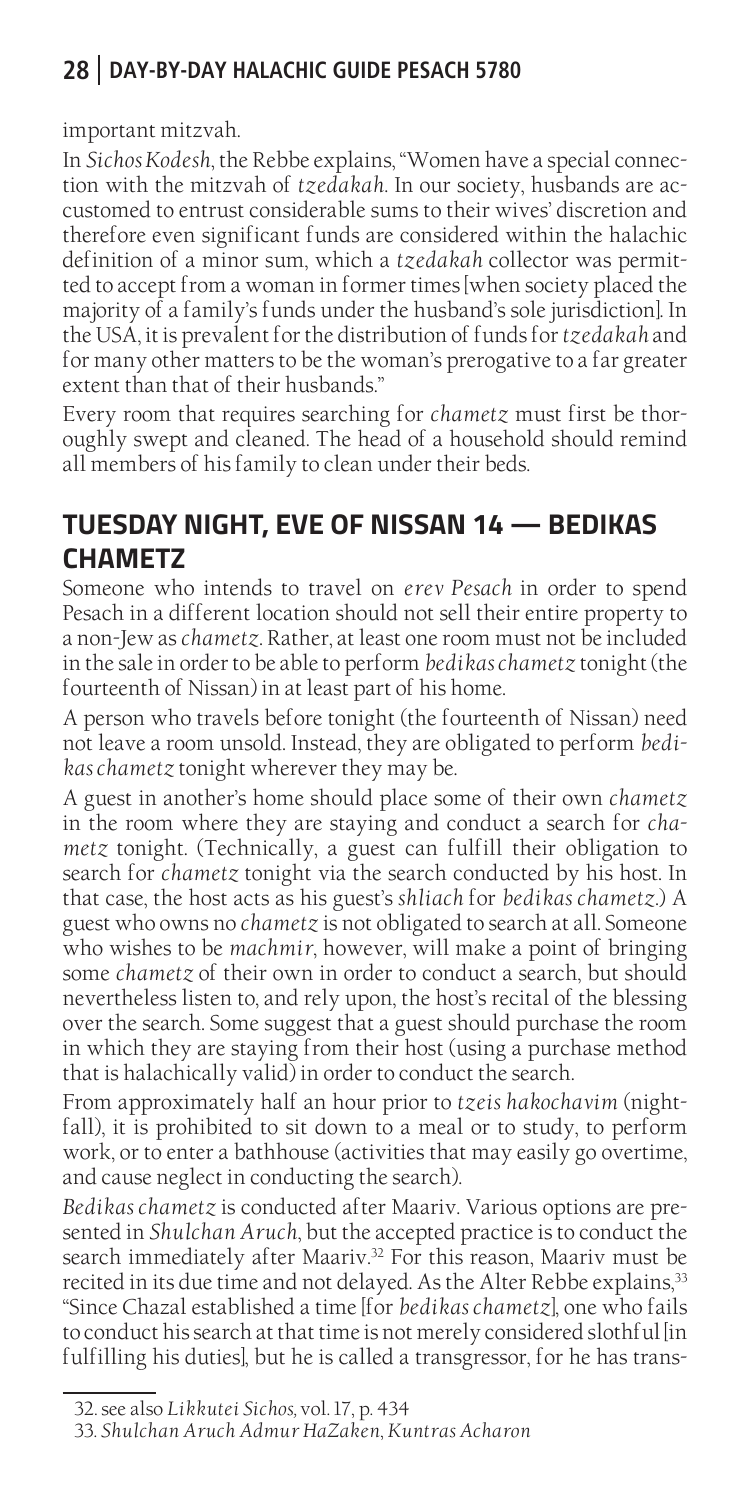gressed an enactment of Chazal."

Some are careful to wash their hands for *netilas yadayim* before conducting the search. *Bedikas chametz* facilitates the observance of Pesach, and it is therefore an important mitzvah that deserves to be conducted in a state of ritual cleanliness.

It has become the prevalent custom to position pieces of *chametz*  (hard pieces that do not crumble and cause serious *chametz* issues) around the house in the areas that will be searched during *bedikas chametz*. These are placed into position a short while before the *bedikah* commences. Each piece should be wrapped securely in paper, but not in foil, which would prevent the *chametz* from being fully burned the next day. According to Kabbalah, exactly ten pieces should be used.

It is highly advisable to prepare a list that accurately describes the location of each of the ten pieces.

It is best to use at least the amount of a *kezayis* divided into ten, in order to fulfill the *mitzvah* of *biur chametz* according to Biblical law. In addition, some authorities have stated that each individual piece should not exceed a *kezayis* in size. If a piece is lost, at least the Biblical law of *bal yeira'eh* (not owning a visible *kezayis* of *chametz*) will not have been broken, and if it is found and accidentally eaten during Pesach, at least the penalty of *kareis* will not be incurred because the *chametz* will lack the required minimum size for this penalty.

Before conducting the search, recite the blessing: *"Baruch…al bi'ur chametz*."

The head of a household should gather his family members around him while reciting the blessing, so that they can fulfill their obligation through his search. Household members are not obligated to search for *chametz* individually in addition to the search conducted by the head of the household. Nevertheless, if they do so, they have performed a mitzvah. It is therefore possibly a mitzvah for the head of household to give them the merit of participating in this mitzvah.

It is appropriate for yeshivah *bachurim* sharing a room in a dorm to appoint one *bachur* who will conduct the search on their behalf. If they all wish to participate, they should listen to his *brachah* and then search a section of their shared room.

To perform *bedikas chametz* in the best possible manner, do not rely on a search conducted by anyone other than a person who is halachically considered a free man who is obligated in mitzvos—a male thirteen years of age or older, unless there is no alternative. He should not talk from the moment he recites the blessing until the conclusion of the search. He should take care to begin searching in the immediate vicinity of the location in which he recited the blessing before moving on to other rooms.

After reciting the blessing, do not speak before beginning the search, even to address a matter that pertains to the actual search.

The search must be conducted by candlelight, because candlelight is ideal for searching and probing all sorts of corners, cracks, and crevices. A torch (made of multiple wicks or a thick stem) should not be used, but rather, a small single flame. Unless there is no other choice,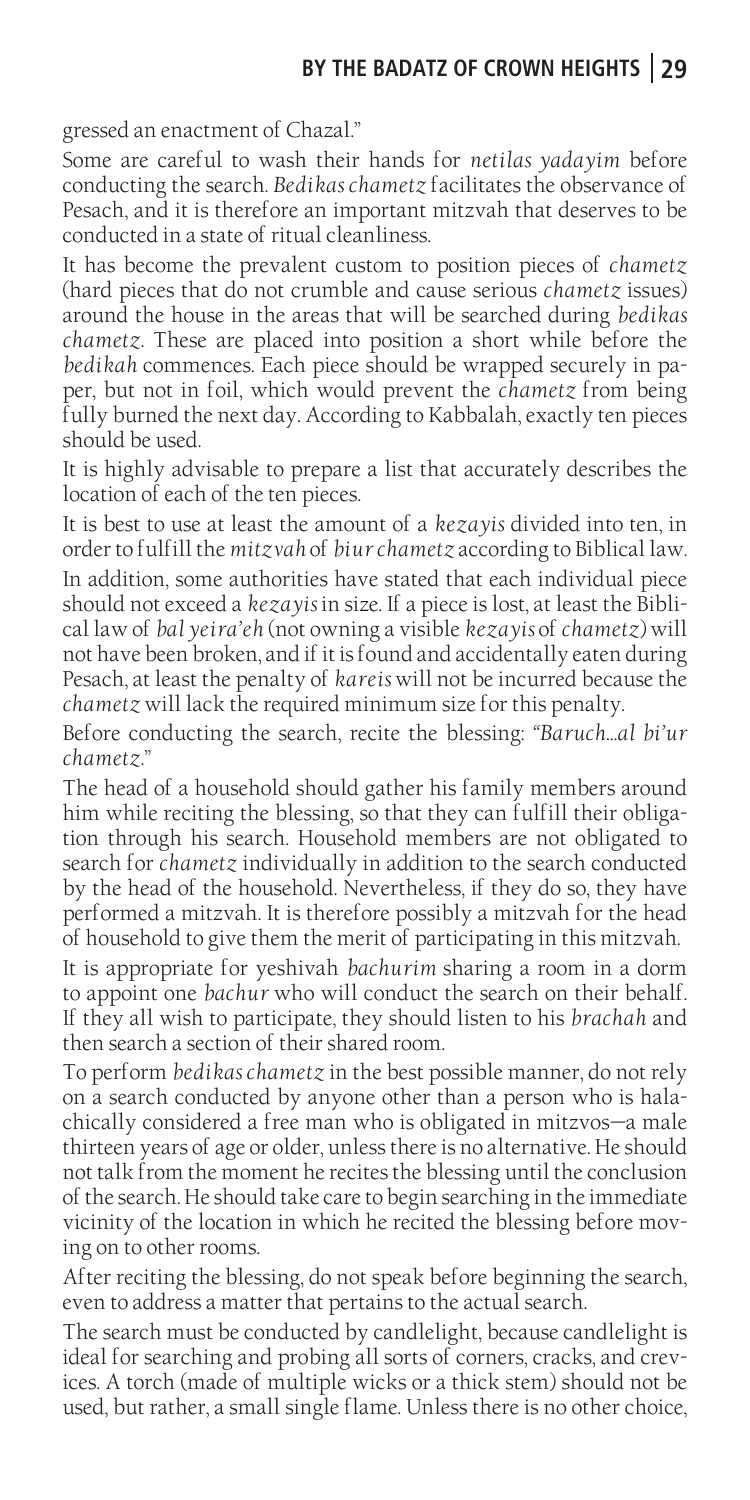only a beeswax candle should be used to conduct the search.

Where there is a concern of danger (such as causing a fire), an electric flashlight should be used instead. A blessing should be recited in this case as well.

A bird feather is used in the search, and the *chametz* that is found is placed in a small paper bag. Plastic bags should not be used because they emit toxic fumes when burnt.

Using candlelight, search every nook and cranny, even cracks in the floor.

*Bedikas chametz* entails painstakingly searching for *chametz* in every location where *chametz* could have been unthinkingly brought in at some point during the year. For that reason, every room in the house, including its attics and even places where *chametz* was not consumed needs to be thoroughly searched for *chametz* tonight, by candlelight.

In a home with young children, even holes and cracks that are lower than three *tefachim* from the floor must be searched. The assumption is that a child may have stowed a piece of *chametz* there.

Remember to search your car for *chametz* (using a flashlight).

The search for *chametz* includes a place of work, such as an office unless no one will enter that location during Pesach and it can therefore be sold to a non-Jew for the duration of the festival.

The Chabad custom is to carry out the search meticulously, at great length.

Refrain from talking throughout the search in matters unrelated to the actual search.

After the search has ended, it is appropriate to count the pieces of *chametz* to ensure that all ten pieces were found. (If a list of the ten locations in which *chametz* was placed was compiled prior to the search, the pieces could be checked off as the search progresses and each piece in turn is discovered.)

If a piece is missing after the search, the entire house must be searched again without a brachah. If the piece is not found, then left with no choice, the searcher may rely on the verbal declaration recited after the search, whereby they relinquish ownership of any unfound *chametz* still in possession.

Once the search is concluded, the remainder of the candle (if it exists) is placed together with the feather and the small paper bag containing the ten pieces of wrapped *chametz* into the palm of the wooden spoon. The entire set is then wrapped in paper, leaving just the long handle of the spoon exposed. A string or rope is then tightly wound multiple times around the paper and firmly tied.

Great care must be taken to secure both the *chametz* that was found and whatever additional *chametz* is kept to be consumed, sold or burned the next morning. It should not be left where it may be moved from one place to another, causing crumbs to fall. It must be safeguarded from young children as well as from rodents. This is not merely sound advice and common sense. *Chazal* actually established an obligation to be extra careful with the *chametz*, and someone who is negligent will have committed a transgression.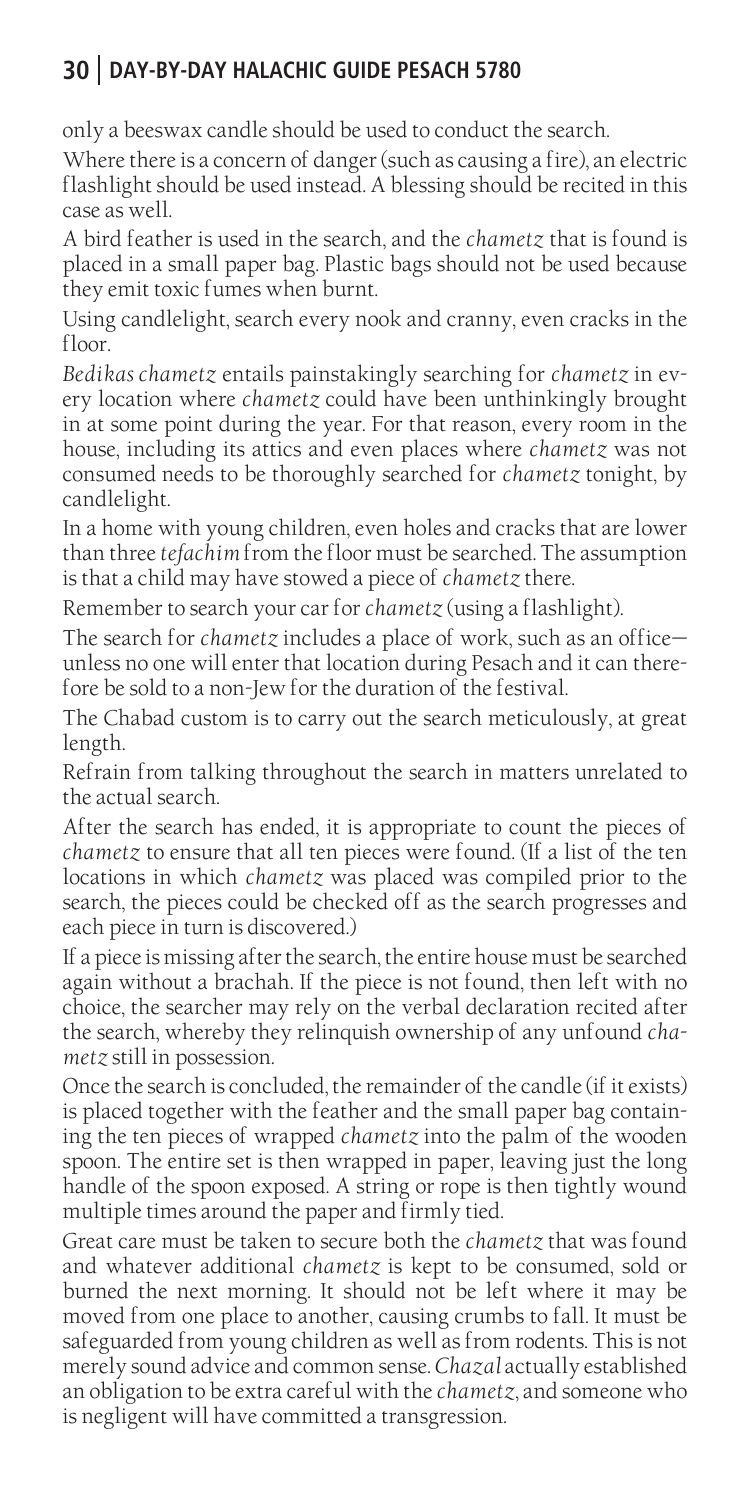All final *chametz* items that are to be sold to a non-Jew must be placed in locations designated for this purpose. These locations should be closed, secured, and labeled.

After the search, recite *Kol chamira*, relinquishing ownership over *chametz*.

The main declaration occurs not via speech, but in the mind and heart, whereby firm resolve is made that all *chametz* found on an individual's property is utterly worthless to them—as if it were mere dust. After reaching this decision, we no longer think about the *chametz,* and it is considered entirely *hefker*, ownerless and free for anyone to take. This intent frees the searcher from the prohibitions against owning *chametz* during Pesach. Nevertheless, *Chazal* also require a verbal expression of this decision by reciting *Kol chamira*.

The average person in the majority of countries does not understand the Aramaic language in which *Chazal* composed *Kol chamira*. It is essential to inform everyone of the importance of reciting the declaration in a language that they fully comprehend. As explained above, the nullification of *chametz* depends chiefly on a person's intentions and inner resolve. It is crucial that the declaration not be a clueless utterance of foreign words, but rather, a rational relinquishment of ownership.

In English: **All leaven and anything leavened that is in my possession, which I have neither seen nor removed, and about which I am unaware, shall be considered nullified and ownerless as the dust of the earth**.

The declaration recited on the eve of the fourteenth of Nissan, after the search, serves only to nullify any *chametz* the existence of which is not known. By contrast, the *chametz* which a person will purposely retain in order to eat tonight or tomorrow morning (as long as permissible, until the fifth halachic hour of the day) is not included in the declaration; if it is declared ownerless and nullified, the declaration is worthless and the *chametz* must still be disposed of in its proper time. **Reminder:** Tonight is the last chance to recite *kiddush levanah*.

# **WEDNESDAY, NISSAN 14 — EREV PESACH**

Today is the anniversary of Rambam's birth. He was born on an *erev Pesach* that coincided with Shabbos, an hour and a third after midday.

It is forbidden to eat matzah any time today, starting from dawn. (The Chabad custom is to refrain from eating matzah from Purim, thirty days before Pesach.) A young child who is unable to comprehend the basic story of the Exodus from Egypt is permitted to eat matzah, and may even do so after nightfall before hearing *kiddush* at the start of the Seder. By contrast, a child who can relate to the saga of *yetzi'as mitzrayim* must not eat matzah the entire *erev Pesach*.

Some have the custom to refrain from eating *marror* today, so that they can eat it at tonight's Seder in good appetite. For the same reason, they refrain from eating *marror* during the daytime of the first day of Pesach, in order to eat it on the second night's Seder in good appetite. The Chabad custom is to refrain from eating any of the items that are used for *marror* or *charoses*, from dawn on *erev Pesach* until after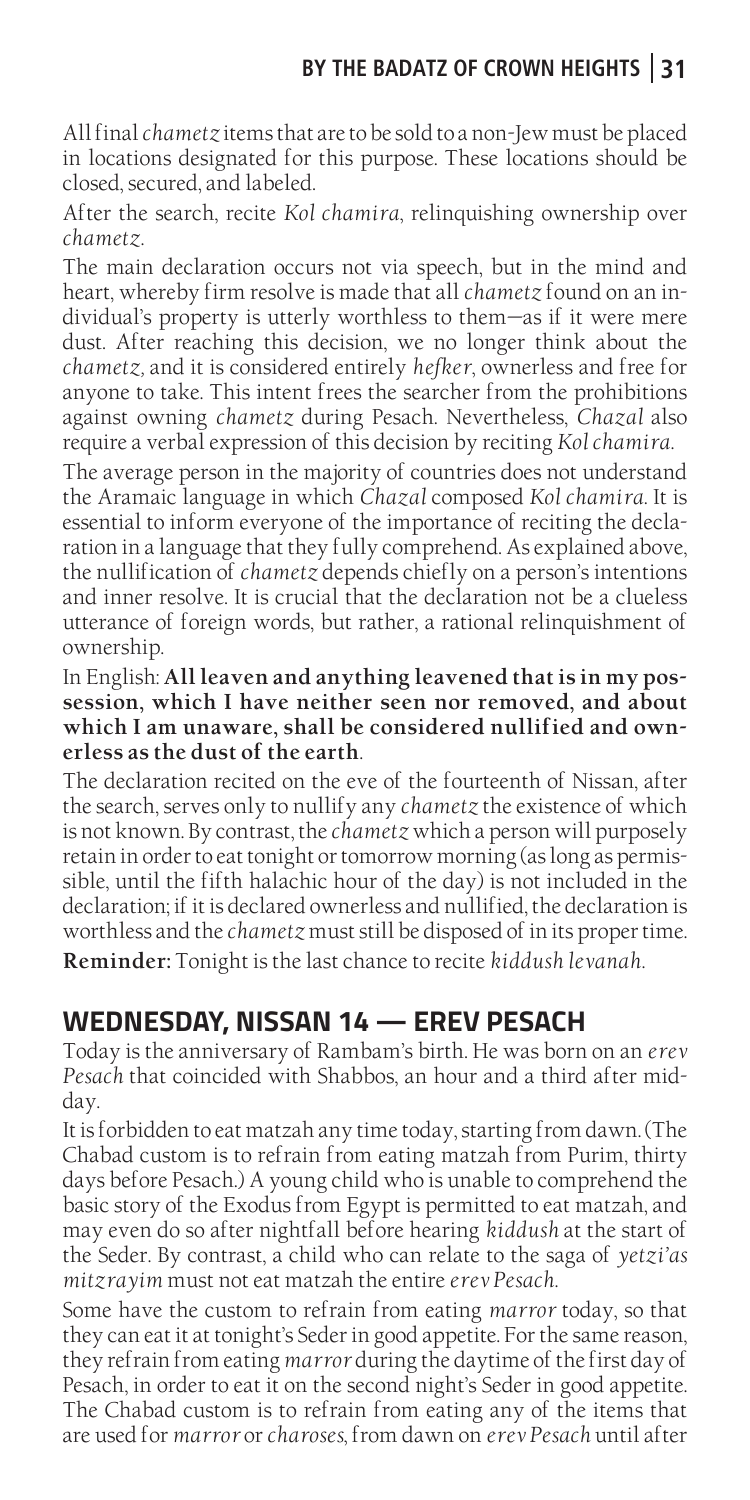*koreich* of the second Seder night. This does not apply to meat, fish, eggs, potatoes, and onions, despite the fact that they will potentially appear on the *ka'arah* (Seder plate) as *karpas* and *beitzah*.

On the morning of *erev Pesach*, it is customary to pray Shacharis at an early *minyan*, in order to finish eating the *chametz* meal before the fourth halachic hour of the day.

*Mizmor l'sodah*, usually recited after *Baruch she'amar* during Shacharis, is not recited today. It is also not recited during Chol Hamoed.

In commemoration of the miracle of *makas bechoros*, whereby every Egyptian male firstborn died, but every Jewish male firstborn was spared, it is customary for firstborn sons to fast the entire *erev Pesach*. This applies to every kind of firstborn, not only "true" firstborns, including someone who is the firstborn son only to his father, or only to his mother, or if he is the first surviving child after a miscarriage, stillborn, or the like.

It is customary for a father to fast on behalf of his minor son until he has grown old enough to fast for himself. If the father is himself a firstborn who is required to fast, the child's mother fasts instead on behalf of her minor firstborn son. If this causes pain, and certainly if she is pregnant or nursing, the mother does not need to fast. In that case, the father's fast will be considered on his own behalf as well as on behalf of his son.34

In locations without an established custom to the contrary, a firstborn is permitted to end his fast by partaking in the food and drink of a *seudas mitzvah*. It has become the widespread custom for firstborns to annul their fasts on *erev Pesach* by participating in a *siyum*, a ceremony marking the conclusion of study of an entire *masechta*  (volume) of Mishnah or Talmud, after which they are permitted to eat and drink as they wish during the day. Nevertheless, a firstborn who is stringent to maintain his fast will be blessed.

It is customary to be lenient in this, so that even a *siyum* over a tractate of Mishnah or the minor tractates of Talmud are considered a *seudas mitzvah.*<sup>35</sup>

#### **The deadline for eating** *chametz* **is 10:46 am. No** *chametz* **may be eaten at this time or afterwards.**

*Chazal* prohibited the eating of *chametz* from two halachic hours before midday (the entire fifth and sixth halachic hour). However, *Chazal* only prohibited the **eating** of *chametz* during the first of those two hours (the fifth hour). It is therefore permitted to derive other forms of benefit from *chametz* at that time. For this reason, it is still permitted to sell *chametz* to a non-Jew at this time.

Clean your mouth and teeth well to remove any remnants of *chametz*  before the deadline for eating *chametz*.

Dentures must be cleaned extremely well to remove even the minutest trace of visible *chametz*. They should then be *kashered* for Pesach by having boiling water poured over them, using a *kli sheini*  (secondary vessel). If it is certain that they will not be damaged by

<sup>34.</sup> See *Shulchan Aruch Admur HaZaken*, 470:6 regarding the case of a mother who no longer has a husband, or if she observed this fast in previous years.

<sup>35.</sup> see *Hisvaaduyos* 5744, vol. 2, p. 1050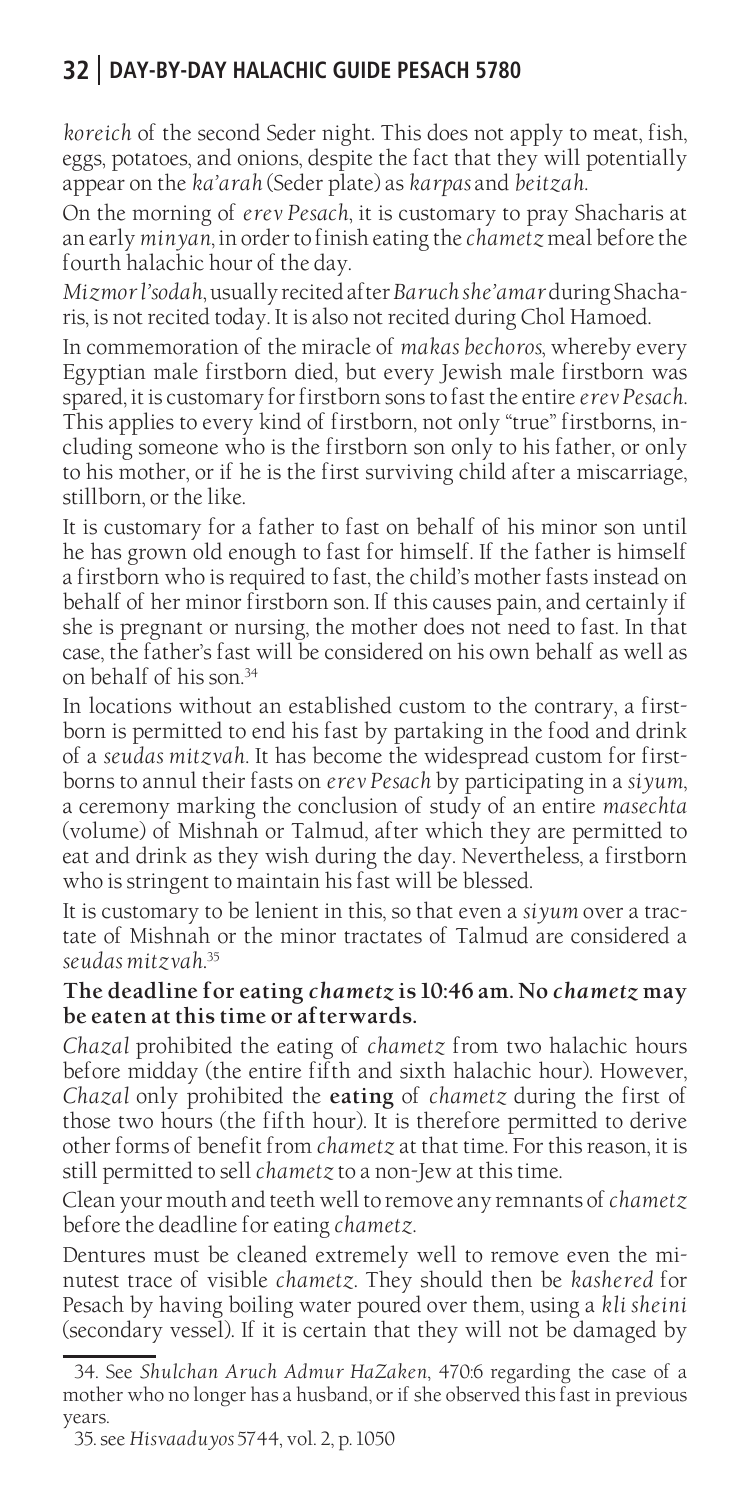### **BY THE BADATZ OF CROWN HEIGHTS 33**

pouring directly from the source of boiling water, it is preferable to do so. Those with dental bridges or implants or youth with non-removable braces must first clean their teeth and the braces or bridges extremely well, removing even the faintest trace of visible *chametz.*  They should then "*kasher*" their braces or bridges by drinking water at the highest temperature that they can tolerate without harming themselves, G-d forbid.

**Final Reminder:** All final *chametz* items that are to be sold to a non-Jew must be placed in locations designated for this purpose before the time to finish burning *chametz*. These locations should be closed, secured, and labeled. In addition, all garbage bags, vacuum cleaners, and the like, that contain *chametz* must be removed or stowed away by this time.

Women who intend to wear their rings during Pesach must *kasher*  them if the rings have been in contact with warm *chametz* substances. If the rings have not yet been *kashered*, they must be attended to now. Any traces of *chametz* must first be removed and then boiling water is poured over the rings.

Everyone must remember to examine their pockets and gloves, and that of their children, to remove any possible *chametz*. Someone who never places *chametz* on their person need not check these locations today (nor last night during *bedikas chametz*). Nevertheless, it can only bring blessing to be extra cautious and to check all such garments.

*Chametz* that was placed in a dumpster or bin—if the bin belongs to a Jew or is in their private yard—must be destroyed before the deadline for burning *chametz*. Bleach or another corrosive substance may be poured over it until even a dog would not eat it. If the bin belongs to the municipality and it is placed in the public domain, there is no need to destroy the *chametz* within it.

#### **All remaining** *chametz* **must be destroyed by 11:52 am.**

*Chametz* must therefore be placed in the fire in advance of the latest time to own chametz, with sufficient time for reciting the text for *bittul chametz* before the deadline.

It is highly inadvisable to wait until close to the deadline to destroy *chametz*, because it takes time to recite the text of *Kol chamira*, nullification of all *chametz*, after the *chametz* was thrown into the fire.

*Chazal* prohibited not only eating, but even deriving benefit from *chametz* from the beginning of the sixth halachic hour of the day. It is therefore no longer possible to sell *chametz* to a non-Jew.

No benefit may be derived from *chametz* that belongs to someone else, even *chametz* owned by a non-Jew. For example, it is prohibited to deliberately smell a non-Jew's bread or other *chametz* food.

It is best to take care to recite the second declaration of annulment of *chametz* (by relinquishing ownership) only **after** removing and destroying all *chametz* from your property. This way, remaining *chametz* is destroyed, fulfilling the mitzvah of *biur chametz*, and only then is any overlooked *chametz* rendered ownerless and worthless. (If the order is reversed, first relinquishing ownership and only then removing and burning the *chametz*, the mitzvah of *biur chametz* is not fulfilled because the *chametz* that is destroyed is ownerless.)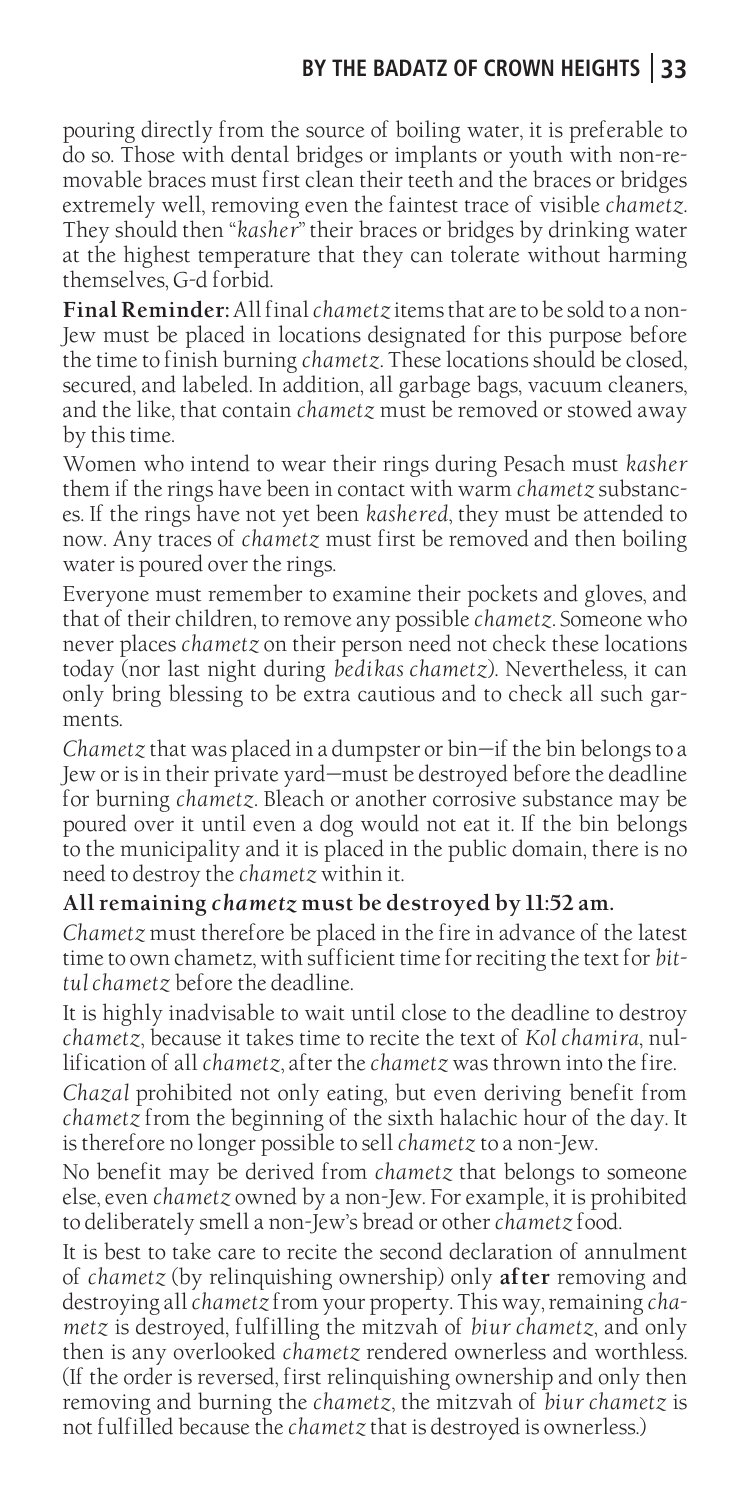*Chametz* should be burned alone in a fire designated for this purpose only. It is critical to remember to remove the paper bag containing the ten pieces of *chametz* from last night's search (as well as the spoon, feather, and candle remains). They must be removed from the house and burned together with any other *chametz* presently being burned. Someone who did not recite the blessing over last night's search for *chametz* should omit Hashem's name while reciting the blessing over burning the *chametz*. (He recites "*Baruch asher…*")

After burning the *chametz* and removing any *chametz* that remained from this morning's meal, is it appropriate to recite the second *Kol chamira* (declaration of annulment), so that if any crumbs or traces of this morning's food were overlooked, they will be considered ownerless and worthless. If they are subsequently discovered during Pesach, there will be no transgression in the prohibitions against *chametz*.

Today's *Kol chamira* is slightly different from last night's. The Aramaic version is printed in the *Siddur*, but it must be recited in a language the speaker understands. The implication of the original text is as follows:

**All leaven or anything leavened which is in my possession, whether I have seen it or not, whether I have observed it or not, whether I have removed it or not, shall be considered nullified and ownerless as the dust of the earth.**

During the burning of the ten pieces, recite the *yehi ratzon* prayer found in the *Siddur* or *Haggadah*.

**Many have inquired** regarding the matzah used to create an *eiruv chatzeiros*. It is customary to re-establish the *eiruv chatzeiros* each *erev Pesach* with a fresh matzah. But what is to be done with the old matzah? Some have suggested turning it into some form of cooked dish after *Shabbos HaGadol* (when it is no longer needed) and eating it between *Shabbos HaGadol* and *erev Pesach*. However, the *Rishonim*  clearly state that the custom is to burn it or otherwise eliminate it on *erev Pesach*. The Rebbe explains that it cannot be used for the subsequent *eiruv* because the matzah has not been guarded throughout the year with the extreme care usually taken for items that are to be eaten on Pesach. It is therefore burned along with the *chametz*.

The Arizal states, "One who is scrupulous regarding even the minutest quantity of *chametz* on Pesach is guaranteed not to sin the entire year." He possibly refers to immunity from inadvertent sins; there is no question that every person retains his freedom of choice for good or bad regardless.

The Alter Rebbe quotes in a *teshuvah* that the Arizal stated that we should observe all of the *chumros* (extra-precautionary stringencies) during Pesach. In the year 5692, the Frierdiker Rebbe stated that his father, the Rebbe Rashab, had said that not to make a custom of observing *hiddurim* during Pesach. The reason for this is to avoid being considered having formally accepting these stringencies with the force of a vow. Presumably, this means that we should keep the *chumros* without establishing them as a custom.

We should not say, "Pesach is such a bother!" or express similar sentiments. In the *Haggadah*, we read that the Wicked Son says, "What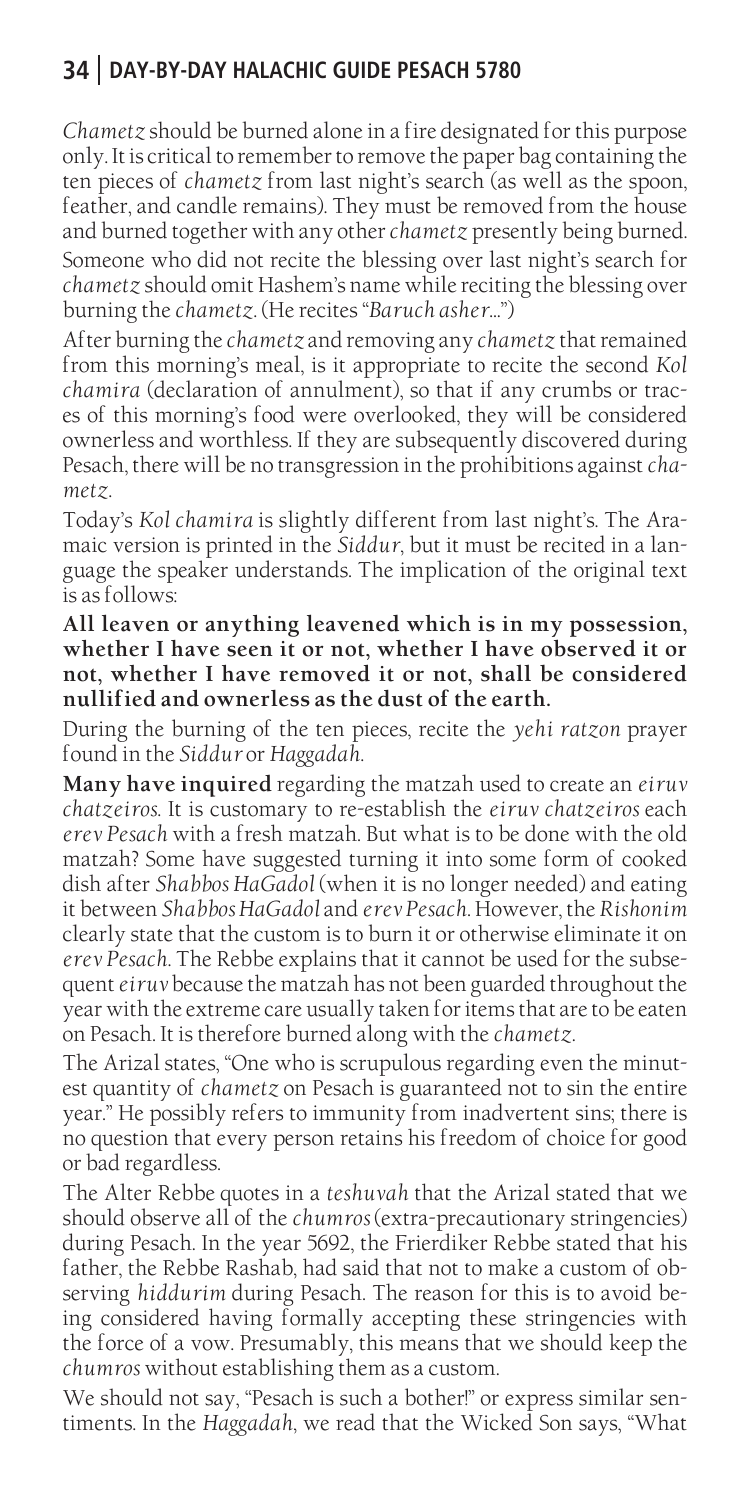is this service to you?!" meaning, "Why bother with all this hassle!" People are no longer careful about this nowadays, as can be readily observed. In order to judge them favorably, we can assume that the title *"rasha"* applies only when decrying the efforts involved in the actual *korban Pesach*—the service referred to in the verse in its most limited sense. The *korban Pesach* is a Biblical obligation, and the Wicked Son is claiming that the Torah's commandments are nothing but a burden. By contrast, the frequently voiced exclamations of weariness and overwhelmedness that we hear nowadays refer to the extra stringencies and precautions that have accumulated over the generations.

On *erev Pesach*, a specific order of conduct existed in the town of Lubavitch under the guidance of the Rebbeim. After burning the *chametz*, they would immerse in a *mikveh*. They would then dress in Yom Tov clothing and bake the matzos to be used for that night's *Seder* (these matzos are called *matzos mitzvah*). They would then busy themselves with all of their other Yom Tov preparations, including the removal of seals from bottles of wine, especially seals that included lettering. They would also partially remove the corks or stoppers from the necks of the bottles, taking care to prevent the metal of the bottle opener from coming into contact with the wine.<sup>36</sup>

The Rebbe customarily distributed *shmurah matzos* after Minchah on *erev Pesach* while dressed in the silk *kapoteh* that he reserved for Shabbos and Yom Tov, and while wearing his *gartel*. 37

**Ban on working:** During the era of the *Beis Hamikdash*, *Chazal* instituted a prohibition against any Jewish person performing work from *chatzos* (midday) on *erev Pesach* (**12:57** pm, this year)—the hours in which the *korban* Pesach was offered. This Rabbinical prohibition was not removed even after the destruction of the *Beis Hamikdash* and the discontinuation of the *korban* Pesach. Someone who performs work during these hours is treated as one who transgresses the laws of *Chazal*. They will never see any blessing from the work performed. To work for payment or for free, for yourself or for others, or even for the needs of Yom Tov, are all equally forbidden.

All activities that may be performed during Chol Hamoed—such as a matter that will be lost if left unattended, or something that is necessary for the days of Chol Hamoed and is done non-professionally, not as a worker trained in that field—may certainly be performed on *erev Pesach* afternoon.

It is only true work that may not be performed, such as crafting a new utensil or sewing new garments. By contrast, it is permitted to repair something that has been slightly damaged and is needed at present. Similarly, with sewing and repairing clothing that has been slightly torn or damaged and is needed for Yom Tov. Work of this kind may be performed in a professional manner for a person themselves, or for someone else but without payment.

Professional writing is considered a true form of work and is not permitted even for a mitzvah, unless it meets the requirements that would make it permissible during Chol Hamoed.

<sup>36.</sup> *Sefer HaSichos* 5703, p. 74. See *Sefer HaSichos* 5696, p. 129

<sup>37.</sup> *Sefer HaMinhagim Chabad*, p. 38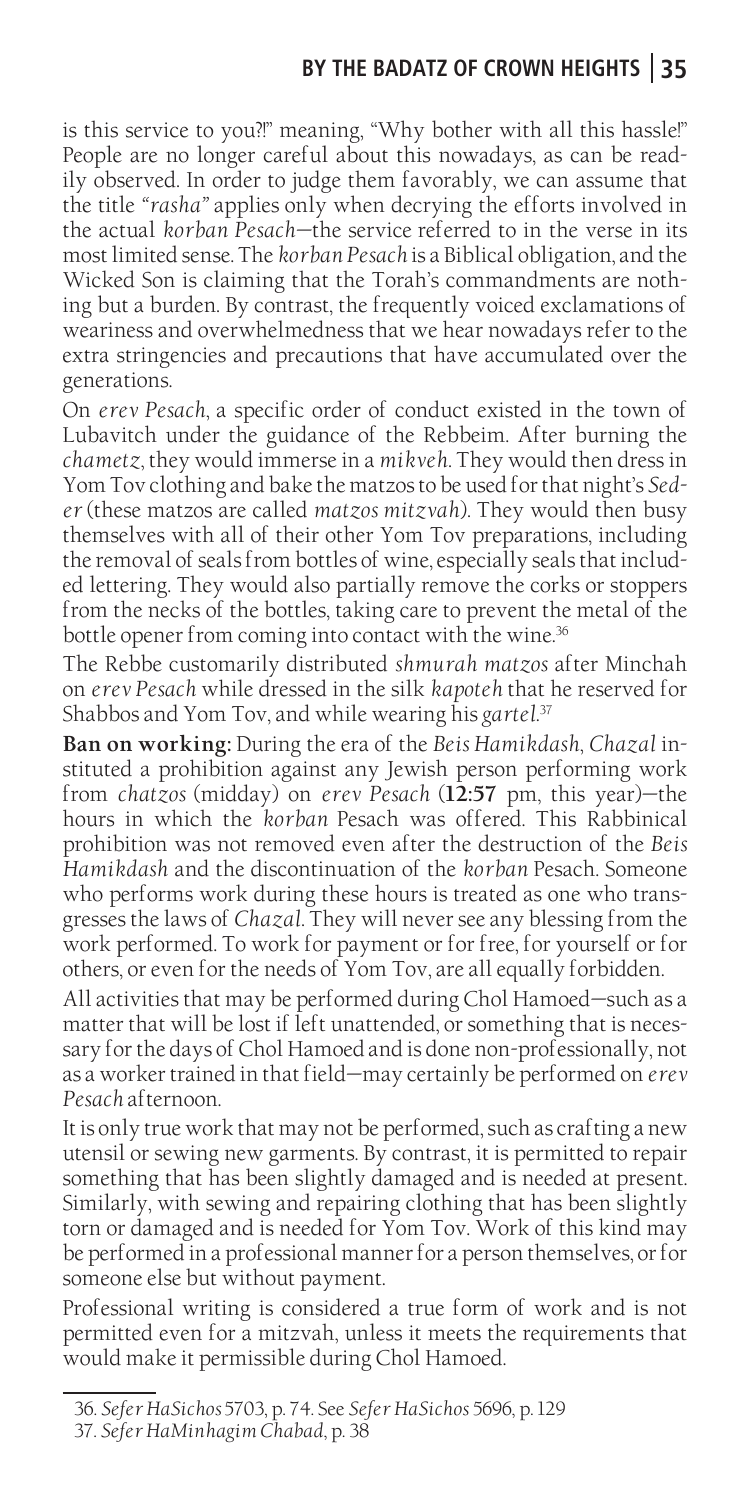It is permitted to write (jot down notes) as part of Torah studies, because there is no intention to produce a perfect script or style. It is customary to permit the composition of non-official letters.

It is forbidden to give a haircut to a Jewish person after *chatzos* at **12:57 pm**. It is also prohibited to cut your own hair at this point. However, you may receive a haircut from a non-Jew.

Every form of work may be performed on a person's behalf by a non-Jew, even matters that are not necessary for Yom Tov.

Some authorities consider it forbidden to trim nails after *chatzos*, while others are lenient. Given a choice, be stringent and take care of nail-cutting before midday. Someone who forgot or was unable to do so, may rely on the lenient view and trim them in the afternoon.

All of the above refers to work performed in the afternoon on *erev Pesach*. Before *chatzos*, however, follow local custom, whether it prohibits work in the manner described above, or permits it.

We should not let blood on *erev Pesach*. *Chazal* applied this prohibition to the day preceding each of the three festivals as a precaution, on account of the severity of bloodletting on *erev* Shavuos, which entails a risk of actual harm.

What *chametz* is discovered anywhere on an individual's property during Pesach? According to the original law (without the consideration described below), *chametz* that is discovered on *erev Pesach*  anytime between the deadline for removing or destroying *chametz*  and *shkiah* (sunset) must be destroyed completely as soon as it is discovered. The same is true of *chametz* discovered during *Chol Hamoed*. If it is discovered during Yom Tov (or Shabbos Chol Hamoed), it must be securely covered so that it cannot be seen, and then destroyed completely immediately after Shabbos or Yom Tov.

When destroying *chametz* during Pesach, the blessing "*al bi'ur chametz"* is recited, provided that there is at least the quantity of a *kezayis* and that it is considered true *chametz*.

Nowadays, however, it is customary to include the phrase, *b'chol makom shehu*, "wherever it may be," in the contract by which the *chametz* is sold to a non-Jew. Therefore, some authorities consider any *chametz* discovered during Pesach as belonging to the non-Jew, and it should be placed along with the other items that have been sold to the non-Jew.

Someone who wishes to be stringent and to burn the *chametz*, out of concern that it may not be included in the sale, should not recite a blessing over its destruction. Destroying the *chametz* is not considered theft from a non-Jew because there is intention to pay the non-Jew for the destroyed *chametz* should he demand it, and a Jew is technically permitted to take an item in advance from a non-Jew with the intention of paying for it subsequently. When doing so, the finder must have in mind that he does not intend to acquire the *chametz*. For this reason, it is best to avoid touching it directly; it should be moved with a stick or some similar method.

# **SEDER PREPARATIONS:**

Set the table while it is still day, so that the Seder can begin as soon as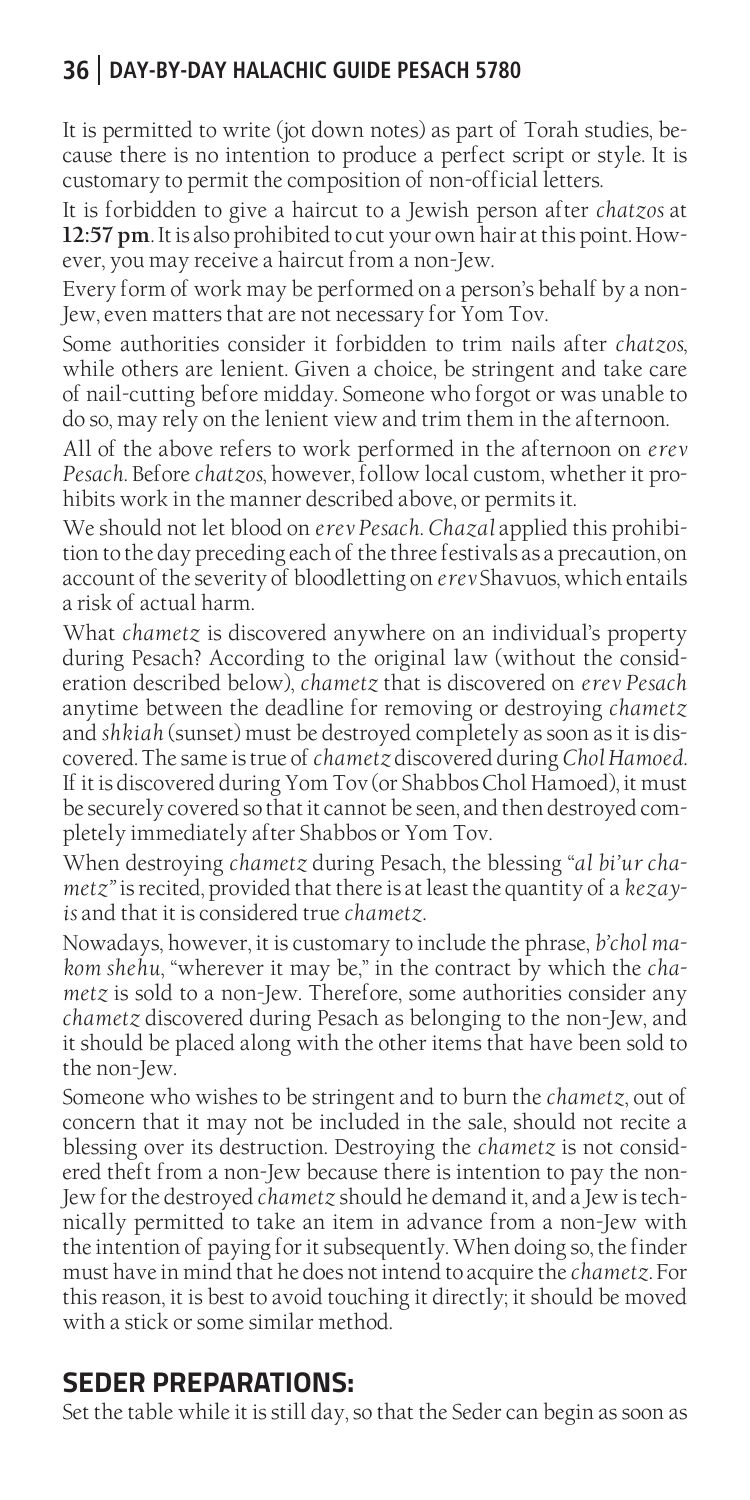### **BY THE BADATZ OF CROWN HEIGHTS 37**

it grows dark. On the afternoon of *erev Pesach*, prepare all the items that will be necessary for the Seder, such as the matzos, the wine (including removing the seals and opening the bottles), the items placed on the *ka'arah*. Check the lettuce leaves to make certain they are bug free; dry them to avoid a concern of *sheruyah* (matzah that contacts water during Pesach) when the lettuce will later be used to fill the *matzah* of *koreich*; grate the horseradish; prepare the *charoses* and so on.

Although the items for the *ka'arah* must be prepared in advance, nevertheless, it is the Chabad custom to arrange them on the *ka'arah* only at night, immediately prior to *kadeish* (the recital of *kiddush* at the start of the Seder).

Roasted meat is not consumed at the Seder because it resembles the *korban Pesach*. Meat that is cooked in its own juices, meaning that it is placed in a pot without water or any other liquids and it stews in the fluids that emerge from the meat when heated, is not considered roasted meat. Nevertheless, there is an issue of *maras ayin—*it can be confused for roasted meat by an observer, who may conclude that it is permissible to eat roasted meat at a Seder. It is therefore prohibited. Even meat that is first cooked in water and then roasted is prohibited for the same reason.

Foods that do not require *shechitah* such as fish and eggs may be eaten at the Seder even if they are roasted.

"When one sits down to eat and drink [during a festival]," Rambam states, "he is obligated to also feed the stranger, orphan, and widow, along with any other needy person suffering misfortune. One who acts contrarily, bolting the doors to his courtyard so that he can eat and drink with his wife and children without providing food and drink to the poor and broken-hearted, is not partaking in the joy of a mitzvah, but of his own stomach. This type of merriment is a disgrace to those who engage in it."

Men should purify themselves in a *mikveh* today, as is the case on the day preceding each of the festivals.

From the tenth halachic hour of the day, it is forbidden to eat *matzah ashirah*—matzah formed from flour and fruit juice or any other liquid but water—to ensure that the appetite is preserved for the required *kezayis* of matzah at the *Seder* tonight. In these countries, however, it is customary to refrain from eating *matzah ashirah* altogether once the time for eating chametz (the start of the fifth halachic hour of the day) has passed. The concept of not retaining an appetite nevertheless remains, and only small amounts of any food should be eaten from **4:13 pm**, taking care not to fill up. Any significant quantity of wine should also be avoided from this point forward.<sup>38</sup>

It is forbidden to create a new flame during Yom Tov, but it is permissible to draw a new flame from one that already exists. For that reason, it is necessary to prepare a flame that will remain lit from *erev Pesach* until it is needed to light the Yom Tov candles on the second night of Pesach, as well as on the eve of Shabbos Chol Hamoed. A gas flame is sufficient for this purpose.

Someone who is accustomed to setting timers in their home each *erev* 

<sup>38.</sup> Regarding wine, see *Sichas Shabbos HaGadol* 5741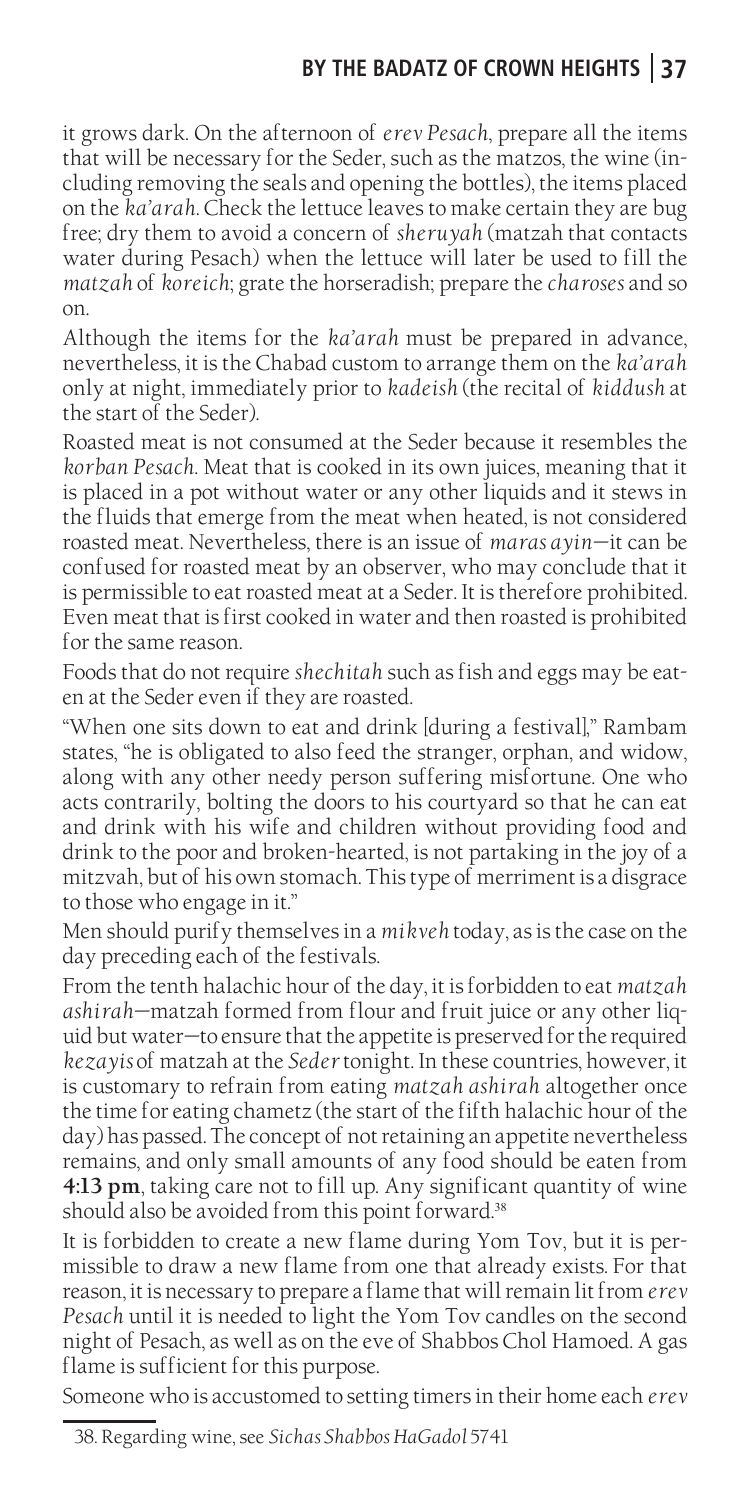*Shabbos* should bear in mind that they may need to be adjusted for two full days of Yom Tov, including the late Seder nights, as well as the Shabbos that directly follows Yom Tov.

# **EIRUV TAVSHILIN**

*Eiruv tavshilin:* An *eiruv* becomes necessary when Yom Tov occurs on Thursday and Friday or on Friday and Shabbos. **Don't forget!** Many overlook this important requirement, causing themselves great difficulties. It is highly recommended to schedule a personal electronic reminder via cell phone, email, etc.

Prepare an *eiruv tavshilin* as described below**.** For more details, see Shulchan Aruch Admur HaZaken, 527.

Even if you do not intend to cook food for Shabbos during Yom Tov you must nevertheless prepare an *eiruv tavshilin* with the appropriate blessing over it in order to be permitted to light Shabbos candles while it is still Yom Tov.<sup>39</sup> Without an *eiruv tavshilin*, you may not light candles during Yom Tov for the sake of the approaching Shabbos.

If you are being hosted as a guest during Yom Tov, ask a *Rav* regarding the permissibility of relying on your host's *eiruv tavshilin.*<sup>40</sup>

**How do I establish an** *eiruv***?** On *erev* Yom Tov, take: 1. a matzah (the size of *kebeitza*, the volume of an average size egg), that was prepared for Shabbos, and 2. a *choshuv* (presentable) prepared food such as fish or fowl (the size of *kezayis,* the volume of approximately half of an average size egg), and hand them both to a second person who will acquire the food on behalf of the entire community.

It is preferred that the second person not be a member of your own household. Even a non-family member who eats meals with you and is considered part of the family is preferable to an actual family member. You can also use your adult **married** son or daughter for this purpose, even if they still eat meals with your family. If no one but family members is available, you may designate your wife or an adult son or daughter who eats his or her meals at home with you.

When doing so, announce, "I hereby grant a share in this *eiruv* to whoever wishes to participate and depend on it."

#### אַנִי מְזַכֶה לְכָל מִי שֶרֹוצֶה לִזְּכֹות וְלִסְמֹוְך עַל עֵרּוב זֶה

The second person acquires the food by raising it at least one *tefach*  (handbreadth; between 8 and 9 centimeters or 3 to 3.5 inches). They then return it to you, and you recite the following:

(1) "Blessed … Who has sanctified us with His commandments and commanded us concerning the mitzvah of *eiruv.*"

#### ָבְרוּךְ אַתָּה אֲ־דֹנֵי אֱ־לֹהֶינוּ מֶלֶךְ הַעוֹלָם, אֲשֶר קִדְּשָׁנוּ בְּמִצְוֹתֵיו, וְצִוָנּו עַל מִצְוַת עֵרּוב

(2) "Through this, it shall be permissible for us to bake, cook, preserve the heat of a container of food, kindle a light, prepare and do all that is necessary on the holiday for Shabbos, for us and for all the Jews who

<sup>39.</sup> All authorities concur to this law, as stated by *Magen Avraham* and *Admur HaZaken*.

<sup>40.</sup> We discussed this at length in *-----B'asra D'rav*, issue 2.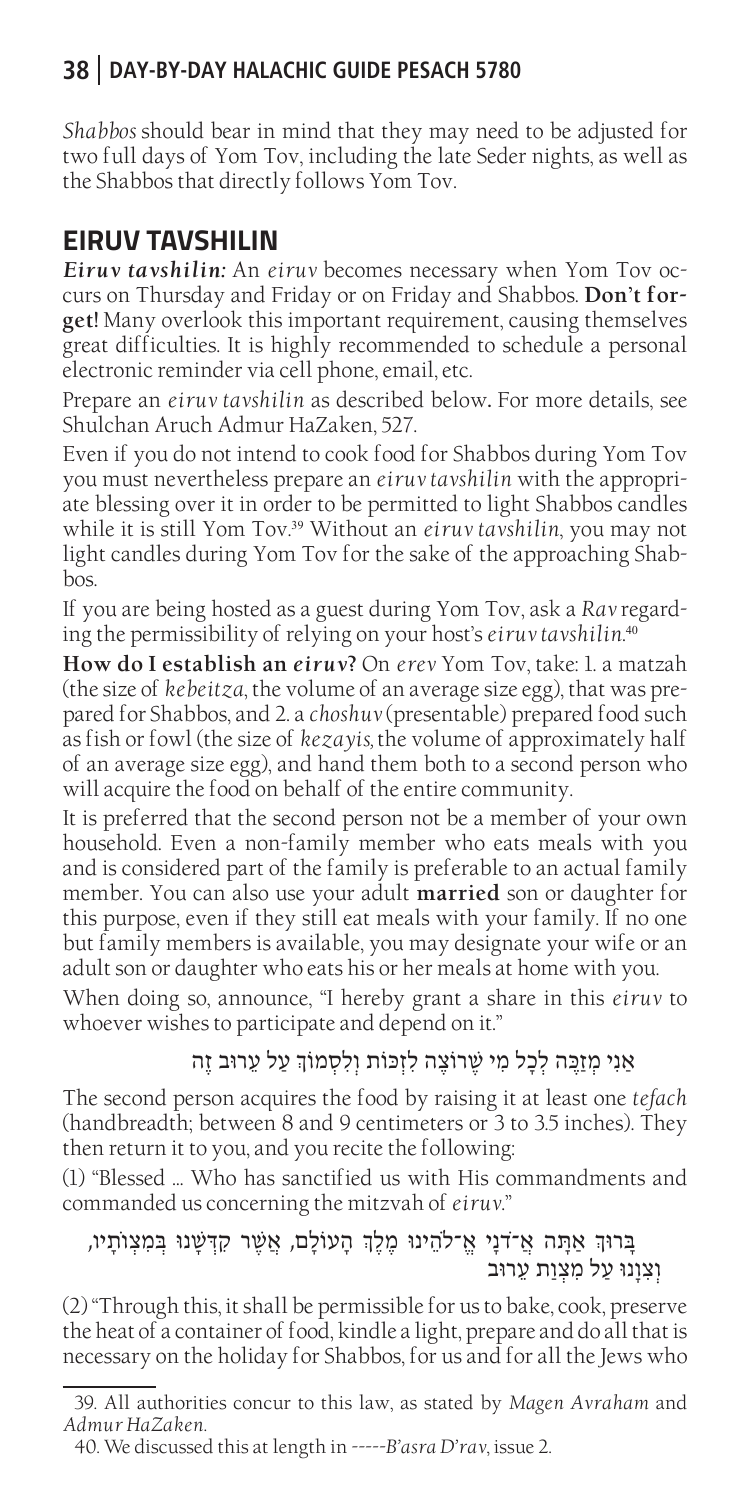dwell in this city."

Those who understand Aramaic, recite in the original:

בְ דֵין יְהֵי שָָרא לָנָא לַאֲפּויֵי ּולְבַּׁשּולֵי ּולְאַטְמּונֵי ּולְאַדְלּוקֵי שְַרגָא ּולְתַקָ נָא ּולְמֶעְבַ ד כָל־צְָרכָנָא מִּיֹומָא טָבָא לְשַבַ תָ א לָנָא ּולְכָל־יִשְָראֵל הדִּרים בַּעִיר הזֹאת

**Eiruv Chatzeiros:**41 When two or more homes share a joint courtyard or property, it is customary to establish an *eiruv chatzeiros* on *erev Pesach* that will last all the way until a new *eiruv* is established on *erev Pesach* of the following year. This allows the residents of the respective homes to carry from one home to the other and to and from the joint courtyard. For specific details on the *eiruv*'s creation and use, see *Shulchan Aruch*, 366-368. It is customary to use a whole matzah for the *eiruv*.

Your *eiruv chatzeiros* requires you to enclose the area with a fence or boundary that meets halachic requirements. If someone who jointly shares the area is not Jewish or (*l'havdil*) a Jew who publicly desecrates Shabbos or one who refuses to accept the authenticity of the laws of *eiruv*, G-d forbid, you must rent their share in the property for the sake of establishing the *eiruv*.

The blessing recited upon establishing the *eiruv* is *"Baruch … asher kiddshanu … al mitzvas eiruv*."

This is followed by a declaration that the beneficiaries of the *eiruv*  may carry from one property to another, on the coming Shabbos and on every Shabbos of the year. Someone who does not understand Aramaic should recite it in a language with which he is familiar.

בְּדֵין יְהֵי שַּׁרַא לַנָא לַאַפּוּקֵי וּלְעַיוּלֵי וּלְטִלְטוּלֵי מִבַּיִת לְבַיִת וּמֵחָצֵר לְחַצֵר וּמְבֵית לְחַצֵר וּמֶחַצֵר לְבַיִת וּמֵרְשוּת לְרָשוּת בֵּין בִּשָּׁבַת זוּ וּבֵין ּבִ שְאָר שַּבְ תֹות הַׁשָנָה לָנּו ּולְכָל הַדִָרים ִּבׁשְכּונָה הַזֹאת.

**Through this it will be permissible for us to take out, to bring in, to carry from house to house, from courtyard to courtyard, from house to courtyard, from courtyard to house, and from area to area, whether on this Shabbos or on any Shabbos of the year—for us and for all who live in this neighborhood.**

The appropriate time for this blessing is when establishing the *eiruv*, because the blessing on any mitzvah is meant to be recited prior to its performance.<sup>42</sup> If you established the *eiruv* without the blessing, you may recite it any time before the onset of Shabbos, because an *eiruv chatzeiros* only comes into effect at the beginning of Shabbos, not before.

#### **How to make the** *eiruv***:**

(1) Take some matzah on behalf of all other participants. The matzah must be large enough to include at least a *grogeres* (one third of a *beitzah*) for each participant—which is the amount of bread normally consumed by an individual at two meals. The upper size limit of the

41. For the detailed laws on *eiruv*, see *Shulchan Aruch Admur HaZaken* 366*ff***.**

42. Actually, in the instructions printed in the *Siddur* for *eiruv tavshilin*, the one acquiring the *eiruv* on behalf of the other participants raises the bread *before* reciting the blessing. This is not the forum to detail the halachic debate over this issue.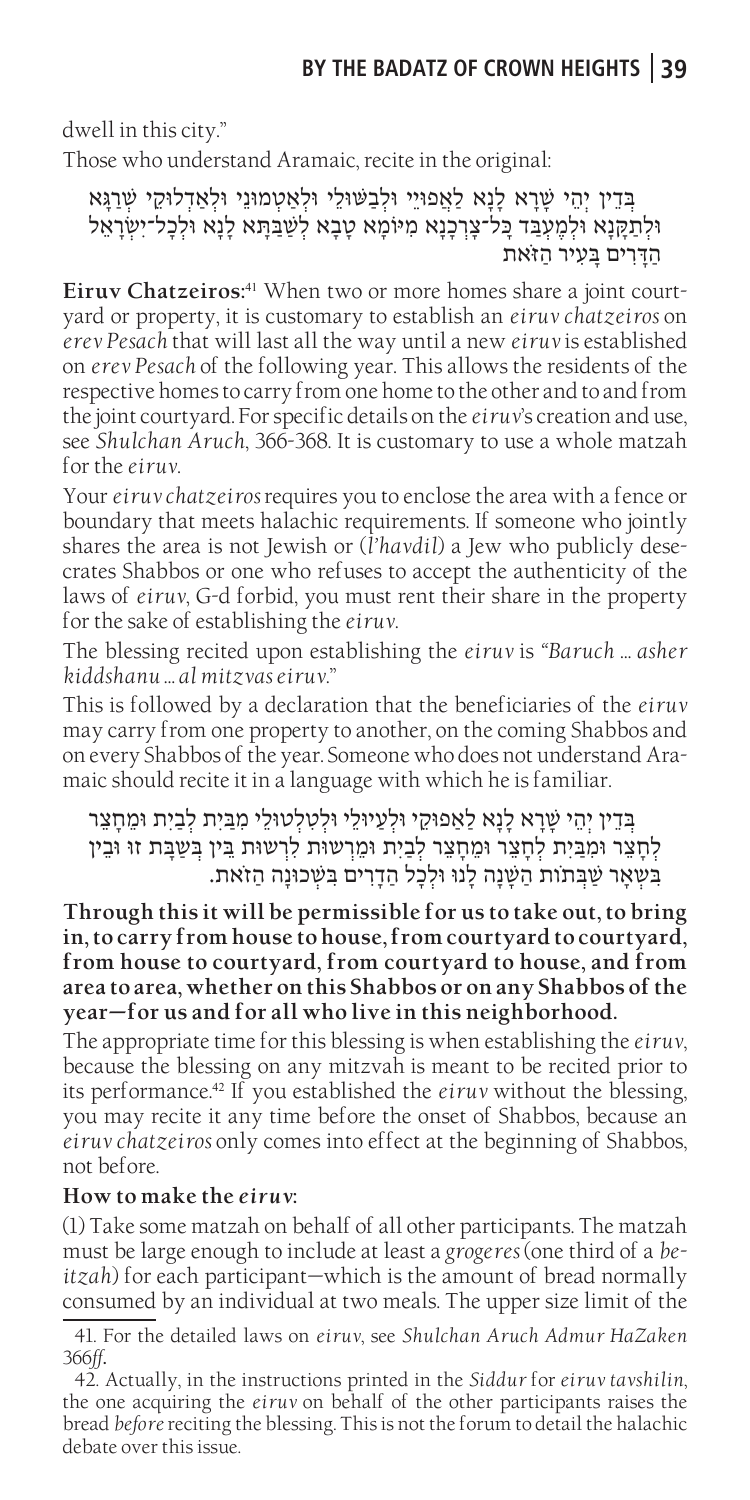*eiruv* is eighteen *grogros* (six *beitzim*)*,* even if more than eighteen homeowners are participating.

When translating these measurements into actual matzah, bear in mind that hand-baked matzos are not all uniform in size and thickness. In addition, a single matzah may be thicker at one end than the other. We cannot simply attach a random measure—say, the size of half a matzah—to the required quantity. Regarding the hand-baked matzos produced under the supervision of the Badatz this year, giving an estimate (not a precise measure) on the average matzah, the amount for eighteen homeowners would total about three matzos. In general, matzos that are larger or thicker than average require less matzah, while those that are smaller or thinner require more matzah. You may establish the *eiruv* even if all of the participants are not present, provided that one participant is present to acquire shares in the *eiruv* on behalf of the others. This participant should preferably be an adult, and not the dependent son or daughter of the one making the *eiruv*— even if they are adults.

(2) Hand the bread to the other participant who acquires it on their own behalf and on behalf of all other participants (as described) by raising it at least one *tefach* (between 8 and 9 centimeters or 3 to 3.5 inches). The recipient should have intention to acquire the shares on behalf of all other participants—including anyone who may need to join the *eiruv* at a later time. This is their *shliach* even if they did not designate him or her as such, because one may act as a *shliach* to acquire something beneficial for another person even if they are not aware. It is considered as if each participant is present and has personally raised it in turn.

Although according to common practice the need for both an *eiruv Tavshilin* and an *eiruv Chatzeiros* coincide on this year's calendar, it is our minhag to perform these two mitzvos separately and make the bracha, "al mitzvos eiruv" on each of them<sup>43</sup>.

The Rebbe Rashab would pointedly pray Minchah on *erev Pesach* at an early hour. It is generally advisable to pray at least a little earlier than usual to allow time for reciting *Seder Korban Pesach* (Order of Offering the Pesach Sacrifice) immediately following Minchah. This recital is to be completed prior to shkiah (sunset) at **7:28 pm**.

Chazal did not obligate a person to recite *Seder Korban Pesach* in the precise moment the *korban Pesach* would have been offered in actuality. It is sufficient to recite it during the hours in which offering the *korban* Pesach is permissible. For that reason, if someone neglected to recite *Seder Korban Pesach* within that time frame, they may recite it any time before *tzeis hakochavim* (nightfall). (Some authorities insist that if a *korban* was not offered at its proper time it may still be slaughtered until nightfall—or at least its blood may be thrown on the altar before the stars emerge.)

**Seder Korban Pesach:** Our prayers take the place of the offerings in the *Beis Hamikdash*. The Minchah service replaces the *korban tamid shel bein ha'arbayim* (daily afternoon sacrifice). When the *Beis Hamikdash* stood, the *korban Pesach* was offered after the afternoon *tamid*. Therefore, the *Seder Korban Pesach* is recited directly after

<sup>43.</sup> As is brought in the Alter Rebbe's siddur. See further notes in the Hebrew section.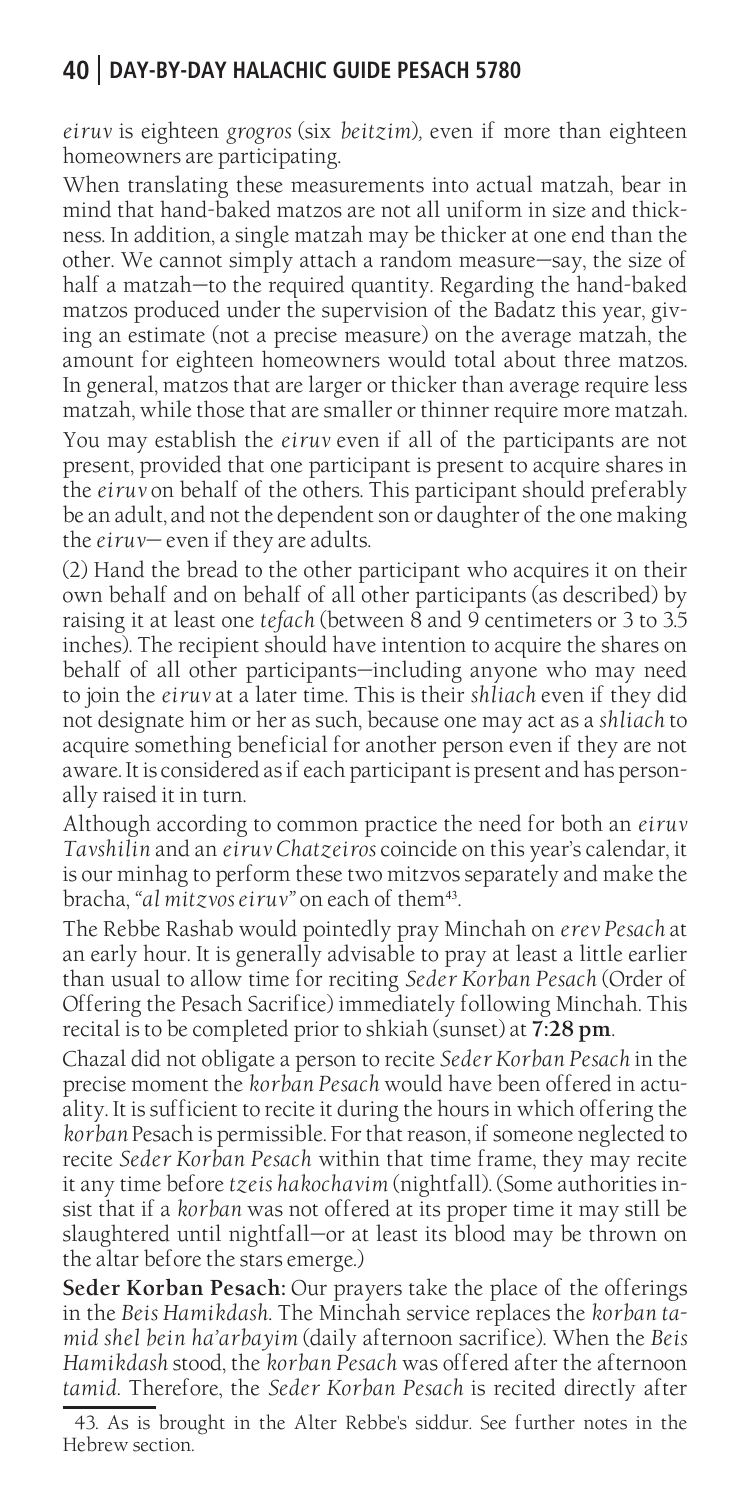### **BY THE BADATZ OF CROWN HEIGHTS 41**

Minchah. The text is found in the *Siddur* and *Haggadah*. The Rebbe's explanations of the Alter Rebbe's choice of wording in his version of *Seder Korban Pesach* appear in the *Haggadah* that the Rebbe personally compiled—*Haggadah shel Pesach im Likkutei Ta'amim uMinhagim*.

In a number of *sichos*, the Frierdiker Rebbe mentions that his father, the Rebbe Rashab, would not simply recite *Seder Korban Pesach*, but he would actually study it in depth, along with the laws pertaining to the *korban Pesach*. The Frierdiker Rebbe personally perpetuated this practice. In *Sichas Shabbos Mevarchim Nissan* 5748, the Rebbe calls for preparing to actually offer the *korban* Pesach. He explains that one of the ways in which this is accomplished—in fact, the foremost method—is through studying the details of the Pesach offering, beginning with a study of *Seder Korban Pesach* that was printed in the *Siddur* to be equally available to Jews of every caliber.

The Frierdiker Rebbe offered<sup>44</sup> a powerful description of the effect of the Rebbe Rashab's recital of *Seder Korban Pesach*:

"After the recital—or more precisely, the study—of *korban Pesach*, which would take a good hour and at times, an hour and a half, an utterly different kind of light filled the home. Such an *atzilus* kind of ambiance! Everything became so joyful. Each item that met the eye now shone with unique grace … There was such a satisfying atmosphere!

"The mood that was felt on *erev Pesach* following the study of the *korban Pesach* was not only a preparation for a Yom Tov. Rather, this was literally Yom Tov itself! It was a joy derived from a good thought and the greatest, finest, expectation of Moshiach's arrival. Here Moshiach comes! And there is the *Beis Hamikdash*. And we are offering the *korban Pesach*. We are engaged in its offering with such delight!

"The *erev* Pesach delight was different from that of Simchas Torah or Yud Tes Kislev. *Erev Pesach* was a satisfying, pleasurable, ambiance. Leil Shimurim *[the night of divine protection*, the first Seder night] sparkled from every corner. The scent of Redemption was sensed in everything. We could feel that we were experiencing an exalted condition.

"Here we are! Another moment, just another moment, and that which only we Jews have a part of will transpire—an experience that belongs exclusively to us…"

"One who is G-d fearing and is careful to fulfill the word of Hashem," writes the Alter Rebbe, "must read [*Seder Korban Pesach*] at the appropriate time [of day], for his recital will take the place of its actual offering. He should be troubled over the destruction of the *Beis Hamikdash* and plead before Hashem, the Creator of the universe, that He should build [the Third *Beis Hamikdash*] speedily in our days—*Amen!*" The Rebbe explains this precise statement of the Alter Rebbe at length in *Likkutei Sichos*, vol. 32, pp. 36-43. See there, p. 41 – "It is considered as if he were standing within the *Beis Hamikdash*  and actually performing all the detailed activities that he is reading

<sup>44.</sup> *Likkutei Dibburim*, vol. 1, p. 134. See the continuation of this brief excerpt, at great length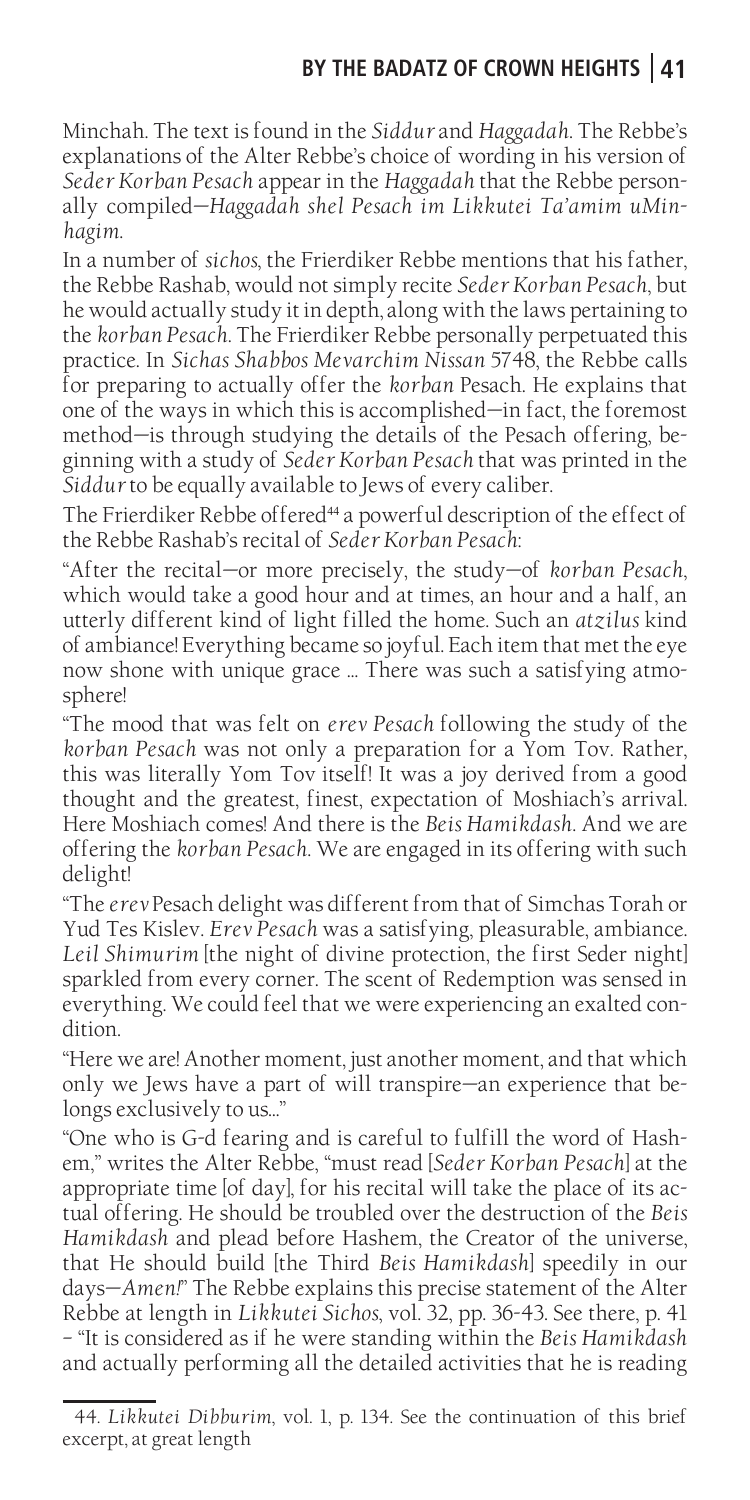in *Seder Korban Pesach*; a literal act of offering the sacrifice."

**Law of Redemption:** The text of *Seder Korban Pesach* describes the division of the people who arrived at the *Beis Hamikdash* to offer the *korban* into three groups. In *Igros Kodesh*, the Rebbe states<sup>45</sup> that this may not be the case in the Era of Redemption.

**Law of Redemption:** On *erev Pesach*, the stones of the altar are whitened with a coat of lime. During the offering of the *korban Pesach* today, the flute is played before the altar.

**Law of Redemption:** Regarding the inauguration of the third *Beis Hamikdash*, the prophet Yechezkel states,<sup>46</sup> "*The Nasi (leader) will offer a bull as a sin-offering on that day for himself and for all the people of Israel.*" Rashi on the verse states that Chananiah ben Chizkiah explained why a bull must be offered on the fourteenth day of Nissan. However, "due to our sins, this explanation has been lost to us. I suggest that he is dealing specifically with the fourteenth of Nissan of the first Passover in which the fully erected *Beis Hamikdash* will be dedicated, and this bull will be brought in lieu of the calf that Aharon offered up on the eighth day of the *Mishkan*'s inauguration. The Torah tells us that if he will not have offered it up on the eighth day of inauguration, he should offer it up on the fourteenth of Nissan in order that he should be initiated for the service before the festival of Pesach, because he is obligated to offer the sacrifices and the burnt offering of the festivals."

**A word of caution:** Fire safety organizations recommend that if you leave a gas burner lit over Yom Tov, make sure that a nearby window is open at least four inches and another window is open on the other side of the house to allow proper ventilation. Also make sure that smoke detectors and a carbon monoxide detector are present and active.

If you use liquid wax candles that are placed in small glass holders before being lit (called Neronim), it is recommended that you first place a small quantity of water<sup>47</sup> or oil in the bottom of the glass holders on *erev Yom Tov* so that the metal disks that hold the vertical wicks will not stick to the base of the glass, creating a problem for the second night of Yom Tov. (For more details on what may be done on Yom Tov itself, see the entry for the second night of Yom Tov below).

One should check his pockets before sunset.

Give *tzedakah* in advance for the two days of Pesach, as well as for the following Shabbos.

**Candle lighting**: The Yom Tov candles are lit before reciting the blessing, as is done before Shabbos. There are two blessings today: 1. *Le-hadlik neir shel yom tov* and 2. *Shehechiyanu*. Tonight's candle lighting will be at **7:10 pm**, which is eighteen minutes before sunset.

If one is running late, she or he may light the candles after Yom Tov has begun, provided that the fire is taken from a pre-existing flame. If a man lights the candles he omits *shehechiyanu* because he will

<sup>45.</sup> vol. 22, p. 443

<sup>46.</sup> Yechezkel 45:22—from the Haftorah of *Parashas Hachodesh*

<sup>47.</sup> Although it is prohibited *erev Yom Tov* to place enough water in the glass to cause the candle to extinguish earlier than it would on its own on Yom Tov, the minute amount necessary to prevent sticking is permitted.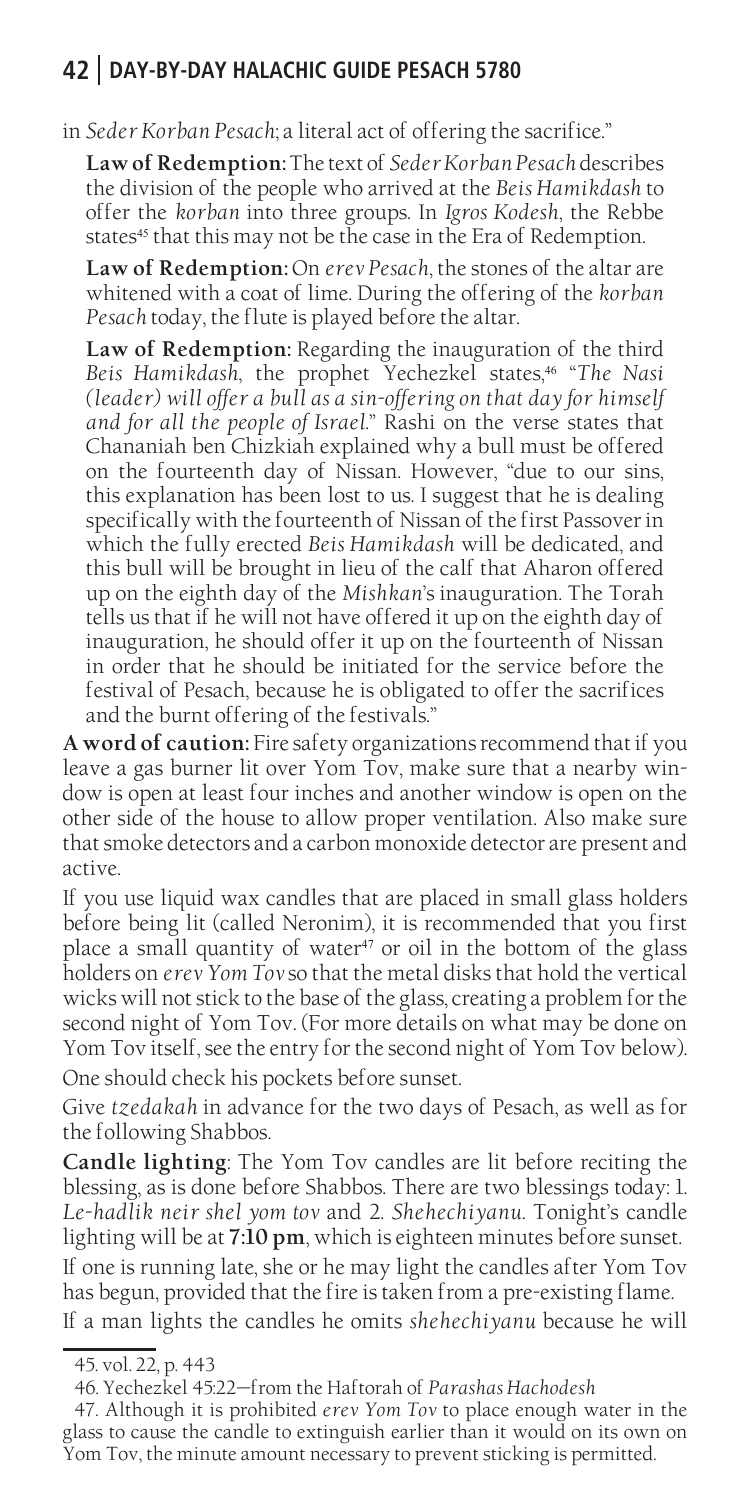recite it during *kiddush* later tonight.

## **WEDNESDAY NIGHT, EVE OF NISSAN 15 — FIRST NIGHT OF PESACH**

Ma'ariv begins with *shir ha-ma'alos*. The *amidah* for the festivals (*shalosh regalim*) is recited.

If you accidentally recited a blessing (beginning or conclusion) of the weekday or Shabbos *amidah*, see footnote.<sup>48</sup>

On the first two nights of Pesach, it is customary to recite the entire *hallel* (*hallel shalem*) together with the *minyan*, directly after the *amidah*, with the blessings at its beginning and end.

*Hallel* is followed by *kaddish tiskabeil*, *aleinu*, and *kaddish yasom*.

Each person wishes his fellow, "Good Yom Tov!"

*Kiddush* is **not recited earlier than** true nightfall, which is at **8:01 pm**.

Someone who forgot or was unable to prepare the detailed items needed for the Seder earlier today may do so now—in a manner permitted during Yom Tov. Before beginning, it must be noted that only preparations for tonight's Seder are permitted. It is prohibited to prepare enough for tomorrow night's Seder as well (unless what's needed for tonight and tomorrow are accomplished by a single action), because it is forbidden to prepare food during the first day of Yom Tov for the sake of the second day.

48. Here's what to do if you accidently recited the ordinary weekday *amidah*:

If you realize your error while reciting one of the weekday blessings (*atah chonein* or any subsequent blessing), complete the blessing you have already begun and then continue with the Yom Tov blessings (*atah vechartanu*, etc.).

If you realize your error after the blessing *ha-machazir shechinaso letziyon* but before *modim,* then simply recite *ya'aleh ve-yavo* and continue with *modim,* etc.

If you already began *modim*, as long as you have not recited the second *yihiyu le-ratzon* at the conclusion of the *amidah*, you should return to *atah vechartanu* towards the start of the *amidah*, and continue with the rest of the Yom Tov *amidah*.

If you concluded the *amidah*, having recited the second *yihiyu le-ratzon,*  without intending to recite any further supplications, repeat the entire *amidah* (because you neglected to mention Yom Tov altogether).

If you completed the entire *amidah* without making any mention of Yom Tov (such as *ya'aleh ve-yavo*), you have not fulfilled your obligation and must repeat the Yom Tov *amidah* from the beginning.

If you did mention the Yom Tov in the weekday *amidah* that you recited accidentally (for example, by reciting *ya'aleh ve-yavo* for Pesach as is done during Chol Hamoed), even if you did not recite any complete blessing devoted to Yom Tov, you need not repeat or recite anything further.

If you accidentally began the blessings of the Shabbos *amidah* (*atah kidashta*, *va-yechulu*, etc.), you should stop immediately and begin the Yom Tov blessings.

If you realized your error before the second *yihiyu le-ratzon* at the conclusion of the *amidah*, you should return to *atah vechartanu*, towards the start of the *amidah*.

If you concluded the *amidah*, having recited the second *yihiyu le-ratzon*  without intending to recite any further supplications, repeat the entire *amidah*.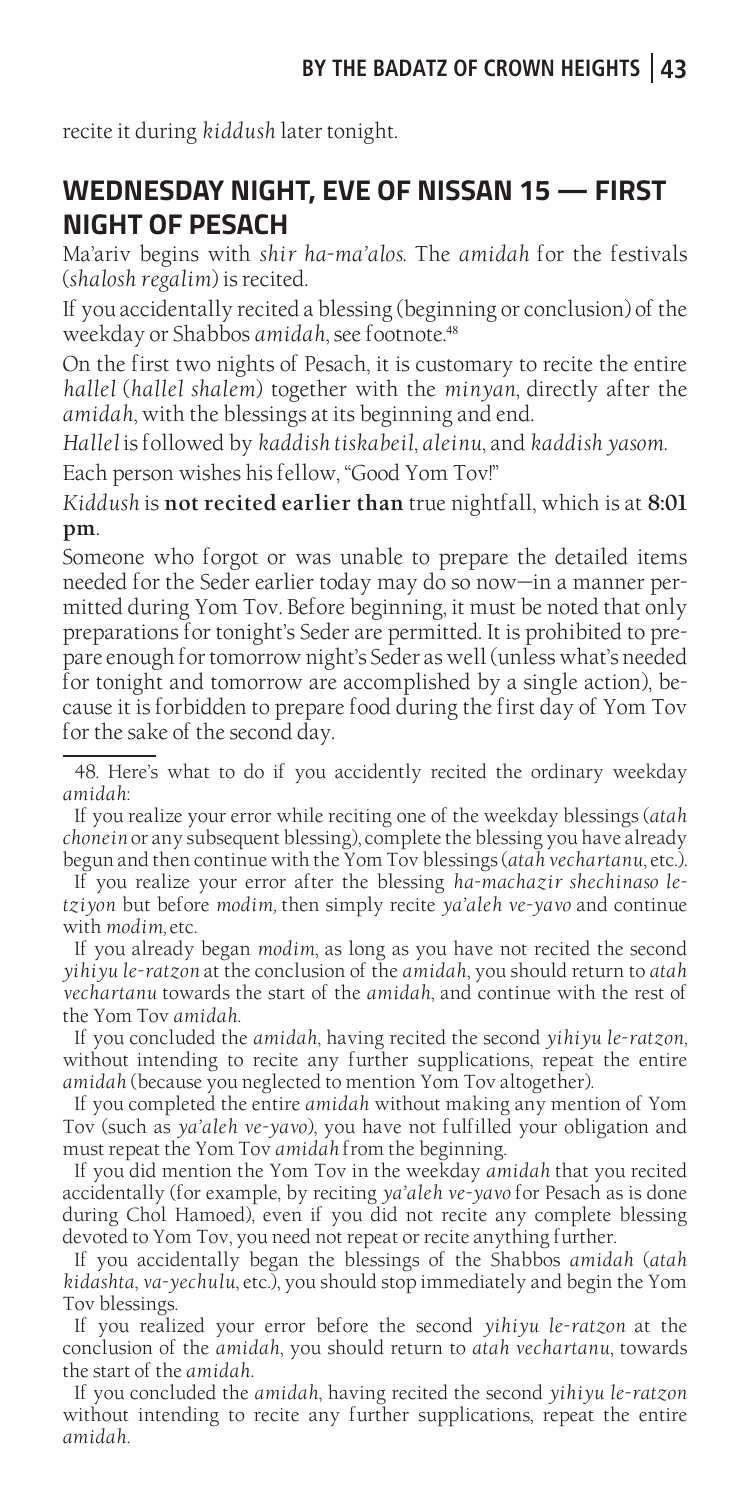*Zeroa*—the neckbone: The Alter Rebbe states in his *Shulchan Aruch*  that "according to the strict law, it may be roasted or cooked. It is customary, however, to roast it over coals as a remembrance of the *korban Pesach* that was roasted in fire."

If you forgot to roast the *zeroa* on *erev* Pesach, but you have a cooked one available, use it instead. If you specifically want it roasted, you may roast it now, on Yom Tov. If your custom is to cook it, but forgot to do so earlier, you may likewise cook it now.

There are two things to be careful about: 1. To cook or roast only the quantity needed for tonight; 2. To make certain to eat the meat sometime on the second day of Yom Tov. Cooking or roasting is permitted on Yom Tov only if the food will actually be eaten on Yom Tov. If it is roasted, it may not be eaten tonight because it is prohibited to eat roasted meat at the Seder (due to the similarity with the *korban Pesach*), and there is no choice but to eat it tomorrow morning or afternoon. Even if it is merely cooked, you should ideally refrain from eating it tonight; wait and eat it tomorrow in the daytime.

Were it not for the fact that the *zeroa* was not prepared in advance, the general Chabad custom to remove almost all of the meat from the bone before placing it on the *ka'arah*, and to avoid eating the meat of the *zeroa* altogether because of its resemblance to the *korban Pesach*. It is only because the meat was cooked or roasted on Yom Tov that it is done differently in this case.

*Marror*: In his *Shulchan Aruch*, the Alter Rebbe states that it is forbidden to finely grate the horseradish during Yom Tov, even it is done with a *shinui* (in an uncommon manner), because its way of grating is that a lot is grated at once.<sup>49</sup> Rather, if you forgot to grate the *marror* before Yom Tov, you should either use lettuce leaves only (they must be examined carefully for insects) or chop the horseradish into small pieces with a knife.

Romaine lettuce: Checking the lettuce for bugs may involve a number of severe prohibitions, including killing a living creature, handling *muktzah*, sorting, squeezing, etc. It is therefore essential to check the lettuce and dry them on *erev Pesach*. Additional difficulties that arise from checking the leaves at night are the lack of daylight natural light is a far superior means of lighting for this activity—and the haste required to avoid delaying the Seder, both of which raise a serious risk of overlooking an insect.

The other foods needed for tonight's *Seder*, including the *charoses*  and the salt water, may be prepared regularly, without the need for a *shinuy*<sup>50</sup>.

Matzos: It is appropriate to examine the matzos before Yom Tov to ensure that they do not have problematic folds or swollen areas. If you forgot to do this, you may remove these problematic areas (even on Shabbos) without concern of *boreir* (selecting).<sup>51</sup> The problematic

<sup>49.</sup> This stands in contrast with the ruling of *Chayei Adam* and other authorities who permit grating and grinding with a *shinui*.

<sup>50.</sup> A *shinuy* would be necessary in these cases only if Pesach would coincide with Shabbos, as the Alter Rebbe explains. This is in contrast to *Chayei Adam* and other authorities who require a *shinuy* to prepare salt water on Yom Tov.

<sup>51.</sup> *Shulchan Aruch Admur HaZaken* 500:18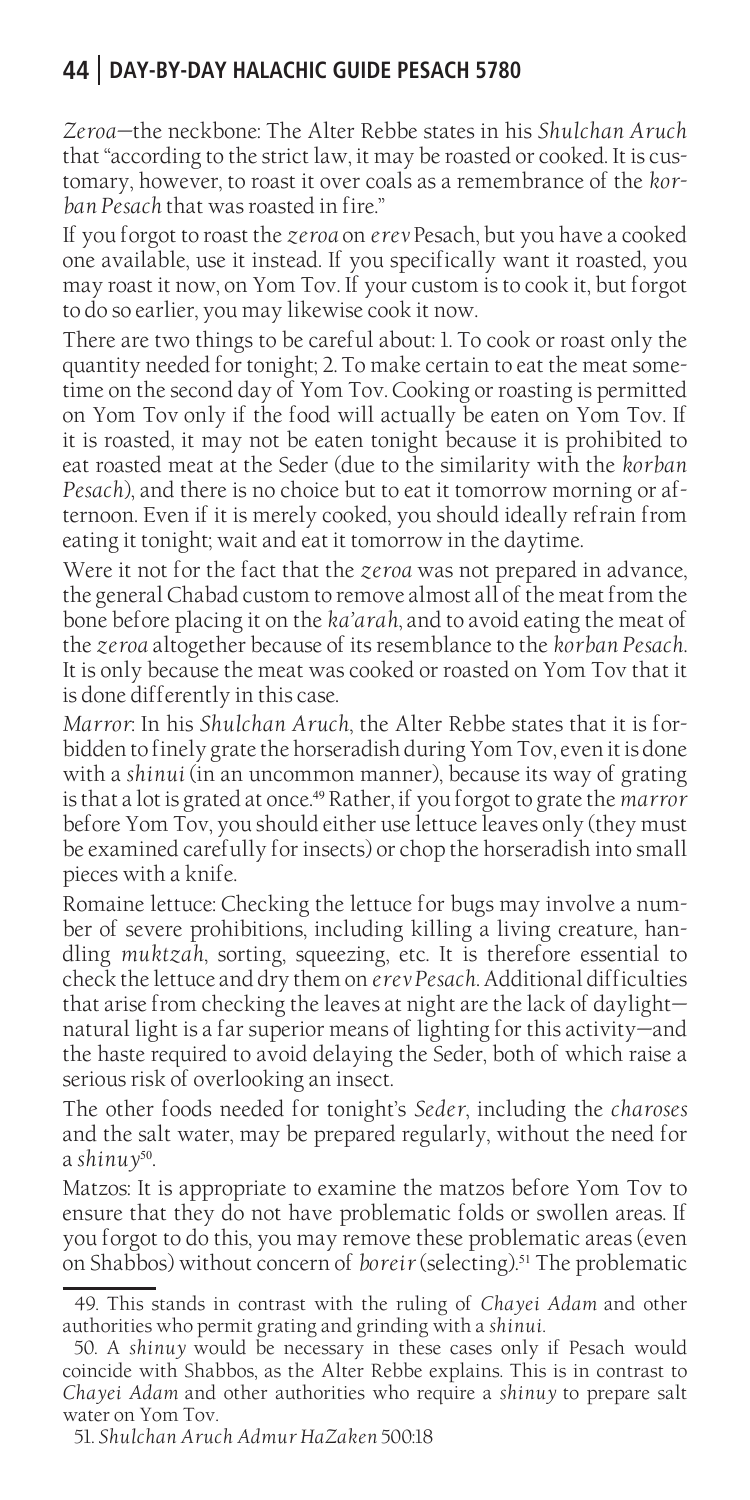matzah should be put aside to burn after Yom Tov.

Some authorities consider it forbidden to singe the edge of a broken *matzah* on Yom Tov in order that it should be considered whole, because such an activity is considered *tikkun mana*, completing the production of an item. Aside from this concern, others doubt the effectiveness of using a broken-but-singed matzah to fulfill the obligation of *lechem mishneh* (using two whole loaves/matzos for a Shabbos or Yom Tov meal).

It is not ideal to use a matzah for *lechem mishneh* that has a part that is so burned it is inedible. However, if it would be eaten that way in dire circumstances, it may be used. And where no other proper matzah is available, even burned matzah may be used.<sup>52</sup>.

 Ideally, two whole matzos should be used whenever *lechem mishneh* is needed. However, in a situation where whole matzos are scarce, what can be used? According to many authorities, a broken matzah that is missing up to 1/48 of its total mass can still be considered whole. If you have only one whole matzah, you only need another piece (a half-matzah or larger) to complete the *lechem mishneh*, according to some opinions. If you have no whole matzos at all, even two pieces, each at least a half-matzah, will suffice.

 It is absolutely forbidden to cut a roll of paper, nylon, foil, and the like on Shabbos or Yom Tov, for use as a tablecloth. This is the case even if the piece is not being cut to the precise measurement of the table. (This, too, is considered *tikkun mana*.)

It is the custom of the Chabad Rabbeim, passed down from one generation to another, to begin the Seder immediately after Maariv on the first night of Pesach, and not to dwell at length on the Seder in order to eat the *Afikoman* before the halachic hour of *chatzos halailah* (midnight). On the second night of Pesach, by contrast, the custom is to prolong the Seder until a very late hour; the Rebbe's practice is to explain the *Haggadah* and other Torah subjects and inspire his audience to Divine service, at great length.

"Before one does anything related to the Seder on these [two Seder] nights," the Frierdiker Rebbe quotes<sup>53</sup> his father, the Rebbe Rashab, "he must first take a look inside his *Siddur* [to clarify the precise instructions and order]."

**Due to lack of space in this publication, the laws pertaining to the Seder night are not presented here in all their details. They are to be found in the** *Siddur* **and** *Haggadah***. It is especially important to consult the Rebbe's** *Haggadah* **(entitled**  *Haggadah shel Pesach im Likkutei Ta'amim uMinhagim—Editions with English translation and annotation are available***) to clarify the laws and customs. Selected points only appear below for public benefit.**

**A number of distinctions exist between the instructions printed in the Alter Rebbe's** *Siddur* **and actual Chabad custom:**

*Karpas* is dipped in salt water, not vinegar.

When reciting the blessing, *"borei pri ha'adamah*" on the *karpas*,

<sup>52.</sup> See Hebrew section for sources.

<sup>53.</sup> *Sichas Leil Beis d'Chag haPesach* 5704. See also the same occasion in5711.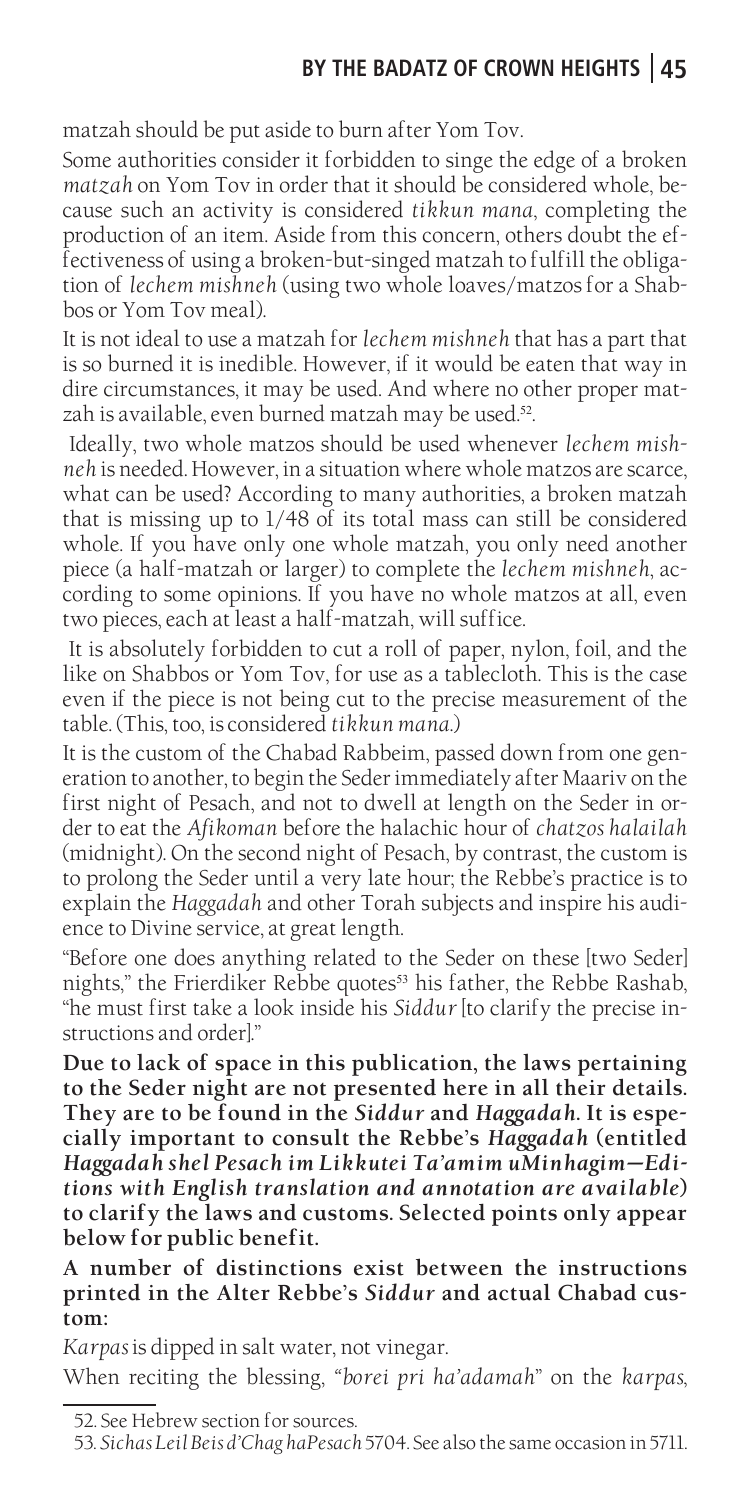keep in mind to include the *marror* that will be eaten later during *Koreich* (in addition to including the *marror* eaten during *Marror*).

During *Maggid*, the Seder plate is not raised; rather, the matzos are partially uncovered.

After reciting *Hei lachma anya*, many are accustomed not to remove the Seder plate to a different location, but to merely shift it slightly and to cover the matzos.

During *Vihi she'amdah*, the matzos are covered first and then the cup of wine is raised.

When reciting the words *Matzah zoi* ("This is the matzah") and *Marror zeh* ("This is the *marror*"), the items mentioned are not raised by hand; rather, the second and third matzos are held via the cloths or napkins that separate them, and we place our hands on the *marror*  and the *chazeres* (the *marror* used for *Koreich*).

When reciting *Lefichoch*, the cup of wine is not raised continuously until the conclusion of the blessing *asher ge'alanu*. Rather, it is set down on the table at the words, *"v'nomar lefanav hallelukah*," and it is raised once more for the blessing of *asher ge'alanu*.

Wine is not added to the *charoses* to soften it. Rather, some of the *charoses* is removed from the Seder plate and placed in the plate beneath the wine cup so that it will soak up the spilled wine. The *marror* is then dipped into that *charoses*.

The *marror* of *Koreich* is not dipped directly into the *charoses*. Rather, dry *charoses* is taken from the *ka'arah* (this *charoses* was not placed into the spilled wine beneath the *kos*) and it is placed directly on the *marror*. It is then shaken off.

During *Marror*, the blessing is recited with the intention that it includes the *marror* eaten for *Koreich*.

For *Tzafun*, two *kezeisim* of matzah are eaten, not just one.

Unlike the first night's Seder, there is no custom to hurry through the second night's Seder in order to ensure that the *Afikoman* is eaten before halachic midnight.

# **MITZVOS PERFORMED DURING THE SEDER:**

There are two Biblical commandments: 1. Retelling the story of the Exodus; 2. Eating matzah.

When the *Beis Hamikdash* existed (and upon its rebuilding, speedily in our times), there were two further commandments: 1. Eating the meat of the *korban Pesach*, which includes sixteen specific mitzvos that are part of the overall mitzvah; 2. Eating the meat of the *korban chagigah* (the special *shelamim* sacrifice offered on *erev Pesach*).

There are eight Rabbinical obligations: 1. Placing two cooked foods on the Seder plate (the *zeroa* and the *beitzah*) to commemorate the two Biblically mandated sacrifices (Pesach and *chagigah*); 2. Drinking four cups of wine; 3. Eating and drinking while reclining, in the manner of free men; 4. Eating a small amount of vegetable dipped in a liquid in order to cause the children to wonder and to prompt them to ask questions; 5. Reciting *hallel*; 6. Eating *marror* to recall the Biblical commandment to eat *marror* that was in force during the era of the *Beis Hamikdash;* 7. Dipping [the *marror*] in *charoses* to recall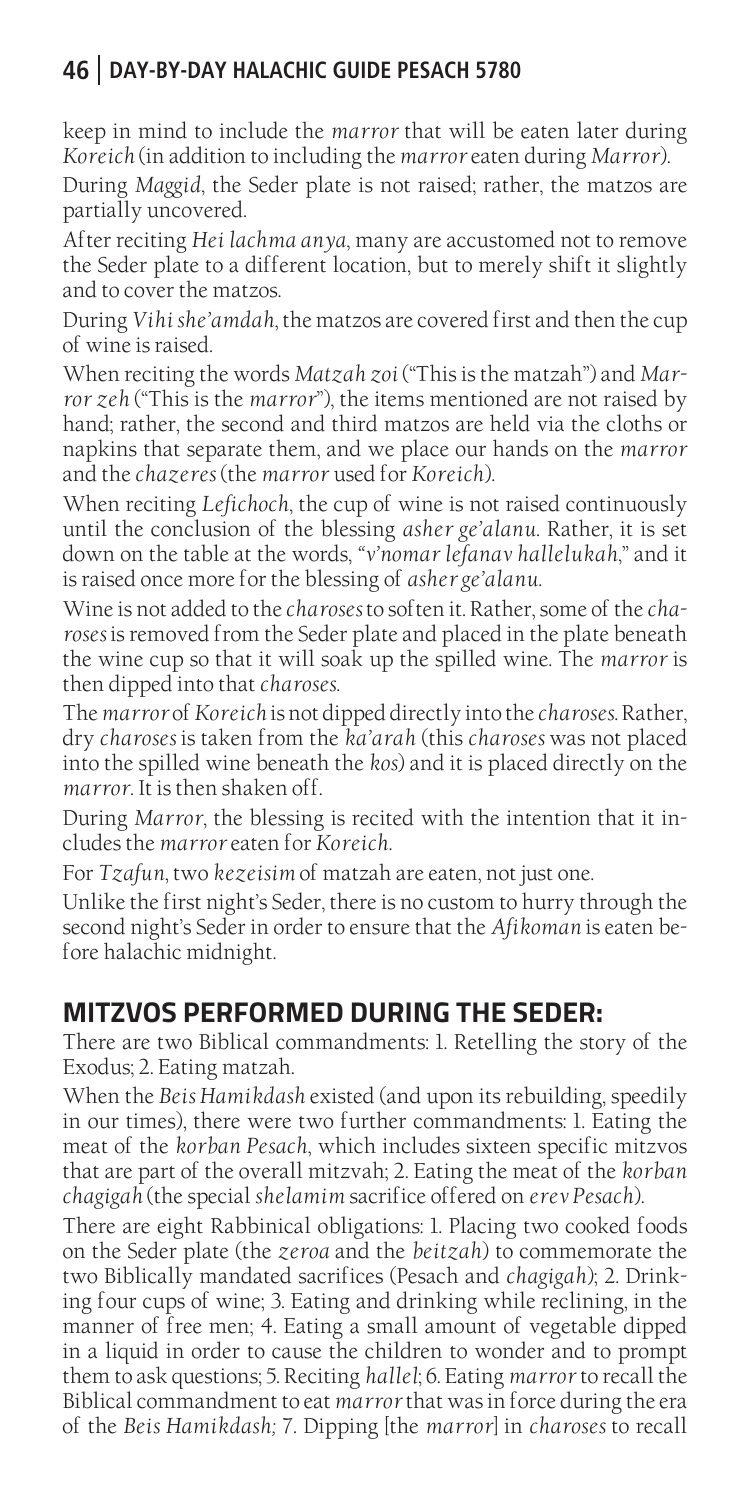## **BY THE BADATZ OF CROWN HEIGHTS 47**

the plague of Blood, the clay (the mortar which the Israelite slaves used in their forced labor in Egypt), and apples (in remembrance of the apple trees under which the Jewish women secretly gave birth in Egypt); 8. Eating the *Afikomen* to recall the *korban Pesach* that had to be eaten after satisfying the appetite with other food; alternatively, it is a remembrance of the matzah that used to be eaten along with the *korban Pesach*.

# **QUANTITIES AND MEASUREMENTS DURING THE SEDER:**

**Please Note:** It is appropriate to add a little extra to the minimum quantities used at the Seder to avoid any doubt of having fulfilled your obligation, and to compensate for spilled drops of wine and matzah crumbs that have fallen or gotten stuck between the teeth. The minimum quantities established by *Chazal* refer not only to what is in the cup or hand, but more precisely, to what is actually swallowed.

The cup used for wine for each of the four cups during the *Seder* must hold at least a *revi'is* of wine. Drink the entire contents of the cup, and in one shot, if possible. If this is difficult, a majority of the cup is sufficient. For the final cup, however, it is necessary to drink an entire *revi'is*.

Pausing briefly a number of times while drinking the wine is considered—after the fact—as having fulfilled the obligation, provided the time he took from start to finish is not more than the time it usually takes to drink a *revi'is* of wine. See footnote below for further details.<sup>54</sup>

Less than a *kezayis* should be eaten for *karpas*. If mini onions are used for *karpas*, avoid eating an entire miniature onion even if it is less than a *kezayis*.

Two *kezeisim* must be eaten for *Motzi Matzah*. This applies to someone who has a *ka'arah* with three matzos in front of him. Everyone else, i.e., those who are not using a *kezayis* from the actual *ka'arah*, may eat one *kezayis*. One who has a *ka'arah* but nevertheless ate only one *kezayis* has—after the fact—fulfilled his obligation.

One *kezayis* must be eaten for *Marror*.

For *Koreich*, one *kezayis* of matzah and one *kezayis* of *marror* must be eaten.

All participants must make sure to eat two *kezeisim* for *Afikoman*, because there are two views in *halachah* as to the significance of the *Afikoman* – it recalls either the *korban Pesach* or the matzah that used

54. If the wine is drunk in stages, taking more time than it usually takes to drink a *revi'is*, the opinion of those authorities who disqualify this conduct is taken into consideration and new cups of wine are drunk, correctly, but without repeating the blessings. However, if either of the final two cups were consumed in this manner, new cups should not be drunk in their stead, because (due to the context in which they are drunk during the *Seder*) it may appear to be increasing the total number of cups prescribed by *Chazal*. In this case, we rely on the authorities who do not consider the cups invalidated by this drinking method. Nevertheless, if the lapse is longer than *k'dei achilas p'ras* (the average amount of time *Chazal* determined it took to eat a half loaf of bread in their days - see below), the obligation is not fulfilled according to all opinions, and even the last two cups should be repeated.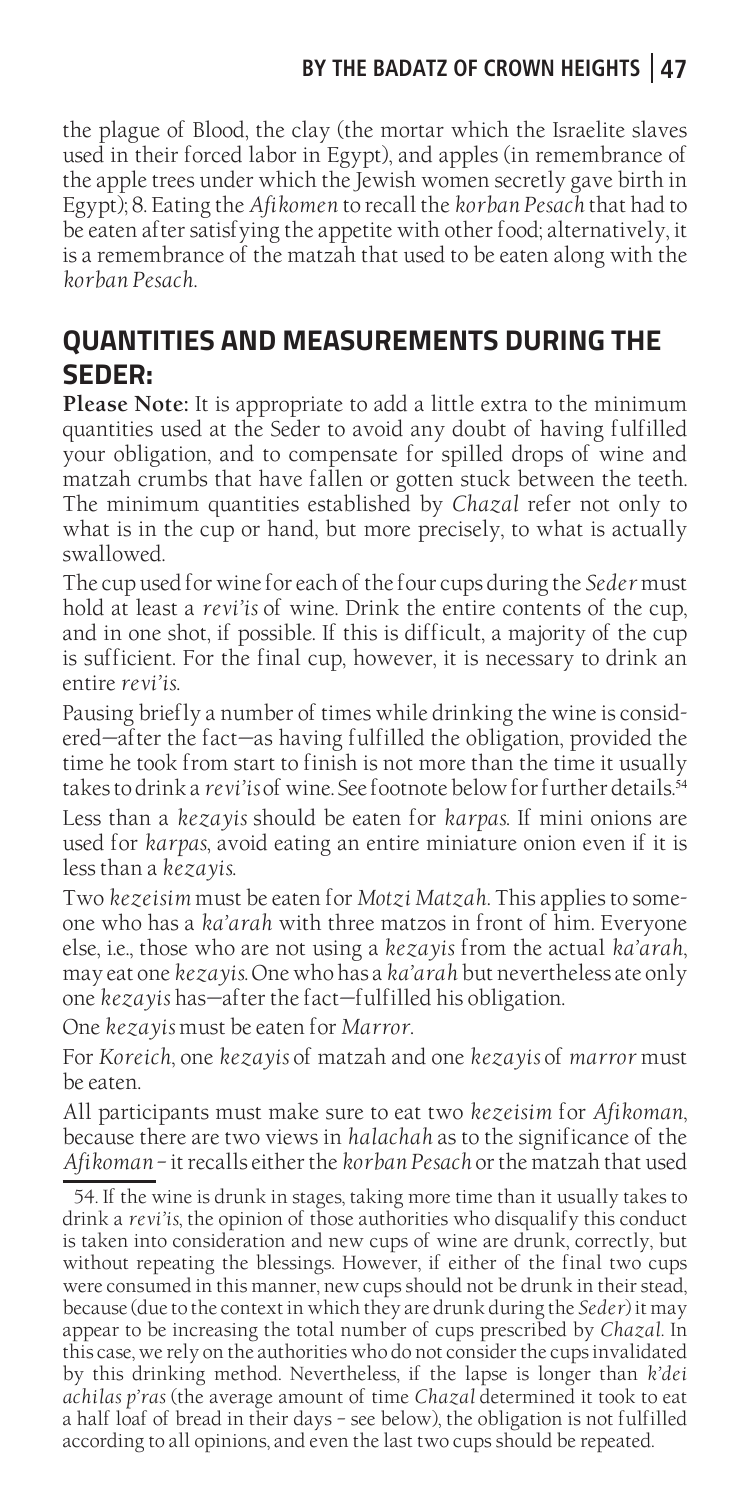to be eaten with the *korban*, as mentioned above. An individual who finds eating this quantity difficult may eat just one *kezayis*, provided that they have in mind to comply with whichever of the two opinions concurs with the original intention of *Chazal* in establishing the *Afikoman*.

There are divergent opinions regarding the precise measurement of a *kezayis*: Regarding the matzah eaten for *Motzi Matzah*, which is a Biblical obligation tonight, we are stringent and follow the view that regards a *kezayis* equal to the volume of half an average *beitzah*  (chicken egg). The *marror*, on the other hand, as well as the matzah of *Koreich* and the *Afikoman*, are Rabbinical obligations, and we may follow the view that a *kezayis* is equal to a little less than the volume of a third of a *beitzah*. Those who eat two *kezeisim* for *Motzi Matzah*, as mentioned earlier, may measure according to the lesser quantity.

When translating these measurements into actual pieces of matzah, bear in mind that hand-baked matzos are not at all consistent in size and thickness, nor is a single matzah uniform in thickness throughout. This makes measuring the required quantities by matzah segments—"a kezayis is half a matzah!"— random and essentially inaccurate. Regarding the hand-baked matzos produced under the supervision of the Badatz this year, an average estimate (not a precise measure) is that the larger definition of a *kezayis* mentioned above would roughly equal a quarter of a medium matzah, while the smaller definition of a *kezayis* would roughly equal one sixth of a medium matzah. In general, matzos that are larger or thicker than average require smaller portions of each matzah for a *kezayis*, while those that are smaller or thinner require greater portions to equal a *kezayis*.

In all the above cases, a *kezayis* must be eaten within *k'dei achilas p'ras*. Whenever possible, it is appropriate to follow the more conservative definition of this time frame—that is, within three minutes.

Calculating with a cylindrical *kos*, the measure of a *revi'is* equals a volume of 2 average *godelim* (thumb-widths) in length and the same in width, plus a height of 3.6 *godelim.* This parallels the volume of an average egg and a half (*beitzah u'machatzah*). When translated into modern measurements, the required quantity of a *revi'is* of wine equals approximately 3 ounces. (Divergent views on its precise quantity range from 2.6 oz. to 3.4 oz.)

# **LEANING TO THE LEFT:**

Four activities require reclining to the left: 1. Drinking each of the four cups; 2. Eating matzah for *Motzi Matzah;* 3. Eating the matzah and *marror* for *Koreich*; 4. Eating the *Afikoman*.

Someone who forgot to recline while drinking the second cup of wine should drink it again correctly. If reclining was omitted for any of the other three cups, it is not necessary to drink them again. However, if an individual resolved at the start of the Seder that they might drink extra wine between the first and second cup, and then neglected to recline for the first cup, they should go ahead and drink the first cup a second time. It is recommended to make such a contingency, just in case.

For matzah that was consumed for *Motzi Matzah* without reclining,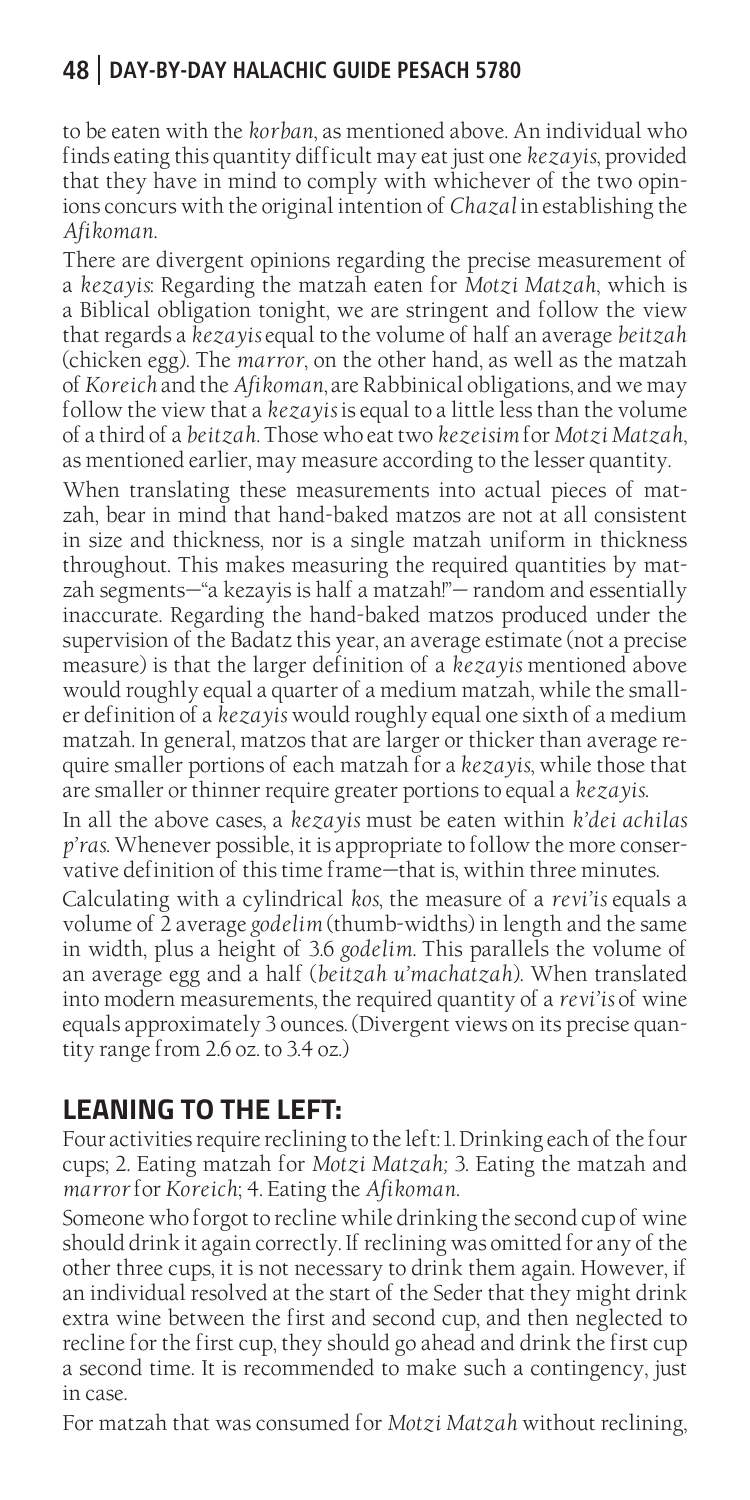it would be best to be stringent and eat more matzah correctly. For the matzah of *Koreich* or *Afikoman*, it is not necessary to repeat if they were eaten in a sitting position.

It is a mitzvah to distribute nuts or similar treats to young children on the night of Pesach before beginning the Seder, to invoke surprise and prompt the children to ask why this night is special. True, there may be no good answer for distributing nuts on this night, but once the children have noticed that something is different about tonight and have even asked about it, they will be open to noticing additional differences, including the matzah and *marror*, the reclining, and so on. Once they ask about these things, they are ready to hear the story of the Exodus.

#### *Laws for Redemption about the Seder - see Addendum (1) at the end of vol. 2.*

## **THE SEDER:**

Regarding overall spiritual purpose during the *Seder*, the Frierdiker Rebbe related:<sup>55</sup> "My father [the Rebbe Rashab] once told me, 'Yosef Yitzchak! One must reflect (during the Seder), and especially during the opening of the door, that he desires to be a *mentch*, and then Hashem will help. Do not request material matters—request spiritual matters!'"

The order of *kiddush* tonight is: 1. *askinu se'udasa* (the *Yom Tov* version). 2. *borei peri ha-gafen*. 3. *mekadeish Yisrael ve-haz'manim*. 4. *shehechiyanu*.

Women who recited *Shehechiyanu* earlier upon lighting the Yom Tov candles, should not repeat the blessing now.

If you unthinkingly washed your hands at *Urchatz* (before eating the *karpas*), and began the brachah of *al netilas yadayim* and recited, "*Baruch atah Hashem*—" but have not concluded the blessing, conclude with the words, *"lamdeini chukecha"* and continue with the *Seder* as usual.

However, if you already concluded the blessing with *"al netilas ya*dayim," follow the order described below in the footnote.<sup>56</sup>

55. *Haggadah shel Pesach im Likkutei Ta'amim u'Minhagim*, excerpted from *Sichas Chag Ha-Pesach* 5702

56.If you accidentally washed and recited *al netilas yadayim*, you must act upon the blessing so that he will not have pronounced Hashem's name in vain. 1. Perform *Yachatz* (breaking the middle *matzah*) immediately and *Motzi Matzah* (reciting the blessings and eating the matzah). 2. Eat *Karpas* without reciting *borei pri ha'adamah*, because it is the kind of vegetable that is commonly eaten as part of a meal—and you've already begun the meal. If you wish to recite the blessing, take a different vegetable that does not fit the above category, and then have in mind to include the *marror of Marror*  and *Koreich.* Then use the standard vegetable regularly used for *Karpas*. 3. Recite the entire *Maggid* as usual, and drink the second cup of wine with a blessing as usual at its conclusion. 4. Wash hands again **without** reciting a blessing, and eat the *Marror* and *Koreich*, continuing the *Seder* as usual until its conclusion. (Note that this advice is based on a transcript of *Sichas Acharon shel Pesach* 5719 that was not edited by the Rebbe.)

The above would apply, it seems, only if you originally washed your hands with the mistaken intention to wash and eat bread (matzah in this case). However, if you correctly intended to wash hands in order to eat something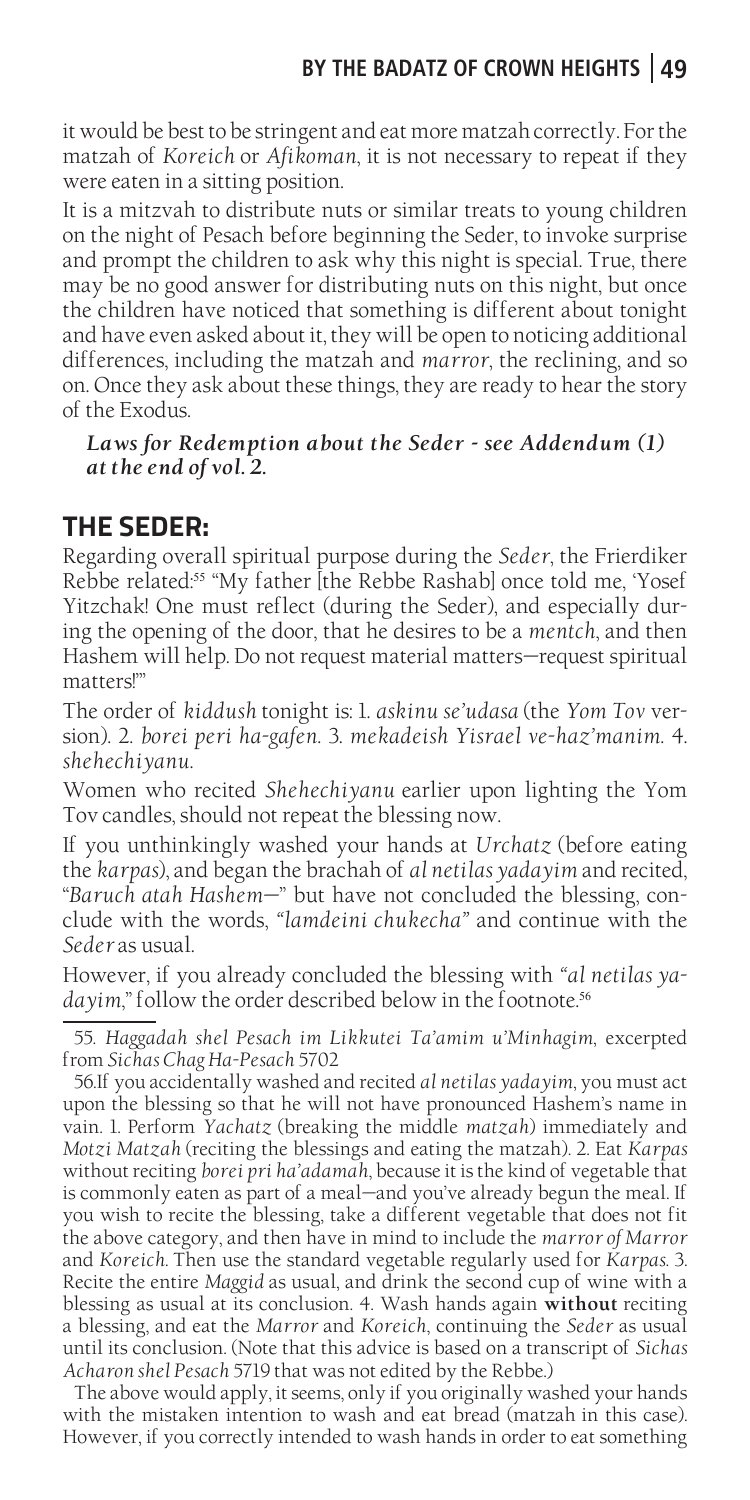"It is recorded in the writings of the Arizal," the Rebbe stated on the second night of Pesach in the year 5715, "that we must recite the *haggadah* in a loud, joyous voice and with *simchah*. We can suggest that this is the reason for the [Frierdiker] Rebbe's custom to recite the *Haggadah* out loud. When he was not able to personally recite it loudly—meaning that other people were unable to hear via their physical senses that he was in fact reciting it loudly—he would then demand that others who were present recite it in a loud voice." This concept is discussed in numerous other *sichos* as well.

On the second night of Pesach in the year 5712, the Rebbe stated, "It is recorded in the writings of the Arizal that on both the first and second nights of Pesach we must recite the *Haggadah* in a loud voice and with *simchah*—and we must be in an overall state of joy on these nights. For there is no greater joy for the *Shechinah* than the night of Pesach. I was therefore always surprised that the [Frierdiker] Rebbe did not display any apparent joy on the night of Pesach. To the contrary, he even cried tears! Possibly, these were tears of joy, but it was not apparent that these were tears of joy. Nevertheless, it is stated in the writings of the Arizal that we must be joyful on the night of Pesach. Let us therefore sing a *niggun*! *Niggunim* can be divided into tunes of bitterness and joyful tunes. Let us sing a happy *niggun* and let us truly be happy! We should bear in mind that this is associated with the order established by the Arizal, who insisted that we recite the *Haggadah* in joy." The Rebbe then instructed the assembled to sing a joyful *niggun*.

It is only permissible to speak during the recitation of the Haggadah if it's necessary, in order to elaborate on the story of *yetzias Mitzrayim* or something essential to the Seder. Once you reach the section of "*Lefichach*," you should not interrupt at all until after drinking the wine. The same is true for the second half of the Haggadah after *bentching*. 57

 Be meticulous with wiping your hands (even past your wrists) and keeping your sleeves dry, so there is no possibility of wetting the matzah after washing for *rachtzah*.

It is an essential aspect of the mitzvah of eating matzah that it is consumed before *chatzos*. There is a debate among *poskim* whether a bracha may be recited after that point—if someone finds themselves in that situation, *"al achilas matzah'' is* not recited.

It is important that the matzah is consumed immediately after the bracha is recited. Therefore, if you need to distribute matzah to your family, care should be taken to minimize the interruption. Either: wash, make a bracha (keeping the family in mind) and eat the *shiur*  of matzah (2 *k'zeisim*). Once you've finished, everyone else can wash and you can give out their matzah. Or: members of the family should each get a bag with the appropriate *shiur* **before** anyone washes, and everyone eats together. Once you've finished your *shiur*, distribute

dipped in liquid (*karpas* in this case), but then accidentally recited the blessing *al netilas yadayim* out of the force of habit, recite, *"Baruch shem kevod malchuso le'olam va'ed"* (for the blessing recited inadvertently in vain). Then, re-wash your hands with the intention to eat *matzah*—without reciting a blessing (because you already have) and then continue with *Yachatz* as described above.

57. See Hebrew section for a discussion how this relates to reciting Havdalah at this time, and other sources.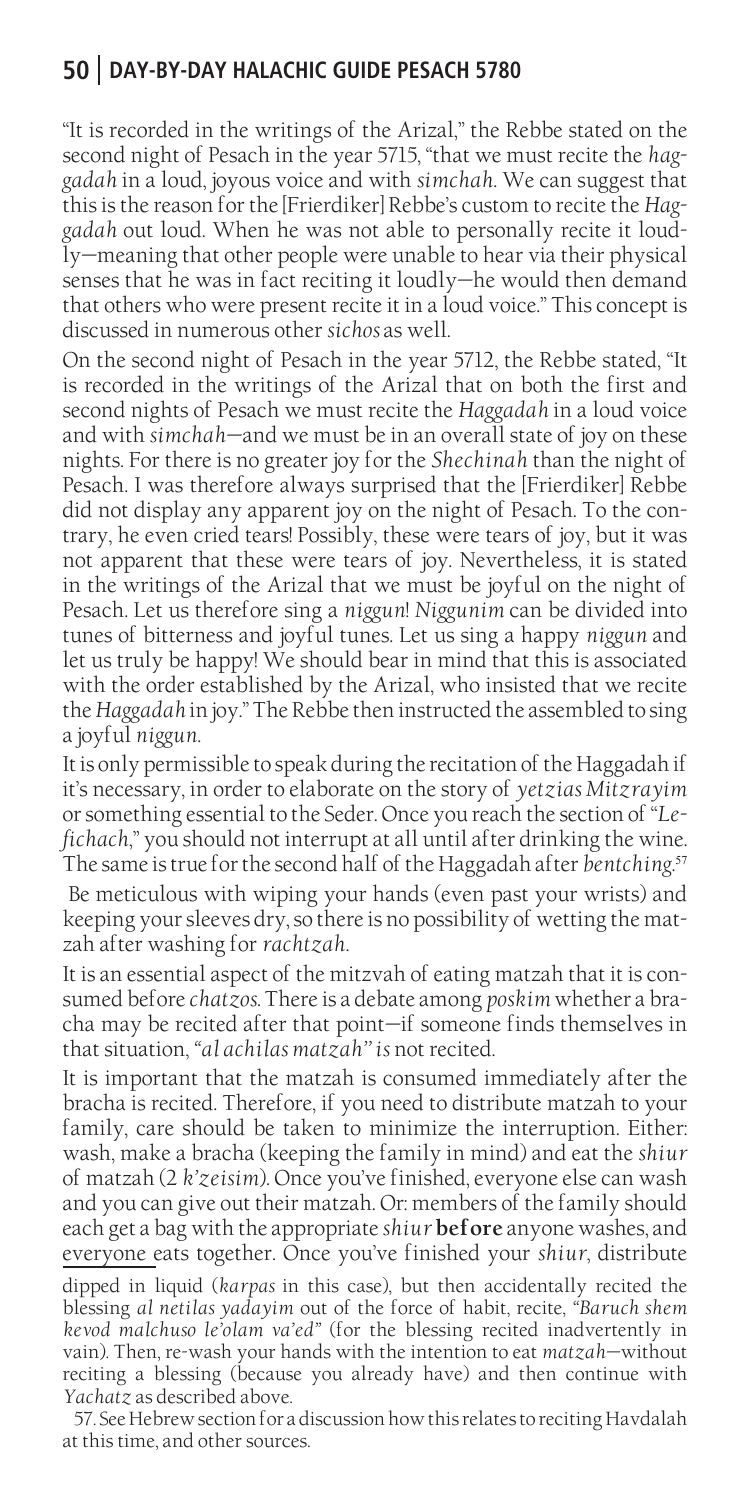pieces of each matzah from the *ka'arah*.

For *Shulchan Oreich*, care must be taken (as on every Shabbos and Yom Tov) when peeling the eggs. The eggshells are considered *muktzah*. The eggs must therefore be peeled directly over a garbage can or on top of a dish that can later be shaken over the garbage or even a disposable plate or the like that goes straight into the trash. (The dish or plate must, however, have already some edible food or a utensil in it.)

Remember the limitations on eating *marror* (horseradish or lettuce) and the ingredients used in *charoses* that are in effect until tomorrow night's meal.

The *afikoman* must be eaten before **12:56 am**.

When rinsing fingertips during a meal or before reciting *birchas hamazon*, do not pass his wet fingers over your lips. This precaution should be taken throughout the first seven days of Pesach. (On the final day of Pesach, by contrast, it is the Chabad custom to make a point of passing wet fingers across the lips and to create *matzah sheruyah*  at every opportunity.)

In his *Haggadah*, the Rebbe states that the appropriate time to pour the Cup of Eliyahu is "after *birchas hamazon* (except on specific occasions)." In *Sefer HaSichos* 5749, the Rebbe explains<sup>58</sup> that the pouring of Eliyahu's cup "is associated with the second part of the Seder that is connected to the future Redemption. For that reason, the cup is generally poured [by the Chabad Rebbeim] after *birchas hamazon*; it was poured before *birchas hamazon* only on specific, well-known occasions." However, the Rebbe added a postscript at the bottom of the page: "But as of late, [the Rebbeim] have observed this custom (to pour it before *birchas hamazon*) every time."

During *birkas ha-mazon,* recite *ya'aleh ve-yavo,* and the *ha-rachaman* for *Yom Tov*.

If you forgot *ya'aleh veyavo* in *birkas ha-mazon* tonight, see footnote  $59$ 

Someone who vomited their meal before reciting *birchas hamazon* should not proceed with *bentching*.

The halachic authorities are divided in their opinions regarding someone who vomited the matzah, *marror*, or the four cups of wine. In practice, there is no need to drink another four cups of wine nor eat *marror*, but one *kezayis* of matzah is required. Even if *birchas hamazon* was already said at that point, hands should be washed again, the blessing of *al netilas yadayim* recited (the latter only if eating at least the quantity of *kebeitzah*), then the blessing of *hamotzi*, eat matzah,

<sup>58.</sup> vol. 1, p. 391, fn. 78

<sup>59.</sup> If you forgot *ya'aleh veyavo,* but realized the error before pronouncing Hashem's name at the conclusion of the blessing *bonei Yerushalayim*, simply return to *ya'aleh veyavo*. If you already pronounced Hashem's name, finish that blessing and then recite the text printed in the *Siddur* for this purpose: *Baruch … asher nassan yomim tovim l'amoi Yisrael l'sasson ul'simchah, es yom chag haMatzos hazeh; baruch … mekadeish Yisrael v'haZemanim*.

However, once the next blessing after *bonei Yerushalayim* has begun even if you merely recited the word "*Baruch*—" of that blessing—you must repeat the entire *birchas hamazon* from the beginning.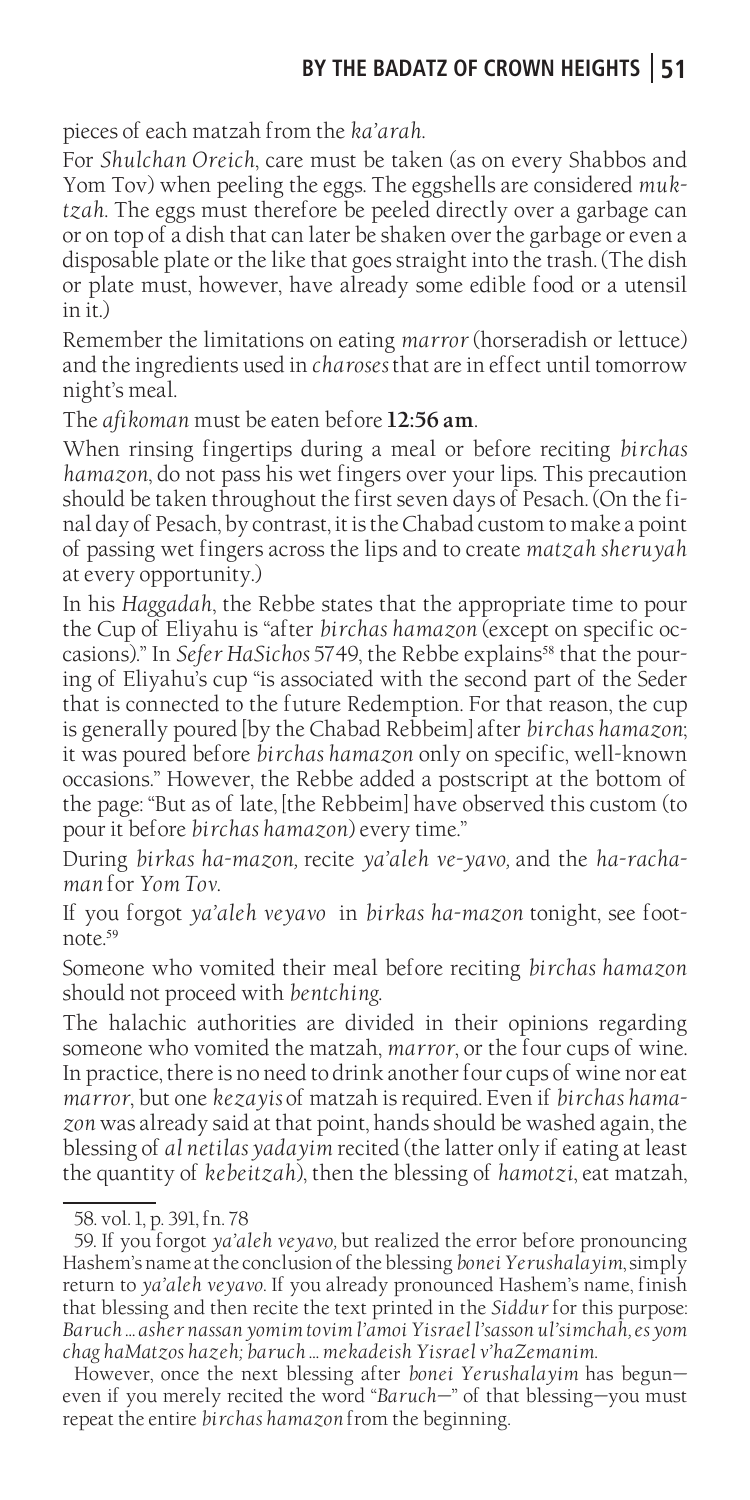and say *birchas hamazon* once again.

We are obligated to spend the entire night discussing the laws of Pesach, retelling the story of the Exodus, and recalling the miracles and wonders that Hashem performed for our ancestors. The discussion should carry on until a person is overtaken by sleep.

It is customary to recite just the first part of *Shema* (until *uvishe'arecha*) and *Hamapil*, but not the remaining sections of *krias shema she'al hamitah* that are usually recited before retiring at night for protection. For tonight is *Leil Shimurim*, the Night of Guarding, and protection from harmful forces is bestowed from Above.

# **THURSDAY, NISSAN 15 — THE FIRST DAY OF PESACH**

The latest time for reciting the morning *Shema* is **9:39 am**.

During Shacharis, the *amidah* for *shalosh regalim* is recited, followed by complete *hallel, Kaddish tiskabeil, shir shel yom, kaddish yasom*, and the reading of the Torah.

Two *sifrei Torah* are used. The *yud gimmel midos* (Thirteen Divine Attributes – *Hashem, Hashem, Keil Rachum*, etc.) are recited before removing the *sifrei Torah* from the ark, followed by *Ribbono Shel Olam*.

The order of Torah readings throughout Pesach this year follow the mnemonic *Mashach tura, Psal kadeish, B'kaspa bimadbara, Shlach buchra* (Draw the Ox; Hew and Sanctify; Money in the Wilderness; Send the Firstborn). These refer respectively to the portions of "Draw and take for yourselves..." (Shemos 12:21-51); "An ox or lamb or goat..." (Vayikra 22:26-33); "Hew for yourself..." (Shemos 34:1-26); "Sanctify for Me each firstborn..." (Shemos 13); "When you lend money..." (Shemos 22:24-30); "Hashem spoke to Moshe in the Sinai Wilderness..." (Bamidbar 9:1-15); "When Pharaoh sent forth the nation..." (Shemos 13:17-15:26); "Each firstborn..." (Devarim 15:19-16:17)<sup>60</sup>.

During Musaf, the *amidah* for *shalosh regalim* is recited. The Musaf service of the first day of Pesach marks the transition to the phrase *morid hatal* towards the start of the *Amidah*. Strictly speaking, the congregation is not permitted to begin reciting this phrase until they have heard it for the first time during the *chazzan*'s repetition of the *Amidah*. It is therefore customary for the *gabbai* to loudly announce the switch before the congregation begins reciting their silent *Amidah*, thereby allowing them to include this phrase despite not having heard it from the *chazzan*.

An individual davener who has not yet recited the *Amidah* of Shacharis and hears the *gabbai* announcing *morid hatal* for the benefit of the congregation must likewise recite this phrase in his private Shacharis *Amidah—*provided he will not be praying with another *minyan*.

If you mistakenly recited *mashiv haru'ach* instead of *morid hatal*, see footnote.<sup>61</sup>

<sup>60.</sup> The details of this order are explained in *Shulchan Aruch Admur HaZaken*, 490:8.

<sup>61.</sup> If you recited *mashiv haru'ach* instead of *morid hatal,* you must return to the start of that blessing, because strong rains are considered a sign of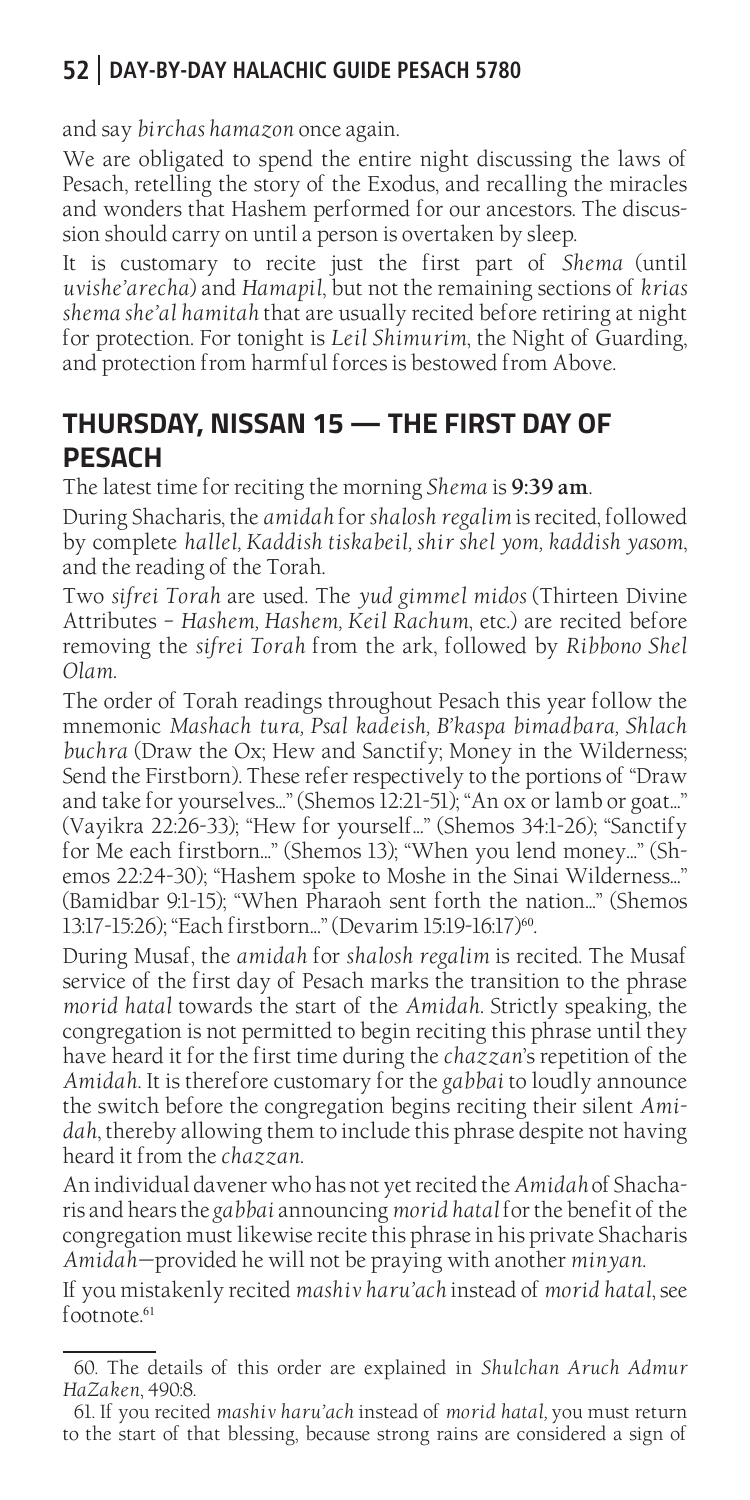For Musaf on a festival, the sections *Atah vechartanu* and *Umip'nei chatoeinu* are recited.

During Musaf, verses specific to the first days of Pesach are inserted (*U'vachodesh ha-rishon*, etc.)

If you forgot to recite the verses for Pesach or if you made a mistake, see footnote<sup>62</sup>.

**Law of Redemption:** Altogether, thirteen sacrifices are offered today in the *Beis Hamikdash.* (These are listed in the Musaf prayer, which takes the place of the additional festival offerings.) The above sacrifices are offered in addition to the private offerings that each person brings with him to the *Beis Hamikdash* on the first day of Yom Tov.

These are the private offerings:

Each man who visits the *Beis Hamikdash* brings *olas re'iyah*  (a burnt-offering), so as not to present empty-handed. In actual practice, these were offered throughout Yom Tov, not specifically the first day, even when the first day of Yom Tov occurs on a weekday.

*Shalmei chagigah* (a peace-offering in honor of the festival), to coincide with being *oleh regel* (in the *Beis Hamikdash* for a pilgrimage festival)*,* must be brought on the first day of Yom Tov. However, they may be brought on any day of the festival if not offered today.

S*halmei simchah* (a peace-offering of rejoicing) must be brought at least once throughout Yom Tov. They could be offered any

#### misfortune in the summer months.

If you realized the error only after having concluded that blessing, return to the start of the entire *Amidah*.

If you realized the error after pronouncing Hashem's name at the conclusion of that blessing, but before going further (i.e., before reciting the words *mechayeh hameisim*), then, as stated in *Luach Colel Chabad*, end the unfinished blessing with the words "*lamdeini chukecha*," and return to the beginning of that blessing.

Similarly, if you realized the error after pronouncing Hashem's name at the conclusion of any of the *Amidah*'s subsequent blessings, say *"lamdeini chukecha*," and return to the beginning of the entire *Amidah*.

62. One who forgot to recite the verses describing the Musaf offering, or if he recited verses that belong to other days of Pesach, but he has not yet pronounced Hashem's name at the conclusion of the blessing, he should return and recite it properly. If he realized only after pronouncing Hashem's name, he should not repeat the blessing. This is true throughout all of Pesach.

One who recited verses that belong to other Yomim Tovim, but he has not yet pronounced Hashem's name at the conclusion of the blessing, should return and recite it properly. If he realized only after pronouncing Hashem's name, he should repeat the blessing. This is true throughout all of Pesach.

If you accidently began the Shabbos or weekday sections of the *amidah*  prayers, simply interrupt and immediately recite the Yom Tov sections.

*Luach Colel Chabad* reports that one must return even if they corrected himself immediately. Other authorities, however, disagree with this view. Therefore, if you corrected yourself instantly and then continued with the rest of that blessing—having already pronounced Hashem's name—do not return. If this occurs during a weekday, there is an option of repeating the entire *Amidah* after concluding the present *Amidah* as a *tefillas nedavah* (a voluntary prayer).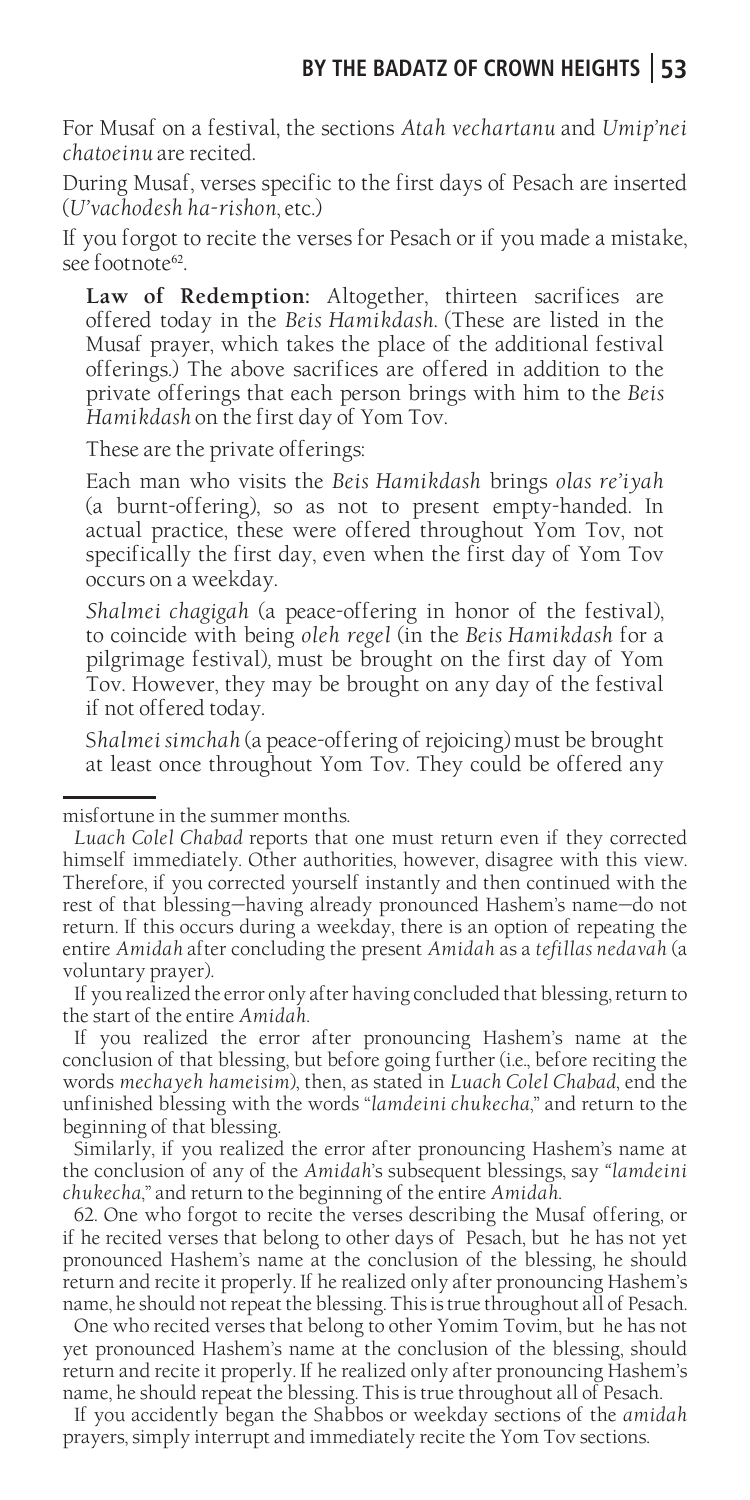time during Pesach generally<sup>63</sup>.

Today, the first day of Pesach, the flute is sounded in front of the Altar.

The *chazzan* recites *tefillas tal* during his repetition of Musaf.

The *kohanim* recite *birchas kohanim.* While they do so, the congregation should move their heads in the following sequence: *Yevarechaha*—head erect; *Hashem—*lean head to the right; *Veyishmerecha* head erect; *Ya'eir—*lean head to left, and so on until *Shalom* when the head is erect.

Recite the *Ribono Shel Olam* prayer only while the *kohanim* are singing, but not when they pronounce the actual words. At that point, you must remain silent and listen carefully. The prayer is split into three parts: While the *kohanim* sing before *"veyaseim*," recite from *Ribono*  until *hatzaddik*; while they sing before *"lecha*," recite from *ve'im* until *Elisha*; and while they sing before *"shalom*," recite from *u'kesheim*  until *letovah*. Then, as they pronounce *shalom*, recite the three final words *vesishmereini*, etc. Once the *kohanim* conclude *shalom*, say *amein* followed by *adir bamarom*, while still covered by the *tallis*.

*Sheish zechiros* (the daily Six Remembrances) is recited.

*Kiddush includes askinu se'udasa for shalosh regalim, eileh mo'adei, followed by savri maranan* and *borei pri hagafen*.

When eating the Yom Tov meal, remember the limitations on eating *marror* (horseradish or lettuce) and the ingredients used in *charoses*  that are in effect until tonight's meal.

If you realize at any time today that you forgot to recite *Shehechiyanu* last night, recite it immediately.

Men do not fulfill their obligation to rejoice on the festival except through drinking a *revi'is* of wine **each day** of Pesach, including Chol Hamoed. It is possible to discharge this obligation with the cup of wine that is used for *kiddush*. The Frierdiker Rebbe would drink a *revi'is* of wine at **every meal** during Pesach. Children are given nuts and similar treats so that they also experience joy during the festival. Although the obligation to rejoice during the festival is a Biblical command, it is important to avoid drinking to the point of inebriety. As Rambam states regarding the joy of the festivals, "One should not enlarge upon the obligation to drink wine."

We are obligated to derive physical pleasure from the festival. This is accomplished by drinking wine in the middle of each meal, if affordable, and by consuming plenty of meat and confections, according to each person's ability.

The text of *birchas hamazon* is as of last night.

Avoid sitting down to a meal after the tenth halachic hour of the day—from **4:17 pm**—to be able to eat the meal of the second night of Yom Tov in good appetite. However, if someone failed to eat their Yom Tov meal before this time, they should do so even after this time. Some individuals are accustomed to reduce the quantity of matzah

<sup>63.</sup> Although the obligation throughout Yom Tov is considered, halachically, (according to many opinions) only a compensation for the obligation on the first day. This is aside from the obligation to eat meat for *simchah* on a daily basis.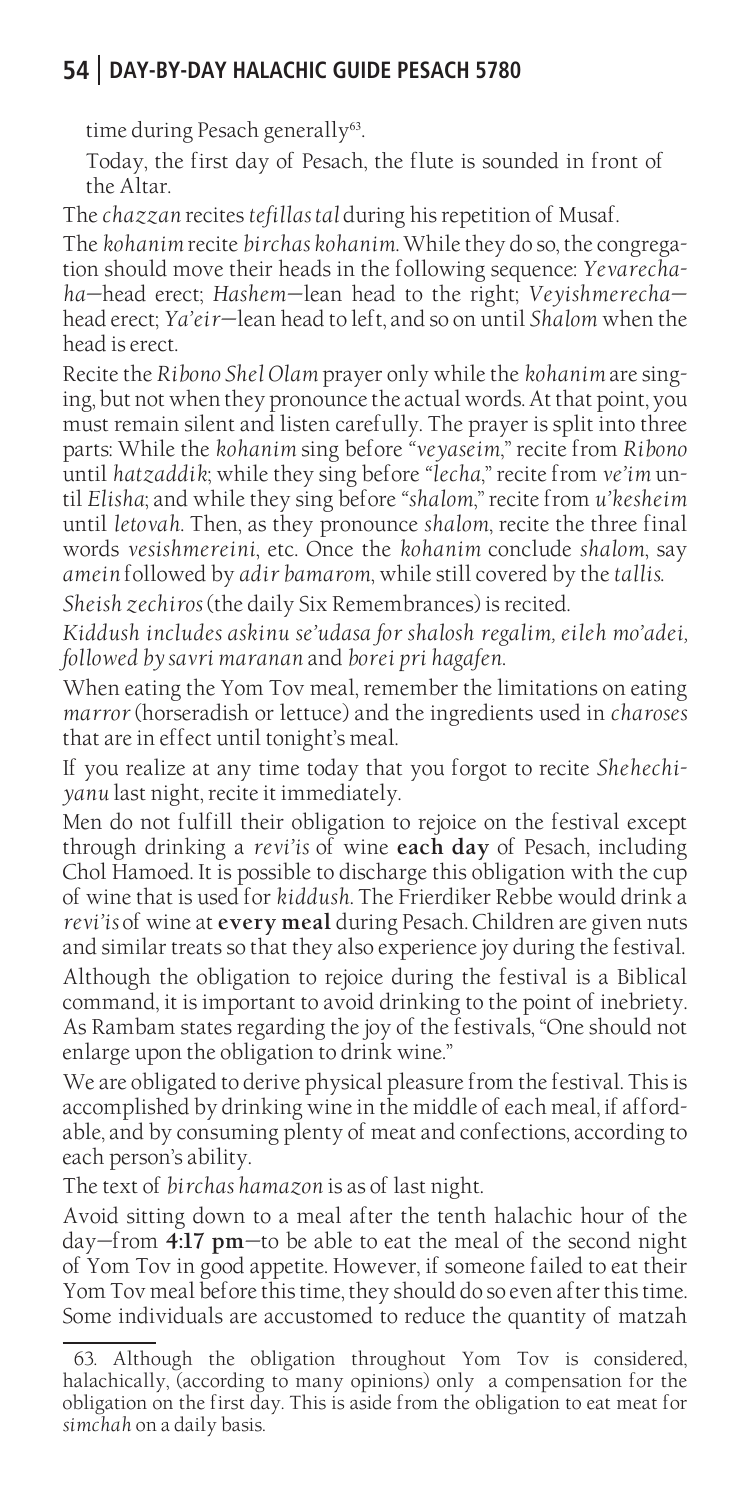eaten during the first day of Pesach, to allow them to eat matzah during the second Seder night in good appetite.

#### *Laws for Redemption about eating the sacrificial - see Addendum (2) at the end of vol. 2.*

If you forgot to prepare an *eiruv tavshilin* before *Yom Tov*, it can be made today—the first day of the festival—while specifying a verbal stipulation. Ask a Rav how to do this.

If you forgot to establish an *eiruv chatzeiros* before *Yom Tov*, it can be done today and tomorrow while specifying a verbal stipulation. Ask a Rav how to do this.

During Minchah, the *amidah* for *shalosh regalim* is recited. One must take care to recite the phrase *morid ha-tal*.

It is forbidden to prepare anything for the second day of Pesach until after **8:12 pm.** According to the Alter Rebbe, we may not request a non-Jew to perform such activities either.<sup>64</sup>

# **THURSDAY NIGHT, EVE OF NISSAN 16 — SECOND NIGHT OF PESACH**

Light the candles **after 8:12 pm** from a flame that has remained lit from before the onset of Yom Tov.

According to Chabad custom, the candles may be lit right away at the above-mentioned time for candle lighting. There is no reason or purpose for delaying just in order to light the candles right before *kiddush*.

Recite (1) *le-hadlik neir shel Yom Tov* and (2) *shehechiyanu*.

Do not warm the base of a candle to stick it to its holder. This is prohibited as a precaution, so that you will not come to directly smooth or straighten the bottom of a wax candle, which is forbidden on Yom Tov due to the prohibition of *memacheik* (smoothing). Similarly, do not trim the bottom of a candle to insert it more easily into its holder. This would violate the prohibition of *mechateich* (cutting to shape or size). However, you may firmly press a candle into its position in the holder, even if this will cause its base to erode somewhat to fit the holder – this action is not considered *mechateich*.

Technically, you may clean out a used candle holder on Yom Tov without fear of violating the prohibition of *mesaken kli* (fixing an article) on Yom Tov. Similarly, if using Neronim, you may clean a used glass holder from the metal disk that held the used wick in order to insert a new candle in its place. There is an issue of *muktzah*, however, with the remnants of used wax, charred wicks, or spent metal disks. These items are considered *muktzah* and may not be moved on Yom Tov. (This is especially an issue nowadays, when such items are considered disposable and will not be reused. Even in pre-modern times, when such materials were indeed reused, moving them was somewhat problematic. As the Alter Rebbe explains, "Although according to the strict letter of the law these items are not *muktzah*, it is appropriate to be careful not to move them unless there is great need". It is prohibited to move them even when moved for the sake of food preparation.)

<sup>64.</sup> See Hebrew Halachic Guide for extensive references on this topic.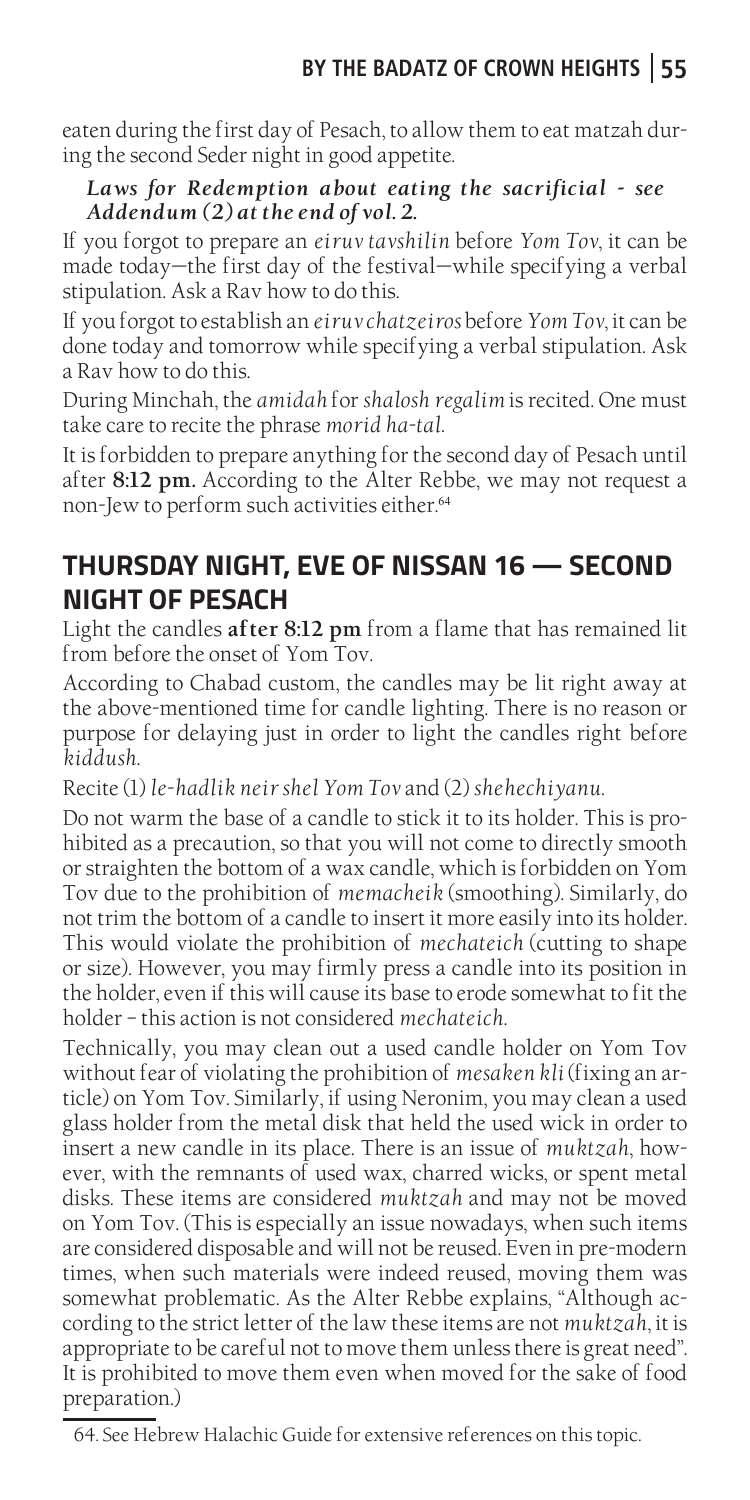The solution, if you are using wax candles,is to take the holder over to the garbage (since the glass holder isn't *muktzah* (for reasons beyond the scope of this publication), and shake it out there so that the remnants of wax and wick fall directly into the garbage can. If it cannot be removed through shaking, or if you are using liquid wax candles and the spent disk has become stuck to the base of the glass holder so that it cannot be removed without prying it out with a knife or a similar object, you may not do so during Yom Tov. There is no difference in this case between using a knife and using your fingers—the issue of muktzah remains. It may, however, be removed with a *shinui*, using an item which isn't the normal way to remove it. The preferred solution is to think ahead (as mentioned earlier) and pour a small quantity of oil (or a tiny amount of water) into the holder on *erev Yom Tov,* which prevents the disk from sticking to the glass in the first place. This would enable you to take the holder to the garbage can during Yom Tov and to empty its contents directly into the garbage.

Some are stringent to avoid using the Yom Tov candles for other purposes, such as to light a candle that is not being lit in honor of Yom Tov, or to light a gas burner.

Maariv begins with *Shir hama'alos*. The *Amidah* is the same as last night — for *shalosh regalim*.

The *Amidah* is followed with complete *Hallel*, *kaddish tiskabel* and then the counting of the *Omer*. Today is day one of the *omer*, corresponding to *chessed sheb'chessed* (kindness within kindness) and the other meditations referred to in the *Siddur*.

*Aleinu* is recited after the *Omer*.

**If you forget to count the** *Omer:*Count the following day, without a bracha, and you can resume counting with a bracha going forward. If you forget the following day too, continue counting each night without a bracha. If you cannot remember whether or not you counted the previous day, you may count with a bracha going forward.

The Frierdiker Rebbe says: In Lubavitch, all the days between Pesach and Shavous were referred to by the names of the *sefiros* associated with each particular day.

**Law of Redemption:** The cutting of the *omer* (measure of barley) is carried out with great fanfare. The cutting may be performed at any point in the night, tonight. For more details, see Rambam's *Hilchos Temidim u'Musafim*, chapter 7.

Tonight's Seder is identical to last night's in all its details, with the exception that no effort is made to eat the *Afikoman* before halachic midnight. The Seder is therefore continued late into the night. Tonight there are no limitations on eating *marror* or any of the *charoses*  ingredients during Shulchan Oreich.

Regarding the length of the second Seder, the Rebbe stated as follows:<sup>65</sup>

"The [Frierdiker] Rebbe related that his father, the Rebbe [Rashab] was accustomed to begin the second *Seder* at the ninth hour and to conclude it many hours after midnight. [There is a principle that] 'one is obligated to repeat a statement using the identical words used by his teacher' … [in this spirit] all students who are attached to and associated with the Rebbe need to conduct themselves according to

65. *Sichas Leil Beis de-Chag ha-Pesach* 5711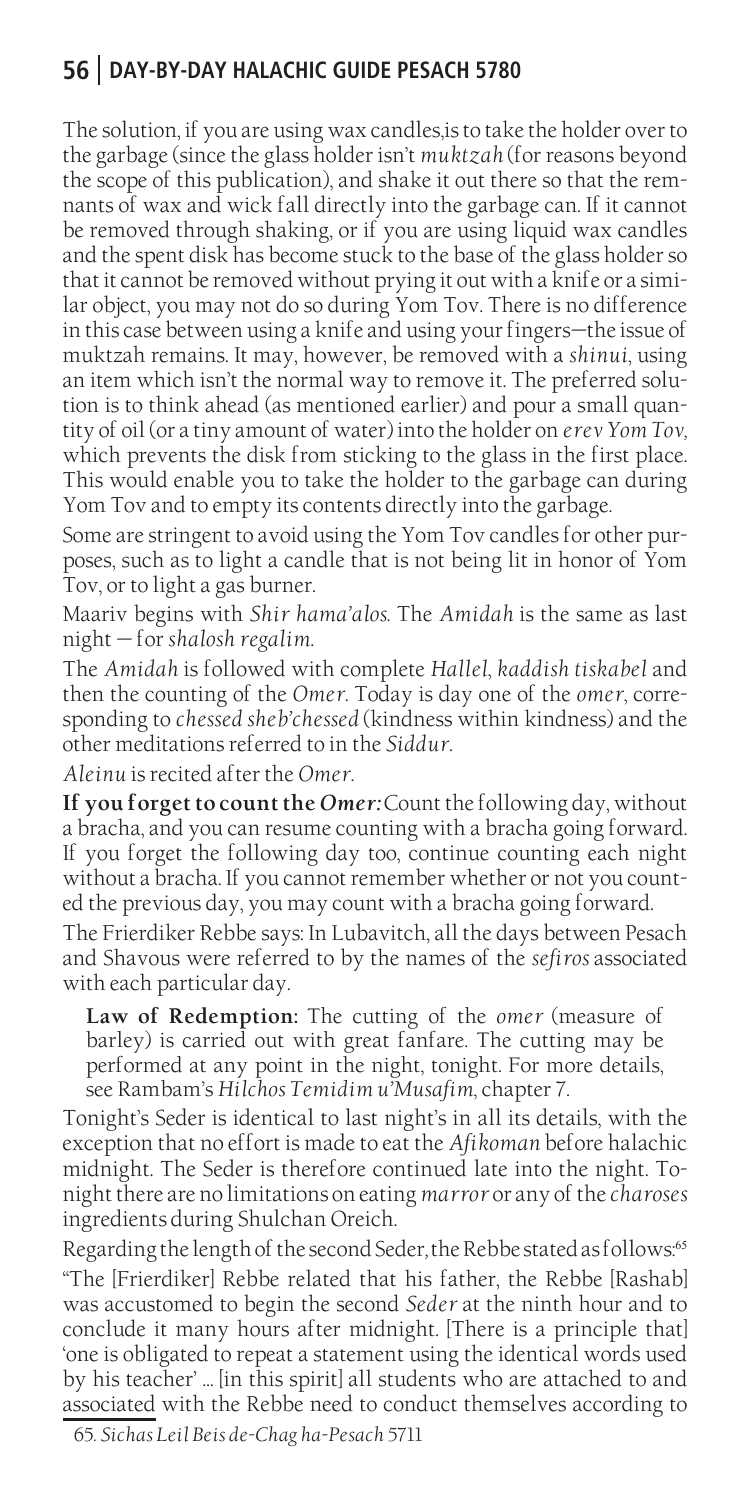#### **BY THE BADATZ OF CROWN HEIGHTS 57**

the Rebbe's order of conduct. In this case, regarding the second Seder, they should begin at the ninth hour and conclude many hours after midnight. During the first Seder, the Rebbe [Rashab] would make a point of eating the *afikoman* before midnight, but during the second Seder he was not particular about this and he would eat the *Afikoman*  after midnight. This was also the conduct of the [Frierdiker] Rebbe. Now, seeing that this was the conduct of the [Frierdiker] Rebbe and the Rebbe [Rashab], is it understood that this was also the conduct of all the previous Chabad Rebbeim. According to *Nigleh*—the *Shulchan Aruch* and so on—we do not find any reason to distinguish between the first and second Sedarim in regard to the *Afikoman*'s timing. Nevertheless, it is obvious that if our Rebbeim observed this custom, they must have had a mystical reason for doing so. Aside for the inner reasons behind this practice, there is also a straightforward explanation, namely, that they were accustomed to explain the *Haggadah* at extreme length during the second Seder, and consequently, the eating of the *Afikoman* was delayed until after midnight."

In a footnote to *Sefer HaSichos* 5750, the Rebbe notes<sup>66</sup> that "some are accustomed to read [the entire book of] *Shir Hashirim* at specific occasions in the year. The Chabad custom is not to read it, even without reciting a blessing (apart for exceptions to the rule; some are indeed accustomed to read *Shir Hashirim* on the Seder night, and specifically during the second Seder night—as was the practice followed by my father [Rabbi Levi Yitzchak])."

Tonight, the second night of Pesach, *krias shema she'al hamitah* is recited as on an ordinary Yom Tov.

### **FRIDAY, NISSAN 16 — SECOND DAY OF PESACH**

The latest time for reciting the morning *Shema* is **9:38 am**.

Shacharis is the same as yesterday's, with the exception that *mashiv haru'ach* is replaced with *morid hatal*. Musaf is the same as yesterday's, with the exception that *tefillas tal* is not repeated.

*Kiddush* is identical to yesterday's.

It is best to do something during today's meal to commemorate the second meal that was arranged by Queen Esther coinciding with the second day of Pesach, and which resulted in Haman's hanging that same day. This practice is explained at length in *Likkutei Sichos.*<sup>67</sup> It is told that during the Rebbe's festival meal of Pesach 5729, he clarified that the meaning of this is not to *change* something in the meal, but rather, to *add* something. When asked by one of those present to identity the nature of the addition—"Does the addition take the form of food, a *niggun* (Chassidic melody), or saying *l'chayim*?" the Rebbe responded, "You can do all three!"

**Law of Redemption:** The *korban omer* is offered today. For details, see *Rambam*, *Hilchos Temidin U'Musafin.*<sup>68</sup>

<sup>66.</sup> vol. 2, p. 664

<sup>67.</sup> vol. 3, p. 1016

<sup>68.</sup> We do not read about the *omer* offering in the Torah reading, nor in the passages included in Musaf. The same is true of the *shtei halechem* (two loaves) offered on Shavuos. The reason for this omission was discussed at length in the *Kinus Torah* that was held on Isru Chag Shavuos 5774.